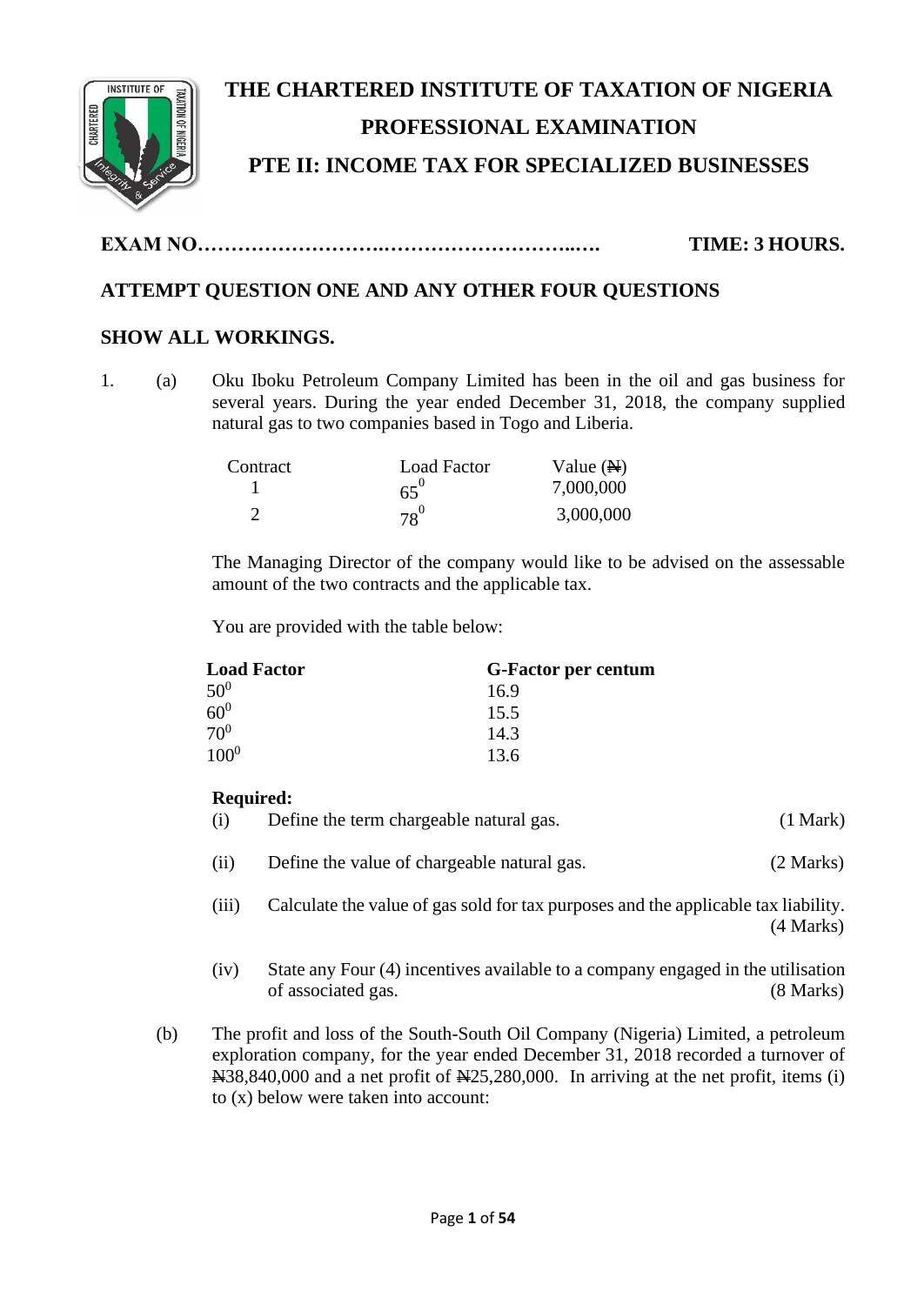|        |                                                                          | $\mathbf{N}$ |
|--------|--------------------------------------------------------------------------|--------------|
| (i)    | Clearing of oil spillage                                                 | 1,600,000    |
| (ii)   | Profit on sale of fixed assets                                           | 8,000        |
| (iii)  | Depreciation                                                             | 500,000      |
| (iv)   | Cost of drilling 5 appraisal wells in a particular field $(*600,000$ per |              |
|        | well)                                                                    | 3,000,000    |
| (v)    | Royalties                                                                | 1,840,000    |
| (vi)   | Custom duties                                                            | 45,000       |
| (vii)  | Income from transportation of crude oil to USA for other oil             |              |
|        | companies                                                                | 3,800,000    |
| (viii) | Expenses relating to the business of transportation of crude oil         | 1,200,000    |
| (ix)   | Donations                                                                | 700,000      |
| (x)    | Community relations expenses                                             | 1,500,000    |
|        | <b>Additional information:</b>                                           |              |
|        | Capital allowances on petroleum operations brought forward               | 8,100,000    |
|        | Annual allowance on petroleum operations                                 | 5,520,000    |
|        | Balancing charge on petroleum operations                                 | 66,000       |
|        | Petroleum investment allowance                                           | 3,425,000    |
|        | Losses on petroleum operations brought forward                           | 7,800,000    |
|        | Intangible drilling expenses capitalised during the year                 | 2,700,000    |

#### **Required:**

Compute the tax liability of the company for the relevant accounting period.

(25 Marks) (Total 40 Marks)

#### **SOLUTION TO QUESTION 1**

(a) (i) Chargeable natural gas

In relation to a company engaged in petroleum operations, chargeable natural gas means natural gas actually delivered by such company to Nigerian National Petroleum Corporation under a Gas sales contract but does not include natural gas taken by or on behalf of the government of the federation in pursuance of petroleum Act.

- (ii) Value of chargeable natural gas The fourth schedule to the petroleum profits Tax Act states that the value of all chargeable natural gas in the accounting period shall be the sum of gross proceeds under individual gas sales contracts in the accounting period less the G-factor allowance as applicatble to individual gas sales contract at the appropriate rate per cost of such proceeds under any such individual gas sales contracts.
- (iii) Computation of value of natural gas sold Contract 1: G-factor Allowance The load factor of  $65^\circ$  lies between the G-factors of  $60^\circ$  and  $70^\circ$ , therefore, G-factor  $65^\circ$  is calculated as follows:  $15.5 - (15.5 - 14.3) \times \frac{65}{70} - \frac{60}{60}$  $15.5 - (1.2 \times \frac{5}{10})$  $15.5 - 0.6 = 14.90\%$ G-factor allowance =  $14.90\%$  x N7,000,000 = N1,043,000

#### Contract 2: G-factor Allowance

The load factor of 78° lies between the G-factors of 70° and 100° therefore the G-factor of 78° is calculated as follows: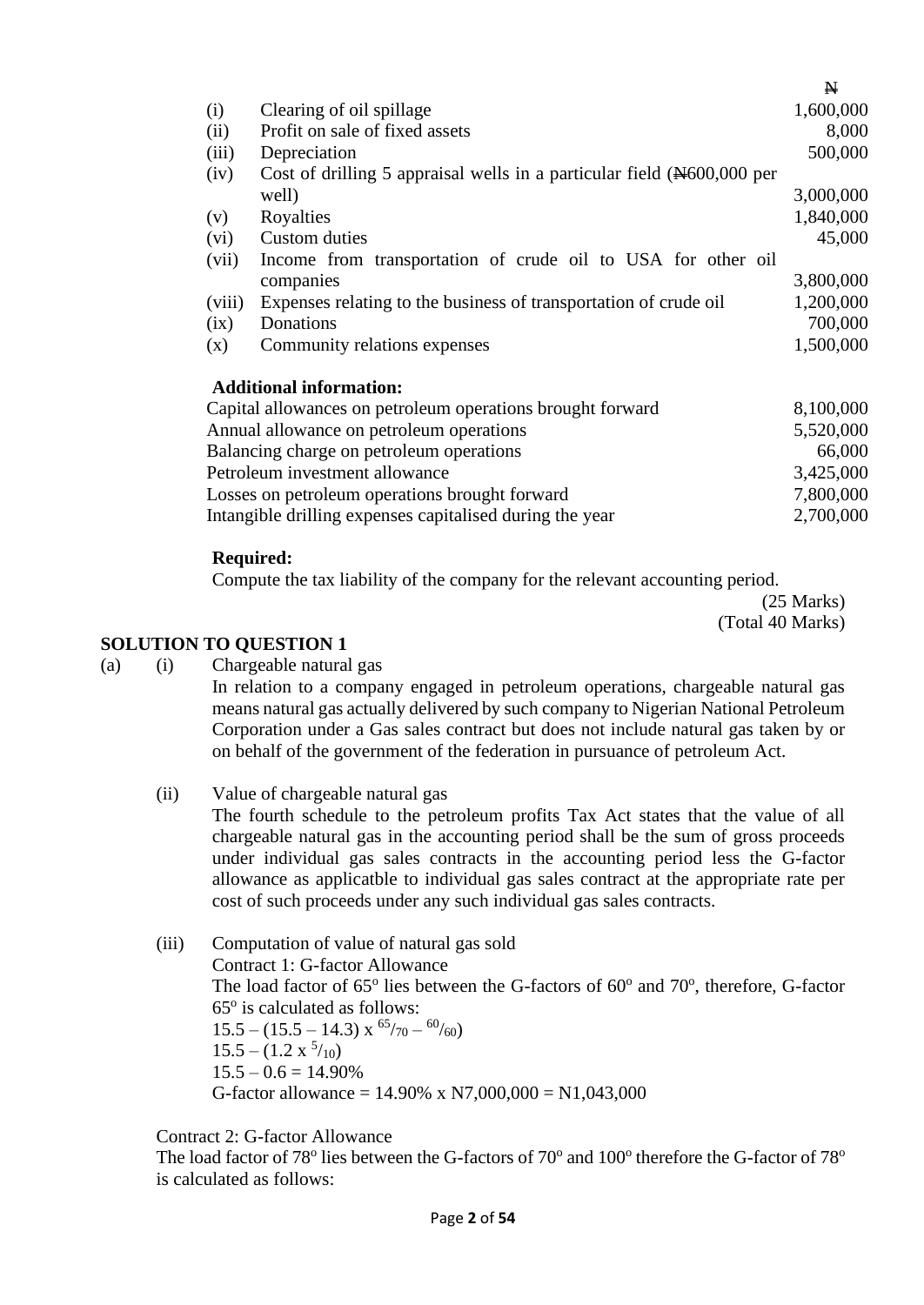$14.3 - (14.3 - 13.6) \times \frac{78}{100} - \frac{70}{70}$  $14.3 - (0.7 \times \frac{8}{30})$  $14.3 - 0.19 = 14.11\%$ G-factor allowance =  $14.11\%$  x N3,000,000 = N423,300

Value of natural has sold

|               |                          | <b>Contract</b> Gross Proceeds G-factor Allowance | <b>Net Proceeds</b> |
|---------------|--------------------------|---------------------------------------------------|---------------------|
| Ι.            | N7,000,000               | N <sub>1</sub> ,043,000                           | N5,957,000          |
| $\mathcal{D}$ | N3,000,000               | N423,300                                          | N2,576,700          |
|               | N <sub>10</sub> ,000,000 | N <sub>1</sub> ,466,300                           | N8,533,700          |

Company Income Tax  $(30\% \text{ of } N8,533,700) = N2,560,110$ Tertiary Education Tax  $(2% \text{ of } N8,533,700) = N170,674$ 

(iv) Tax incentives for the Utilisation of Associated Gas. Under section 39 of CITA, a company engaged in gas utilisation (downstream operations) shall be granted the following incentives:

- (a) An initial tax free period of three years which may, subject to the satisfactory performance of the business be renewed for an initial period of two years.
- (b) An additional investment allowance of 35% which shall not reduce the value of the asset as an alternative to the initial tax free period under (a) above and the incentive provided under (c)(ii) below;
- (c) Accelerated capital allowances after the tax free period as follows:
	- (i) An annual allowance of 90 percent with 10 percent retention for investment in plant and machinery; and
	- (ii) An additional investment allowance of 15 percent which shall not reduce the value of the asset.
- (d) Tax free dividends during the tax free period where:
	- (i) The investment for the business was in foreign currency; or
	- (ii) The introduction of imported plant and machinery during the period was not less than 30 percent of the equit share capital of the company.
- (e) Interest payable on any loan obtained with the prior approval of the minister for a gas project shall be tax deductible.

The tax free period of a company shall start on the day the company commences production as certified by the ministry of Petroleum Resources. Section 11 of PPTA 2004 provides that the following incentives shall apply to a company engaged in the utilisation of associated gas:

- (f) Investment required to separate crude oil and gas from the reservoir into usable products shall be considered as part of the oil field development;
- (g) Capital investment on facilities equipment to deliver associated gas in usable form at utilisation or designated custody transfer points shall be treated for tax purposes, as part of the capital investment for oil development;
- (h) All capital investments relating to the gas to liquids facilities shall be treated as chargeable capital allowance and recovered against the crude oil income; and
- (i) Gas transferred from the natural gas liquid facility to the gas to liquids facilities shall be at zero percent tax and zero percent royalty.
- (b) South-south oil company (Nigeria) Limited Computation of Petroleum Profits tax for the Accounting period ended December 31, 2018.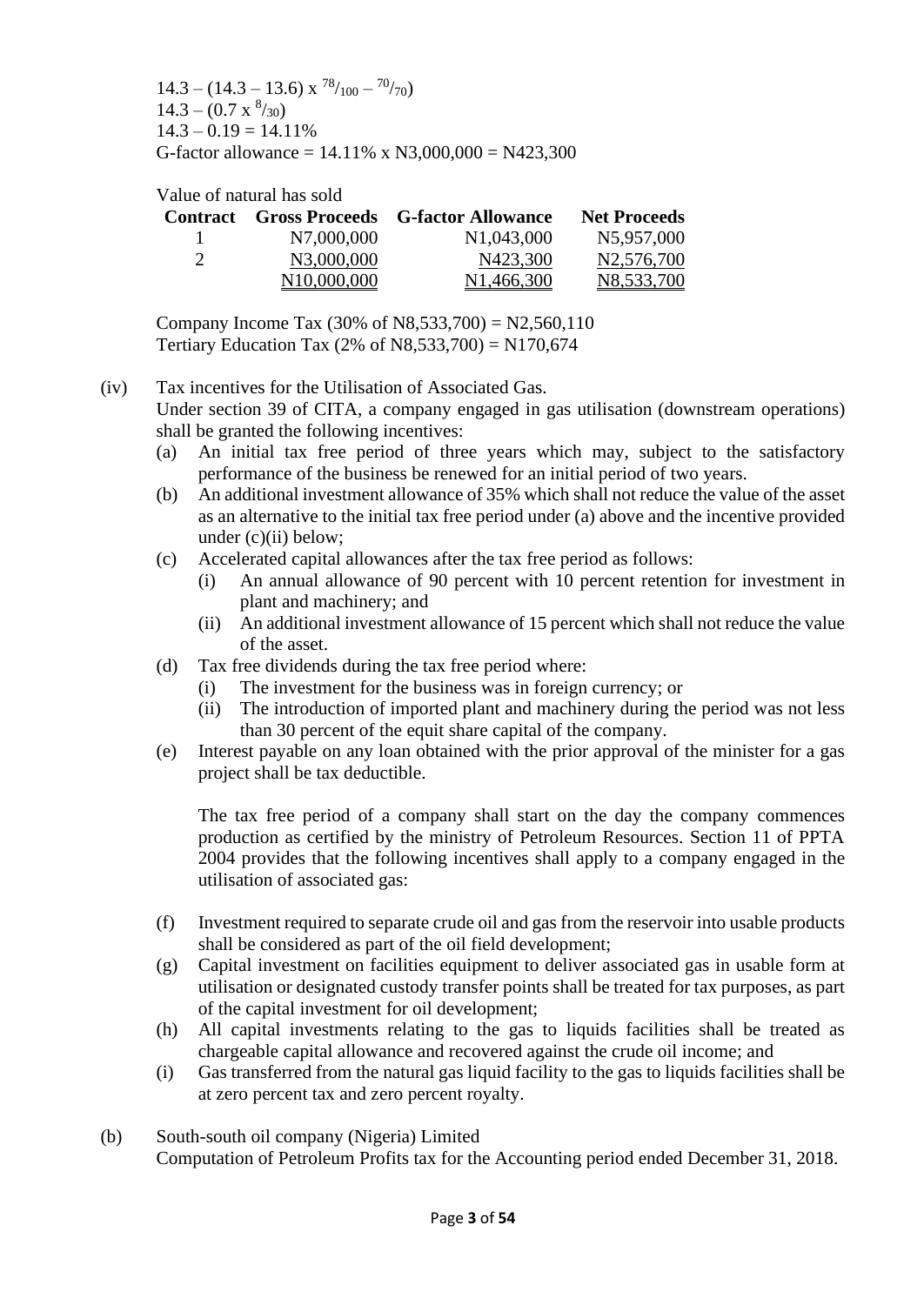|                                                                                                 | $\mathbf{N}$ | $\mathbb N$ |
|-------------------------------------------------------------------------------------------------|--------------|-------------|
| Net profits as per accounts                                                                     |              | 25,280,000  |
| Add: Balancing charge                                                                           |              | 66,000      |
|                                                                                                 |              | 25,346,000  |
| Add: Disallowable expenses:                                                                     |              |             |
| Depreciation                                                                                    | 500,000      |             |
| Cost of drilling 3 appraisal wells $(3 \times 60,000)$                                          | 1,800,000    |             |
| Expenses of transportation of crude oil                                                         | 1,200,000    |             |
| Donations                                                                                       | 700,000      | 4,200,000   |
|                                                                                                 |              | 29,546,000  |
| Less:                                                                                           |              |             |
| Profit on sale of fixed assets                                                                  | 8,000        |             |
| Income from transportation of crude oil                                                         | 3,800,000    |             |
| Intangible drilling expenses                                                                    | 2,700,000    | 6,508,000   |
| Adjusted profit before education tax                                                            |              | 23,038,000  |
| Tertiary education tax (sec W1)                                                                 |              | 298,784     |
| Adjusted profit after tertiary education tax                                                    |              | 22,739,216  |
| Less losses brought forward                                                                     |              | 7,800,000   |
| Assessable profit                                                                               |              | 14,939,216  |
| Less capital allowance – lower of:                                                              |              |             |
| Capital allowances brought forward                                                              | 8,100,000    |             |
| Annual allowance for the year                                                                   | 5,520,000    |             |
| Petroleum investment allowance                                                                  | 3,425,000    |             |
|                                                                                                 | 17,045,000   |             |
| And                                                                                             |              |             |
| 85% of assessable profit (i.e. 85% of 14,939,216)                                               | 12,698,334   |             |
| Less 170% of PIA (i.e. 170% of 3,425,000)                                                       | 5,822,500    |             |
| Capital allowances relieved                                                                     | 6,875,834    | 6,875,834   |
| Capital allowances carried forward                                                              | 10,169,166   |             |
| Chargeable profit                                                                               |              | 8,063,382   |
| Assessable tax = $85\%$ of chargeable profit $(85\% \times 8,063,382)$                          |              | 6,853,875   |
| Chargeable tax                                                                                  |              | 6,853,875   |
|                                                                                                 |              |             |
| Companies Income Tax                                                                            |              |             |
| The company is also liable to companies income tax on the profits from transportation business: |              |             |
|                                                                                                 |              | $\mathbf N$ |
| Income from transportation of crude oil to USA                                                  |              | 3,800,000   |
| Expenses of transportation crude oil                                                            |              | 1,200,000   |
| Assessable profit from transportation business                                                  |              | 2,600,000   |
| Companies Income tax $(30\% \times 2,600,000)$                                                  |              | 780,000     |
| Tertiary education tax $(2\% \times 2,600,000)$                                                 |              | 52,000      |
|                                                                                                 |              |             |
| Workings:                                                                                       |              |             |
| W1- Tertiary Education Tax on Petroleum Operations                                              |              |             |
| Adjusted profit before tertiary education tax                                                   |              | 23,038,000  |
| Less loss relief                                                                                |              | 7,800,000   |
| Assessable profit before tertiary education tax                                                 |              | 15,238,000  |
| Tertiary education tax $2 \times 15,238,000$                                                    |              | 298,784     |
| $100 + 2$                                                                                       | $=$          |             |
|                                                                                                 |              |             |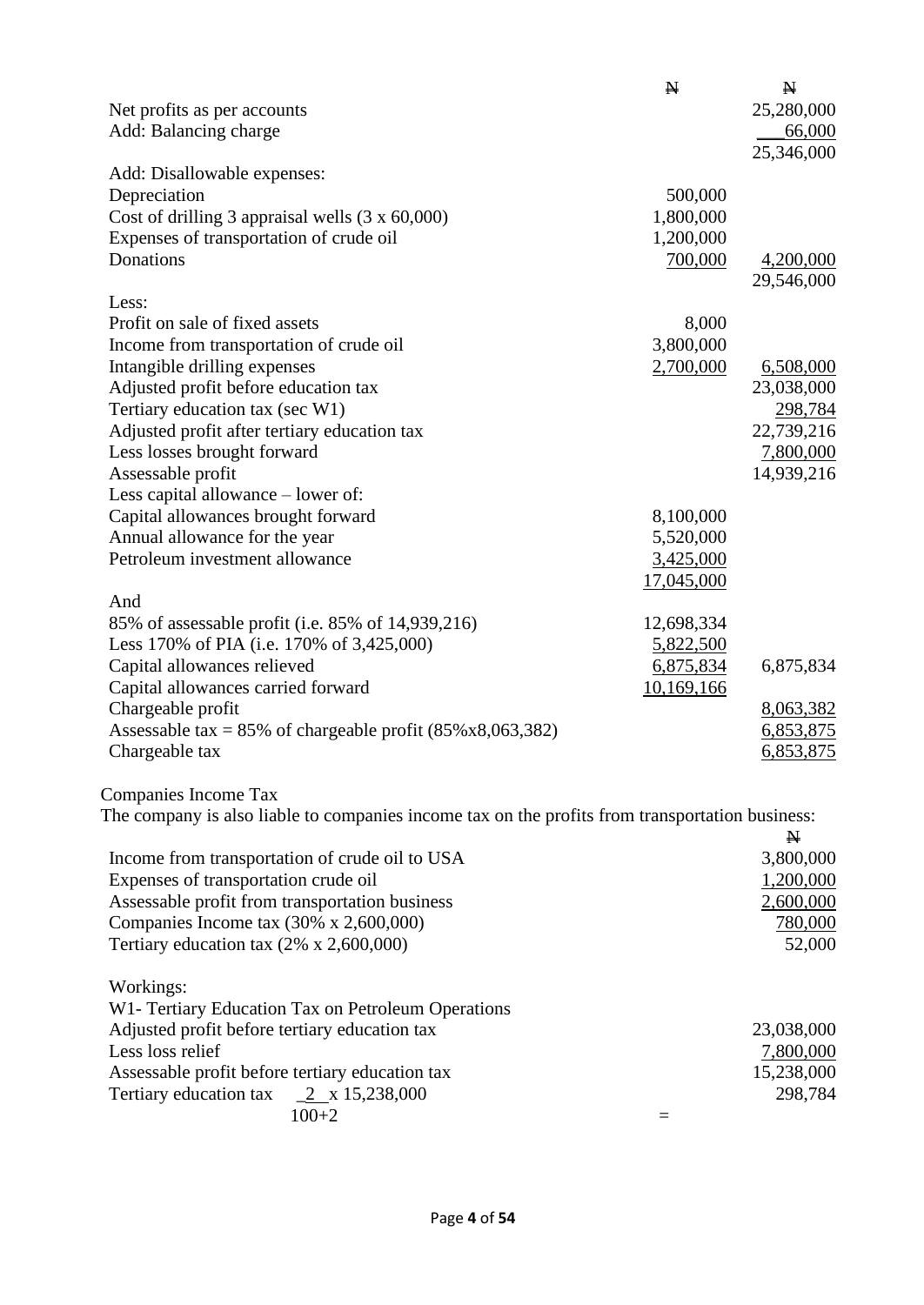#### **EXAMINER'S REPORT**

The question tests candidate's knowledge of the Petroleum Profit Tax. All the candidates attempted the question and performance was poor as only 2% of the candidates that attempted the question scored above average mark obtainable.

The commonest pitfall for most candidates was lack of understanding of the provisions of the Petroleum Profit Tax Act.

Candidates are advised to adequately cover all sections of the syllabus for better performance in future examinations.

2. Through its circular issued in May 2019, the National Insurance Commission (NAICOM) reviewed upward the minimum paid-up capital requirements of insurance and reinsurance companies in Nigeria. The new capital requirements are Negotillion, Negotillion, Negotillion and N20billion for life insurance companies, general insurance companies, composite insurance companies and reinsurance companies respectively. Existing insurance and reinsurance companies are obliged to fully comply with the minimum paid-up capital requirements not later than June 30, 2020. However, in another circular dated December 30, 2019, the Commission has extended the recapitalisation deadline to December 31, 2020.

Since then many insurance companies have made efforts to meet the recapitalisation deadline. Some insurance companies are in the process of raising additional capital through the Nigerian Stock Exchange, while some others have signed Memoranda of Understanding (MOU) with other insurance companies to facilitate their proposed mergers and acquisitions.

The management of African Insurance Plc. Solid Rock Insurance Company Limited and Lion Heart Insurance Company Limited have announced merger plans involving the three insurance companies. Consequently, they have set up a Joint Committee to fine-tune the merger arrangement.

#### **You are required to:**

Offer an advice to the Chairman of the Joint Committee on Merger of the three companies on the tax implications of the proposed merger:

- (a) Assuming that the merger would result in the formation of a new insurance company to take over the three old companies; and
- (b) Assuming that the merger would result in the survival of one of the merging companies to inherit the assets, liabilities and operations of the other companies.

(15 Marks)

#### **SOULTION TO QUESTION 2**

John Bosco-Co Tax Consultants No, 30 Emmanuel Street, Alapere, Lagos 13<sup>th</sup> January, 2019

The chairman, Joint Committee on Merger Scheme, African Insurance Plc, No 44, Board Street, Lagos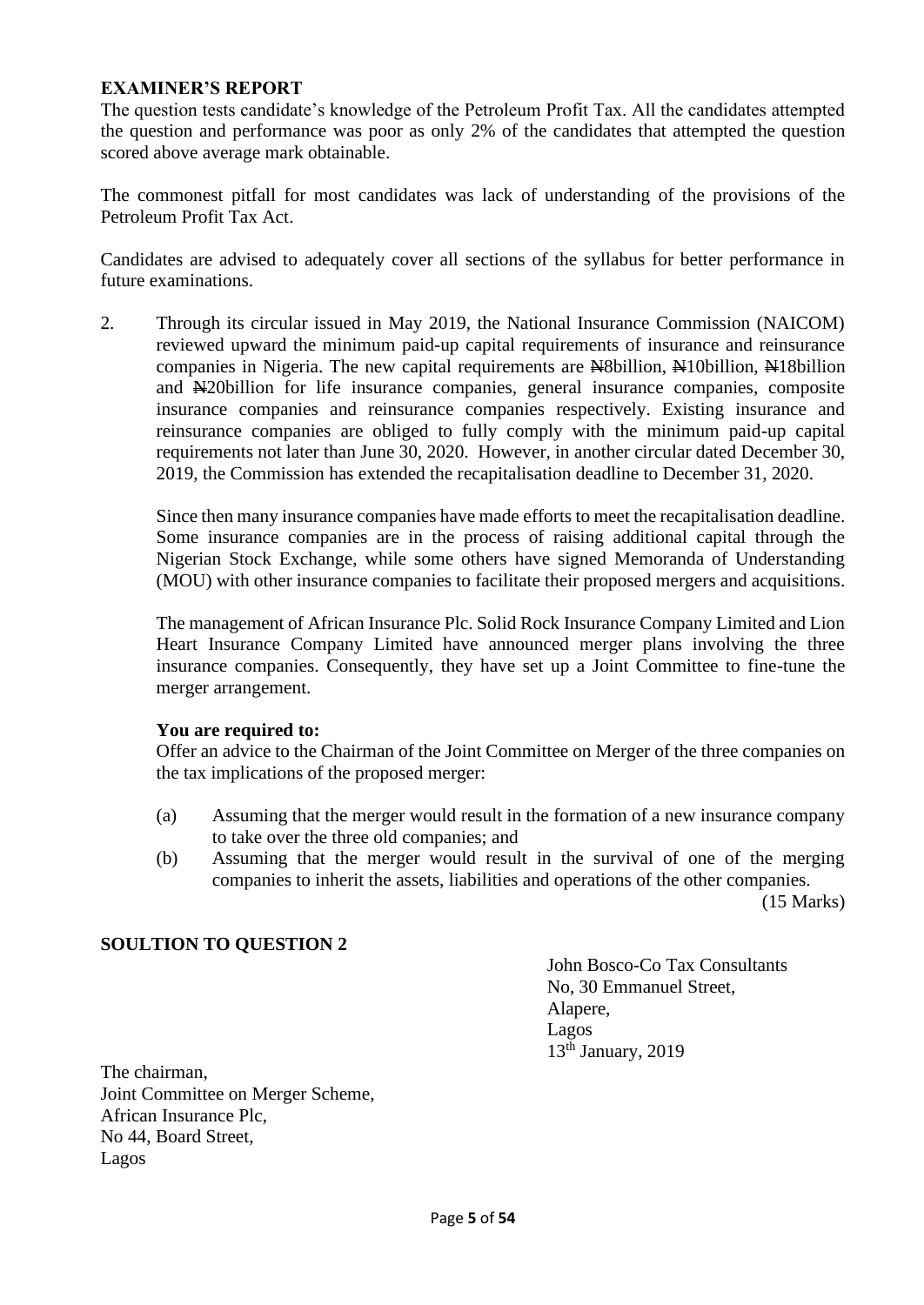#### Dear Sir, TAX IMPLICATIONS OF THE PROPOSED MERGER OF AFRICAN INSURANCE PLC, SOLID INSURANCE COMPANY LIMITED AND LION HEART INSURANCE COMPANY LIMITED

We refer to your request for our advice on the above subject matter and wish to respond as follows: Preamble.

Section 29(12) of the Companies Income Tax Act, 2004 provides that no merger, take-over, transfer or restructuring of the trade or business carried on by a company can take place without having obtained the consent or direction of the Federal Inland Revenue Service (FIRS). We, therefore, advise the three insurance companies concerned to promptly bring the merger proposal to the notice of the FIRS with copies of the relevant schemes of merger and arrangement for evaluation. This will enable the companies and the FIRS to discuss and agree on tax matters and forestall the possibility of disagreement or dispute after the merger.

#### **Tax implication of the merger**

The tax implications of the merger will depend on the type of the particular arrangement effected by the companies and the result of such arrangement and whether the merging companies are related or not. The Companies Income Tax Act has not categorically addressed the tax issues of mergers, acquisition, etc. However, the Act has given the FIRS power to give direction on these issues so we have to rely mostly on the tax authority pronouncements.

- (a) Merger resulting in the formation of a new insurance company:
	- (i) All the merging insurance companies will be deemed to have ceased business permanent by and the cessation provisions will apply to them.
	- (ii) The new insurance company will be deemed to have commenced business and the commencement rules will apply.
	- (iii) The new company that emerges from the merger process is expected to file its audited accounts and returns with the FIRS within eighteen months from the date of its incorporation or not later than six months after the end of its first accounting period, whichever is earlier.
	- (iv) The new company will not be entitled to any initial allowance. It will only be entitled to claim annual allowance on the tax written down values (TWDV) of the transferred assets.
	- (v) The unrelieved losses and capital allowances of the individual merging companies may not be allowed to be carried forward and set off against the assessable profits of the company after the merger.
	- (vi) Stamp duty payment will arise on the share capital of the new company.
	- (vii) Fees paid to statutory bodies such as Securities and Exchange Commission (SEC), Nigerian Stock Exchange (NSE), etc and professionals like accountants, stockbrokers, issuing houses and solicitors are regarded as capital in nature and will, therefore, not be allowed as deductible expenses.
	- (viii) Fees paid to professionals for services rendered in connection with consolidation will be subject to value added tax (VAT) and withholding tax (WHT) at the rates 7.5% and 10% respectively.
	- (ix) The FIRS may require the new company to guarantee or give security for payment in full, for tax due or that may become due by any of the ceased companies.
- (b) Merger resulting in the survival of one of the merging companies
	- (i) The surviving insurance company must file its returns as an existing company in line with the provision of CITA.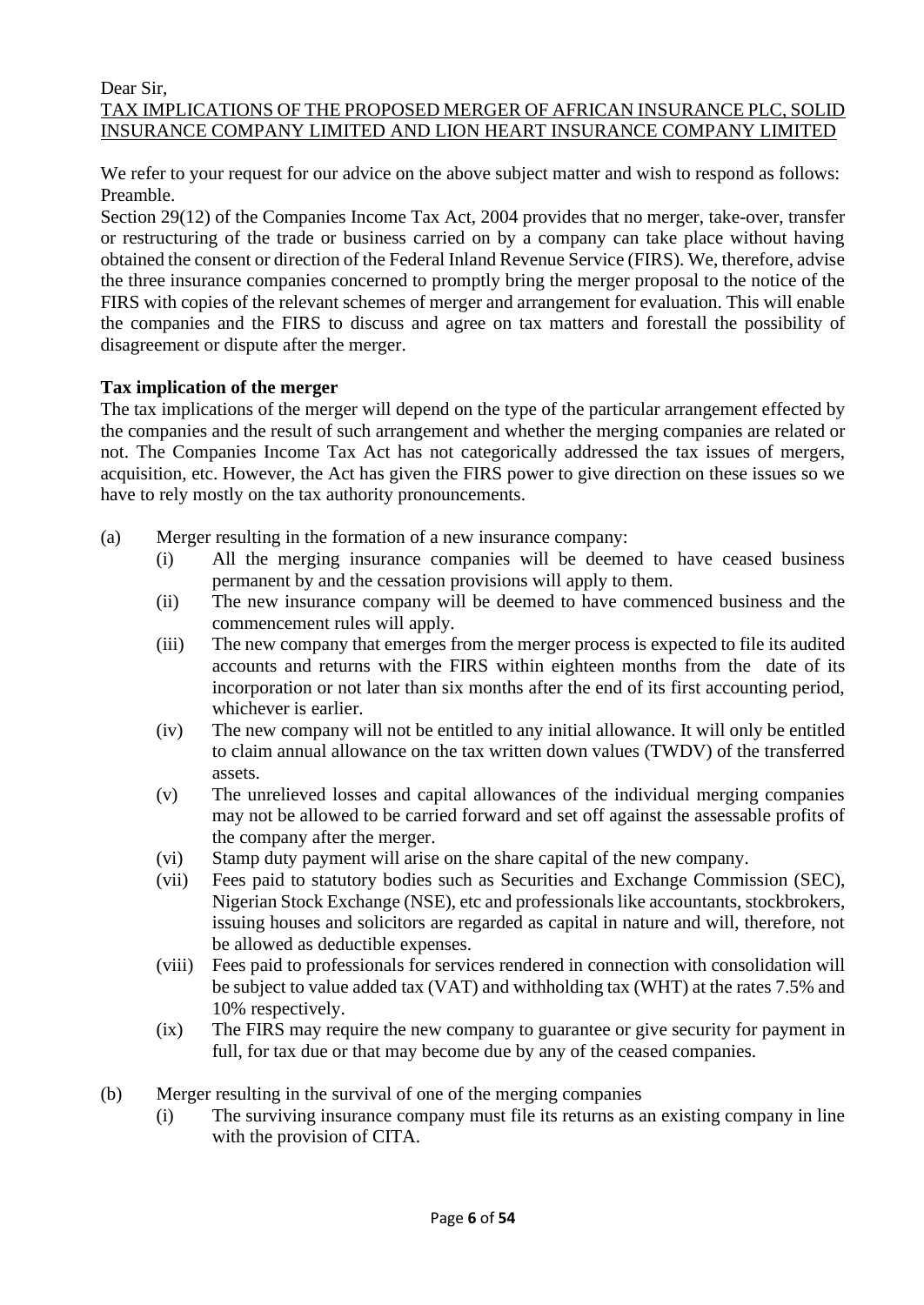- (ii) Commencement rules will not apply to the surviving company as it will be regarded as an existing company. The other companies absorbed will be deemed to have ceased business and the cessation rules will apply to them.
- (iii) The surviving company will not be allowed to claim investment on the assets which were transferred to it and will also not claim initial allowance on such assets.
- (iv) The surviving company may however claim annual allowance only on the tax written down values (TWDV) of the assets transferred to it.
- (v) The surviving company may not inherit the unabsorbed losses and capital allowances of the merging companies for set off against its assessable profits after the acquisition.
- (vi) All fees payable on merger bids or consolidation will be liable to VAT and WHT just like it is applicable on the emergence of a new company.
- (vii) Stamp duties will be paid on the increase in share capital.

Should you require further explanation or clarification, please do not hesitate to contact us. Yours faithfully,

For: John Bosco & Co. Tax Consultants Ngozi Chukwu Principal Consultant.

## **EXAMINER'S REPORT**

The question tests candidates' knowledge of merger and acquisition and the tax implications thereof. Most of the candidates' attempted the question and performance was good.

Commonest pitfalls in the question were:

i. Candidates interpret tax implications as negative effects of tax when companies merged.

ii. Candidates outline rules guiding commencement and cessation of business.

Candidates are advised to adequately cover all sections of the Institute's syllabus to ensure better performance in future examinations.

3. Flying Eagles Limited is a foreign airline company and has been involved in the business of transporting passengers and goods to and from Nigeria since 2010. The financial results of the company's operation for the year ended December 31, 2018 are as follows:

|                                              | $\mathbf N$ | N           |
|----------------------------------------------|-------------|-------------|
| Income from cargo freight out of Nigeria     |             | 45,000,000  |
| Income from cargo freight into Nigeria       |             | 30,000,000  |
| Income from passenger freight out of Nigeria |             | 20,000,000  |
| Income from passenger freight into Nigeria   |             | 25,000,000  |
|                                              |             | 120,000,000 |
| Less expenses:                               |             |             |
| Wages and salaries                           | 34,800,000  |             |
| Depreciation                                 | 6,000,000   |             |
| Other expenses                               | 17,200,000  | 58,000,000  |
| Net profit                                   |             | 62,000,000  |
| Additional information:                      |             |             |
| Other expenses include:                      |             |             |
| Income tax provision                         |             | 7,000,000   |
| General provision for bad debts              |             | 3,000,000   |
| Donations to University of Abuja             |             | 1,200,000   |
| Donations to political parties               |             | 2,000,000   |
| Other disallowable expenses                  |             | 4,000,000   |
|                                              |             | 17,200,000  |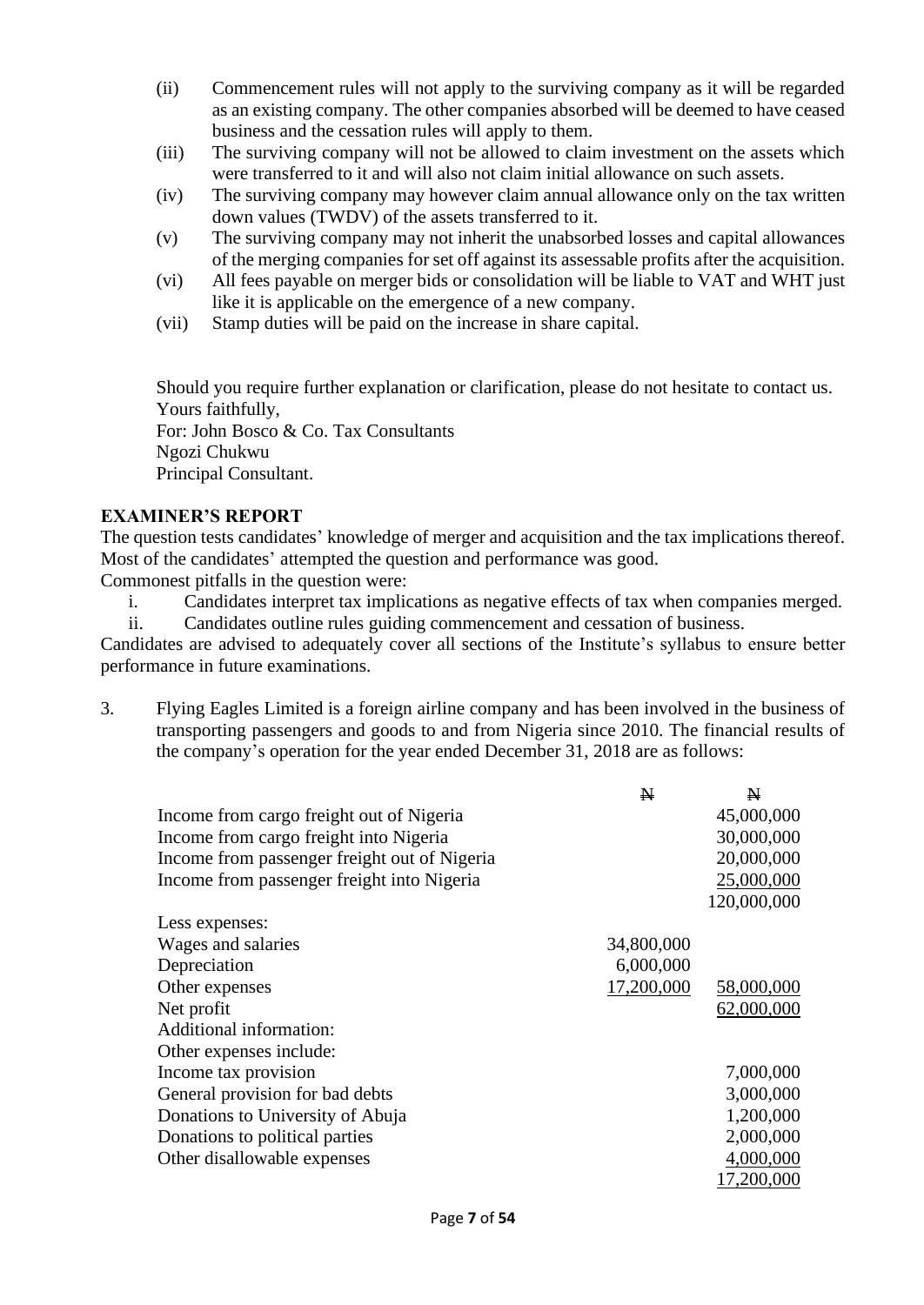#### **Note:**

The Federal Inland Revenue Service (FIRS) has obtained satisfactory evidence that the basis adopted by the tax authority of the country in which the company is registered for the computation and assessment of profit or loss of companies engaged in airline business is not materially different from that used in Nigeria and the relevant ratios have been certified by the foreign tax authority.

#### **You are required to compute:**

| (a) | Company's adjusted profit.                                                                                                                                                                                                                                                            | (5 Marks) |
|-----|---------------------------------------------------------------------------------------------------------------------------------------------------------------------------------------------------------------------------------------------------------------------------------------|-----------|
| (b) | Company's adjusted profit ratio and the depreciation ratio.                                                                                                                                                                                                                           | (2 Marks) |
| (c) | Total profits of the company for Nigerian tax purposes.                                                                                                                                                                                                                               | (5 Marks) |
| (d) | Tax liability of the company for the relevant year of assessment.                                                                                                                                                                                                                     | (2 Marks) |
| (e) | How would the company be assessed to Nigerian tax if the FIRS is not satisfied that<br>the tax authority of the airline company's home country computes and assesses to tax<br>the profits of an airline company on a basis not materially different from that<br>prescribed by CITA? | (1 Mark)  |

(Total 15 Marks)

# **SOLUTION TO QUESTION 3**

| Flying Eagles Limited.<br>(a)                              |           |            |
|------------------------------------------------------------|-----------|------------|
| Computation of adjusted profit for 2019 year of assessment |           |            |
|                                                            | N         | N          |
| Net Profit per account                                     |           | 62,000,000 |
| Add: disallowable expenses:                                |           |            |
| Depreciation                                               | 6,000,000 |            |
| Income tax provision                                       | 7,000,000 |            |
| General provision for bad debts                            | 3,000,000 |            |
| Donations to political parties                             | 2,000,000 |            |
| Other disallowable expenses                                | 4,000,000 | 22,000,000 |
|                                                            |           | 84,000,000 |

| (b) | Computation of adjusted profit ratio and depreciation |          |                              |
|-----|-------------------------------------------------------|----------|------------------------------|
|     | Ratio for 2019 YOA                                    |          |                              |
|     | Adjusted profit ratio (APR) $=$                       |          | Global adjusted profit x 100 |
|     |                                                       |          | Global Income                |
|     |                                                       | $\equiv$ | 84,000,000<br>x 100          |
|     |                                                       |          | 120,000,000<br>$= 70\%$      |
|     |                                                       |          |                              |
|     | Depreciation Ratio (DR)                               | $=$      | Global Depreciation x 100    |
|     |                                                       |          | Global Income                |
|     |                                                       |          | 6,000,000<br>x 100           |
|     |                                                       |          | 12,000,000<br>$= 5\%$        |
|     |                                                       |          |                              |

(c) Computation of total profit liable to tax in Nigeria for 2019 YOA Nigeria Income N Income from cargo freight out of Nigeria 45,000,000 Income from passenger out of Nigeria 20,000,000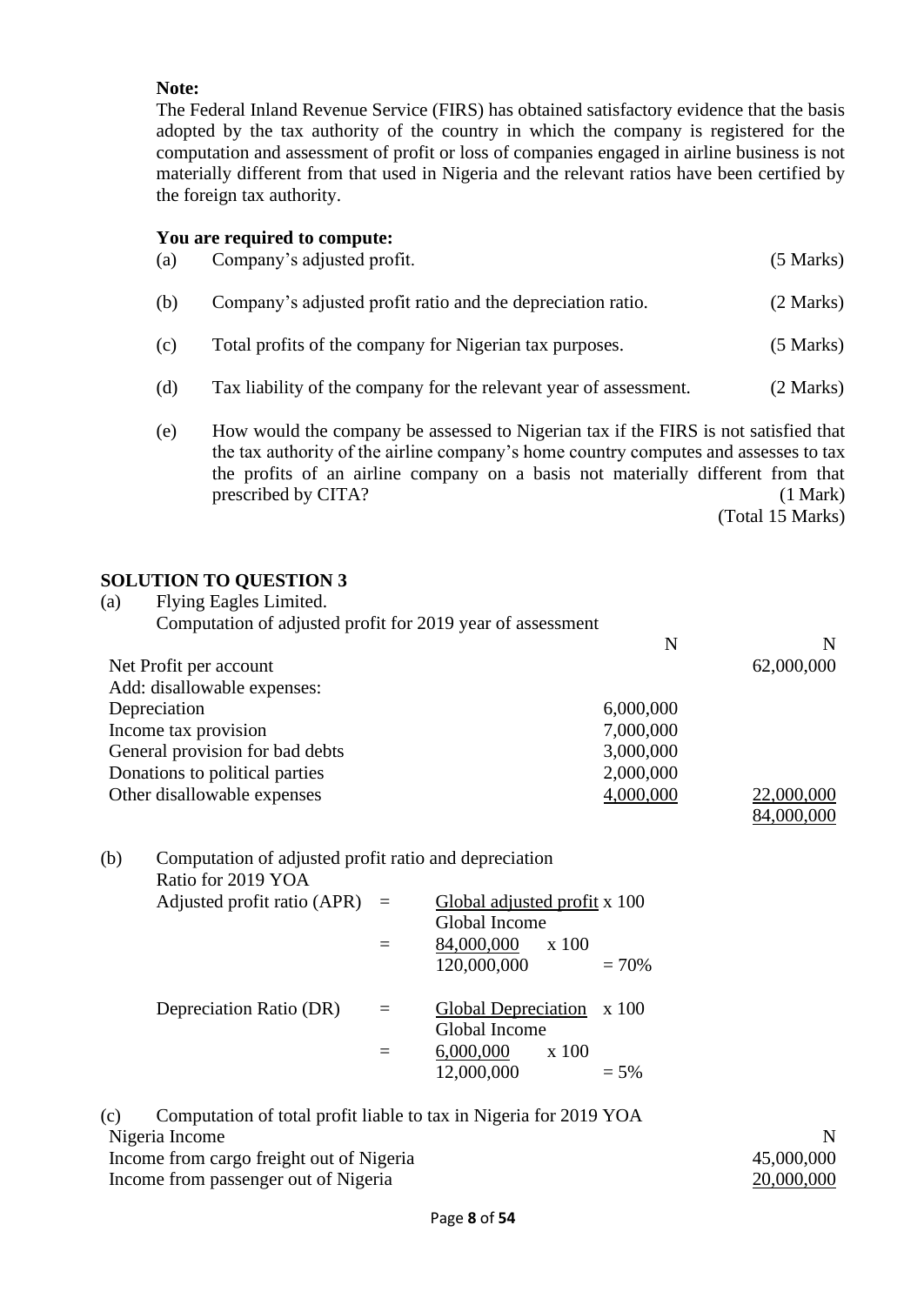$\mathbf{N}$ 

|     | Nigeria adjusted profit                            | $=$ | APR x Nigerian income |            |
|-----|----------------------------------------------------|-----|-----------------------|------------|
|     |                                                    |     | 70% x 65,000,000      | 45,500,000 |
|     | Nigerian capital allowance                         | $=$ | DR x Nigerian income  |            |
|     |                                                    |     | 5% x 65,000,000       | 3,250,000  |
|     |                                                    |     |                       | 42,250,000 |
| (d) | Computation of tax liability                       |     |                       | N          |
|     | Income tax payable $(30\% \text{ of } 42,250,000)$ |     |                       | 12,675,000 |
|     | Minimum tax (2% x 65,000,000)                      |     |                       | 1,300,000  |

Note: The income tax payable by the company is  $\frac{1}{2}$ , 675,000 since the income tax computed is higher than the minimum tax.

(e) If at the time of assessment the FIRS is not satisfied with foreign tax authority's basis of computing and assessing profits or loss, the FIRS may compute the profits deemed to be derived from Nigeria by applying a fair percentage to the full sum receivable in Nigeria in respect of the carriage of passengers, mails, good etc loaded into the company's aircrafts in Nigeria.

#### **EXAMINER'S REPORT**

The question tests candidates' knowledge on taxation of Airline Company in Nigeria. Most of the candidates attempted the question and performance was below average.

A great number of candidates could be said to have a good understanding of the question as a larger number scored above average and only few scored below average.

The commonest pitfalls was inability of the candidates to correctly calculate adjusted profit ratio (APR) and depreciation ratio (DR).

Candidates are advised to pay more attention to this area of the syllabus for better performance in future examinations.

4. The Industrial Development (Income Tax Relief) Act, Cap. 17, LFN 2004 makes provision for tax reliefs for certain companies that have been issued with pioneer certificates. In order to take advantage of the tax incentive, Solid Rock Cement Limited was incorporated on October 1, 2014, to manufacture cement and was granted a pioneer certificate for three years with its production day certified as January 1, 2015. At the end of the pioneer period, the company continued in business and adopted September 30, as its year-end.

You have been provided with the following information:

|     |                                                         | IN VVV    |
|-----|---------------------------------------------------------|-----------|
| (a) | Accumulated losses as at 31/12/2017                     | 300,000   |
| (b) | Adjusted profits for the 9 months ended 30/9/2018       | 102,000   |
| (c) | Adjusted profits for the 12 months ended 30/9/2019      | 1,080,000 |
| (d) | Capital expenditure incurred during the pioneer period: |           |
|     | <b>Buildings</b>                                        | 850,000   |
|     | Plant and Machinery                                     | 700,000   |
|     | Motor vehicles                                          | 750,000   |
|     | Furniture                                               | 250,000   |
|     |                                                         |           |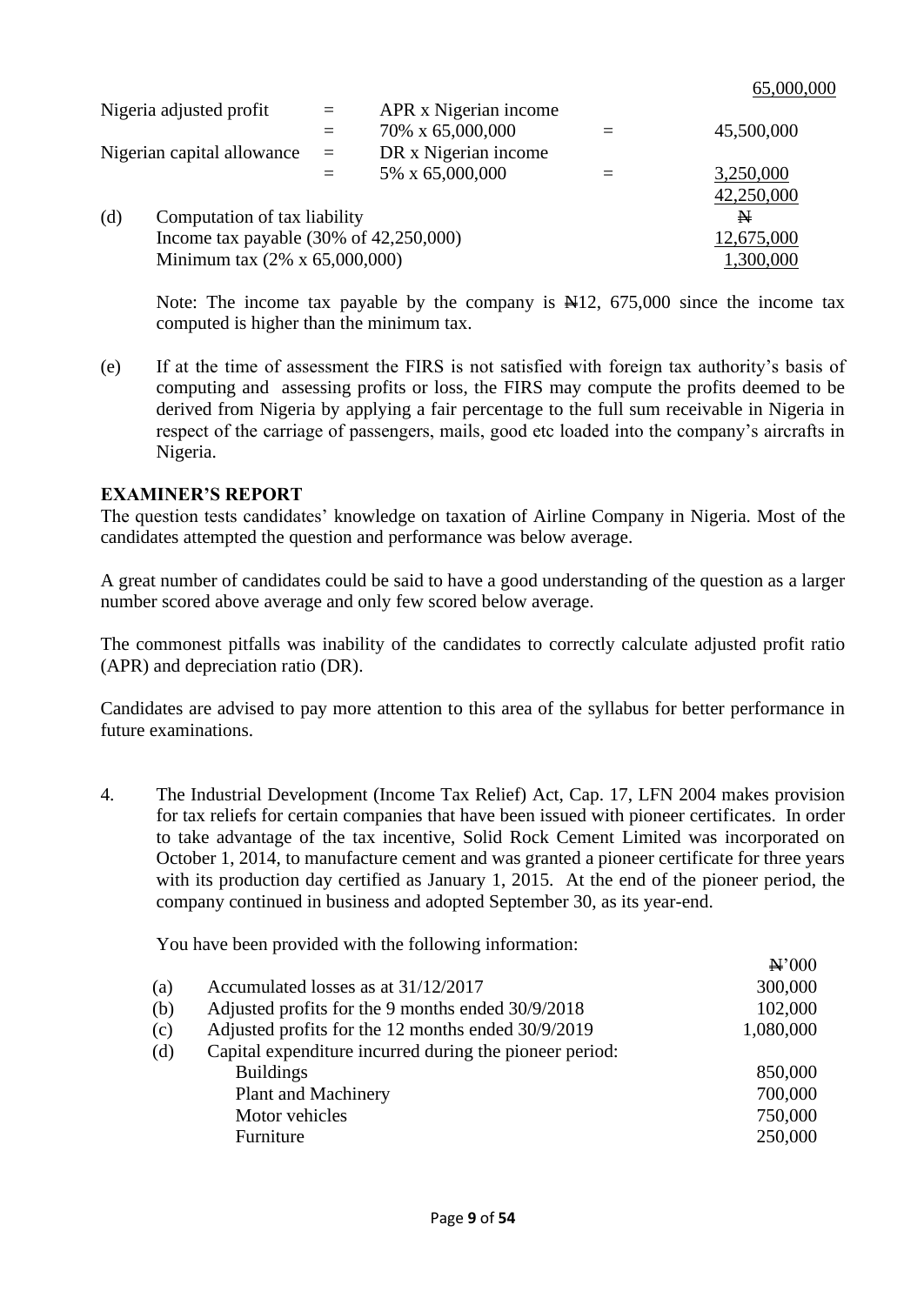All the capital expenditure and the losses were certified by the Federal Inland Revenue Service (FIRS).

During the pioneer period, the company imported the same product for which it was granted pioneer status and made profits of  $\frac{1000,000,000}{100,000,000}$  and  $\frac{100,000,000}{100,000,000}$  for the years ended December 31, 2015 and 2016.

#### **Required:**

As the tax consultant to the company, you are to advise the management of the company on the tax implications for the relevant years of assessment.

Rates of capital allowances applicable:

|                              | <b>Initial Allowance</b> | <b>Annual Allowance</b> |
|------------------------------|--------------------------|-------------------------|
|                              | $\frac{0}{0}$            | $\frac{0}{0}$           |
| <b>Building</b>              | 15                       | 10                      |
| Plant and Machinery          | 50                       | 25                      |
| Motor Vehicle                | 50                       | 25                      |
| Ignore investment allowance. |                          |                         |

#### **SOLUTION TO QUESTION 4**

Bassi & Co Tax Consultants 24, Ikorodu Road P. O. Box 540 Marine Lagos. January 12, 2020

(15 Marks)

The Managing Director Solid Rock Cement Limited Ikorodu

Dear Sir,

## RE: ADVICE ON TAX IMPLICATIONS OF PIONEER PERIOD AND POST PIONEER PERIOD

In response to your request on the above subject matter, we wish to advise you as follows:

- (a) The pioneer period lasted for three years from 01/01/2015 (date of certification of the production day) to 31/12/2017 since there was no extension of the period;
- (b) Profits made during the pioneer period from a pioneer enterprise (manufacturing of cement) are exempted from tax, while the profits made from the importation of cement (profits from non-pioneer enterprise) are taxable;
- (c) The net loss incurred during the pioneer period and certified by FIRS is available for relief in computing the total profits of the new trade or business after the pioneer period;
- (d) The qualifying capital expenditure incurred during the pioneer period as certified by the FIRS is deemed to have been incurred on the day following the end of the tax relief period, 1/1/2018 and capital allowances are granted with effect from that date;
- (e) The company is deemed to have ceased its old trade or business on 31/12/2017 and to have commenced a new trade or business on 01/01/2018. The commencement provisions are therefore, applied in ascertaining the assessable profits for 2018, 2019 and 2020 years of assessment;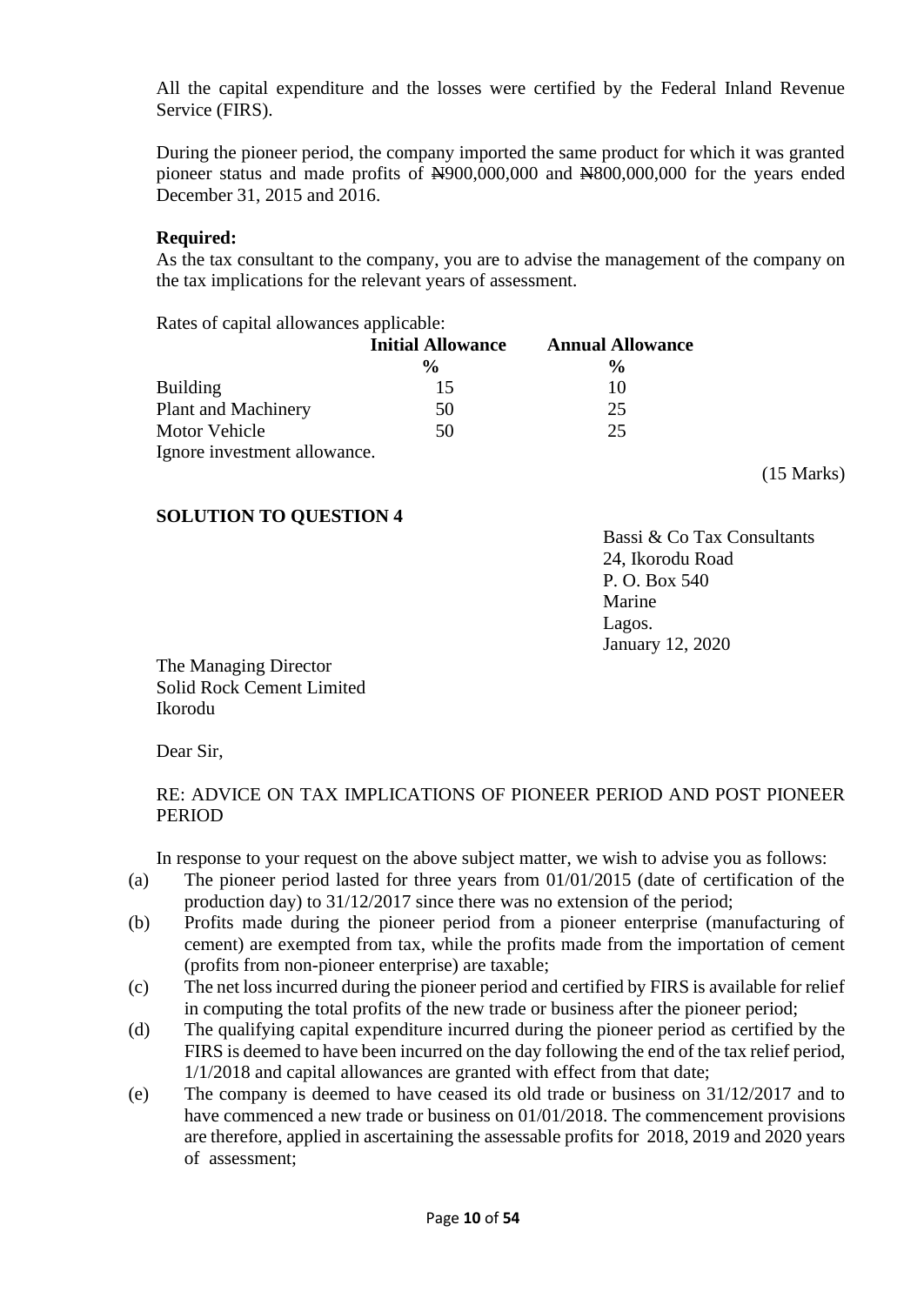- (f) The company is a manufacturing company, therefore there is no restriction on the amount of capital allowances claimable in a year of assessment provided there is sufficient assessable profit to absorb the capital allowances.
- (g) Based on the information extracted from the company's records and applying the relevant provisions of the industrial development (Income Tax Relief) Act, Cap. 17 LFN 2004, the Companies Income Tax Act. Cap. C 21, LFN 2004 and the Tertiary Education Trust Fund (Establishment etc) Act, 2011, the company's tax liabilities are us presented below:

| Year of    | Companies income tax   | Tertiary education tax     |
|------------|------------------------|----------------------------|
| assessment | (30% of total profits) | (2% of assessable profits) |
|            | N                      | $\mathbf N$                |
| 2015       | 270,000                | 18,000                     |
| 2016       | 270,000                | 18,000                     |
| 2017       | 240,000                | 16,000                     |
| 2018       | Nil                    | 7,440                      |
| 2019       | Nil                    | 7,440                      |
| 2020       | <b>Nil</b>             | 21,600                     |

All the relevant computations are shown in the appendix. Please feel free to contact us should you require further clarification or assistance.

Yours faithfully,

For: Basis & Co. (Tax Consultants) Amina Kama Managing Partner

# **Appendix**

Solid Rock Cement Limited – Computation of income tax liabilities non- pioneer trade of pioneer period

| YOA  | Basis period and workings                             | $\mathbf{N}$ |
|------|-------------------------------------------------------|--------------|
| 2015 | $1/1/15 - 31/12/15$                                   |              |
|      | Assessable profits                                    | 900,000      |
|      | Income tax payable $(30\% \times 900,000)$            | 270,000      |
|      | Tertiary education tax payable (2% x 900,000)         | 18,000       |
| 2016 | $1/1/15 - 31/12/15$                                   |              |
|      | <b>Assessable Profits</b>                             | 900,000      |
|      | Income tax payable $(30\% \times 900,000)$            | 270,000      |
|      | Tertiary education tax payable (2% x 900,000)         | 18,000       |
| 2017 | $1/1/16 - 31/12/16$                                   |              |
|      | Assessable profits                                    | 800,000      |
|      | Income tax payable $(30\% \times 800,000)$            | 240,000      |
|      | Tertiary education tax payable $(2\% \times 800,000)$ | 16,000       |

| Basis period $-$ workings                                      | N                                | N       |
|----------------------------------------------------------------|----------------------------------|---------|
| $1/1/18 - 31/12/18$                                            |                                  |         |
| Assessable profits $(102,000 + \frac{3}{12} \times 1,080,000)$ |                                  | 372,000 |
| Less net loss of pioneer period b/f                            |                                  | 300,000 |
| Remainder of assessable profits                                |                                  |         |
| Less capital allowances                                        | 1,206,000                        |         |
|                                                                | New Trade (Post Pioneer Period): |         |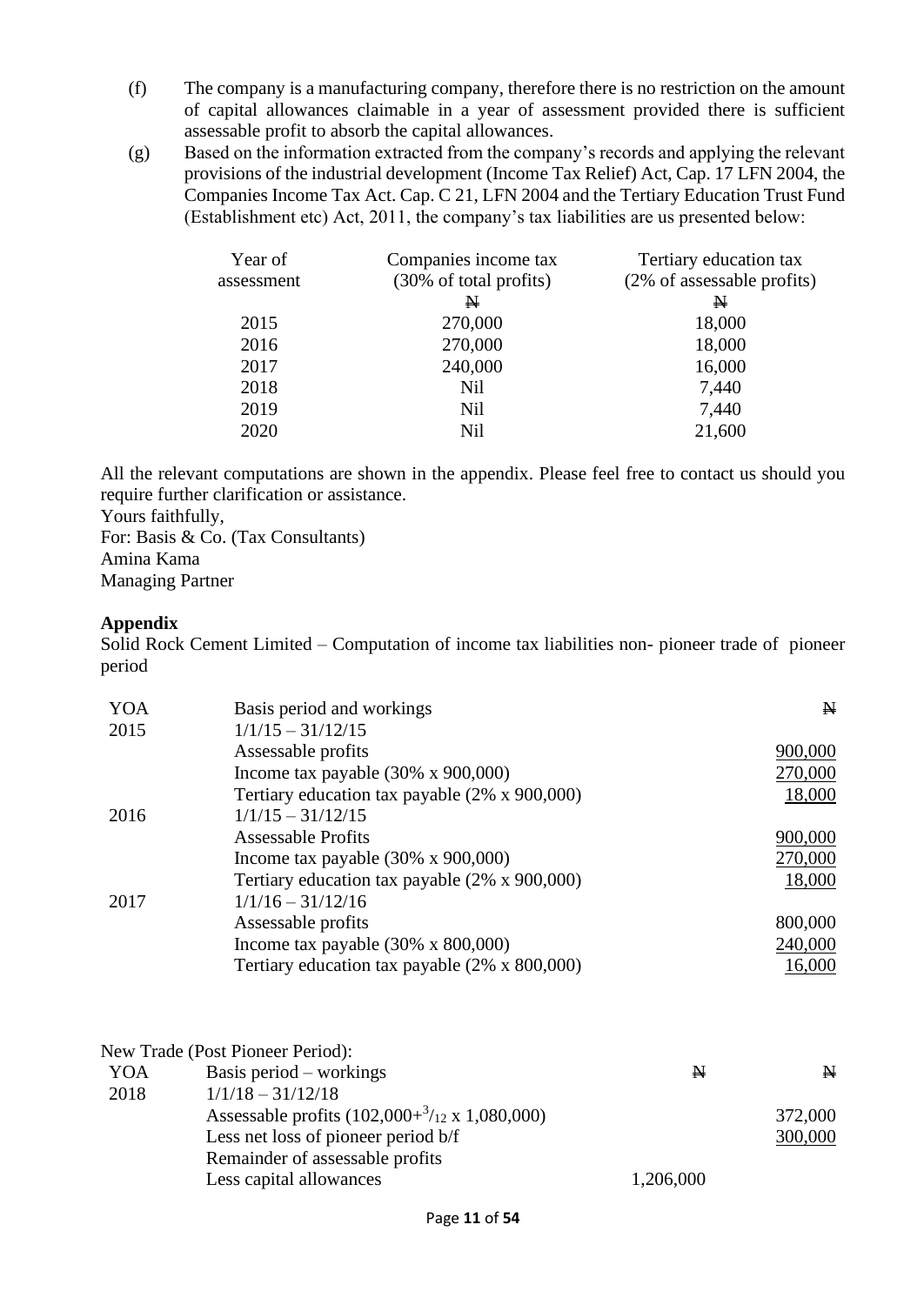|                   | Capital allowance relieved                                    |                 |           |              | 72,000               | 72,000       |
|-------------------|---------------------------------------------------------------|-----------------|-----------|--------------|----------------------|--------------|
|                   | Unrelieved capital allowances b/f                             |                 |           |              | 1,134,000            |              |
|                   | Total profit                                                  |                 |           |              |                      | Nil          |
|                   | Income tax payable                                            |                 |           |              |                      | <u>Nil</u>   |
| 2019              | $1/1/18 - 31/12/18$                                           |                 |           |              |                      |              |
|                   | Assessable profit $(102,000 + \frac{3}{12} \times 1,080,000)$ |                 |           |              |                      | 372,000      |
|                   | Less capital allowance                                        |                 |           |              |                      |              |
|                   | -Unrelieved b/f                                               |                 |           |              | 1,134,000            |              |
|                   | -for the year                                                 |                 |           |              | 291,000              |              |
|                   | -Relieved                                                     |                 |           |              | 1,425,000<br>372,000 |              |
|                   | Unrelieved c/f                                                |                 |           |              |                      | 372,000      |
|                   |                                                               |                 |           |              | 1,053,000            |              |
|                   | Total profit                                                  |                 |           |              |                      | Nil          |
|                   | Income tax payable                                            |                 |           |              |                      | <u>Nil</u>   |
| 2020              | Education tax payable (2% x 372,000)<br>$1/1/18 - 30/9/19$    |                 |           |              |                      | <u>7,440</u> |
|                   | Assessable profit                                             |                 |           |              |                      | 1,080,000    |
|                   | Less capital allowances                                       |                 |           |              |                      |              |
|                   | -Unrelieved b/f                                               |                 |           |              | 1,053,000            |              |
|                   | -for the year                                                 |                 |           |              | 291,000              |              |
|                   |                                                               |                 |           |              | 1,344,000            |              |
|                   | -Relieved                                                     |                 |           |              | 1,080,000            | 1,080,000    |
|                   | -Unrelieved c/f                                               |                 |           |              | 264,000              |              |
|                   | Total profit                                                  |                 |           |              |                      | <u>Nil</u>   |
|                   | Income tax payable                                            |                 |           |              |                      | <u>Nil</u>   |
|                   | Education tax payable $(2% \times 1,080,000)$                 |                 |           |              |                      | 21,600       |
|                   |                                                               |                 |           |              |                      |              |
| Workings:         |                                                               |                 |           |              |                      |              |
|                   | Solid Rock Cement Limited – computation of capital allowances |                 |           |              |                      |              |
|                   |                                                               | <b>Building</b> | P &M      | <b>MV</b>    | Furniture            | Total        |
|                   |                                                               |                 |           |              |                      | allowance    |
| Total allowance   |                                                               | 15%             | 50%       | 50%          | 25%                  |              |
| Annual allowance  |                                                               | 10%             | 25%       | 25%          | 20%                  |              |
|                   |                                                               | N               | N         | $\mathbf{N}$ | N                    | $\mathbf{N}$ |
|                   | 2018 YOA (1/1/18 -31/2/18)                                    |                 |           |              |                      |              |
|                   | Qualifying expenditure $@1/1/18$                              | 850,000         | 700,000   | 750,000      | 250,000              |              |
| Initial allowance |                                                               | (127,000)       | (350,000) | (375,000)    | (62,500)             | 915,000      |
| Annual allowance  |                                                               | (72,250)        | (87,500)  | (93,750)     | (37,500)             | 291,000      |
| WDV c/f           |                                                               | 650,250         | 262,500   | 281,250      | 150,000              |              |
| Total allowance   |                                                               |                 |           |              |                      | 1,206,000    |
|                   | 2019 YOA (1/1/18-31/12/18)                                    |                 |           |              |                      |              |
| Annual allowance  |                                                               | (72,250)        | (87,500)  | (93,750)     | (37,500)             | 291,000      |
| WDV c/f           |                                                               | 578,000         | 175,000   | 187,500      | 112,500              |              |
|                   | 2020 YOA (1/1/18 -30/9/19)                                    |                 |           |              |                      |              |
| Annual allowance  |                                                               | (72,250)        | (87,500)  | (93,750)     | (37,500)             | 291,000      |
|                   |                                                               |                 |           |              |                      |              |

# **EXAMINER'S REPORT**

The question tests candidates' knowledge of pioneer status as it relates to its tax implications.

Few candidates attempted the question and performance was below average.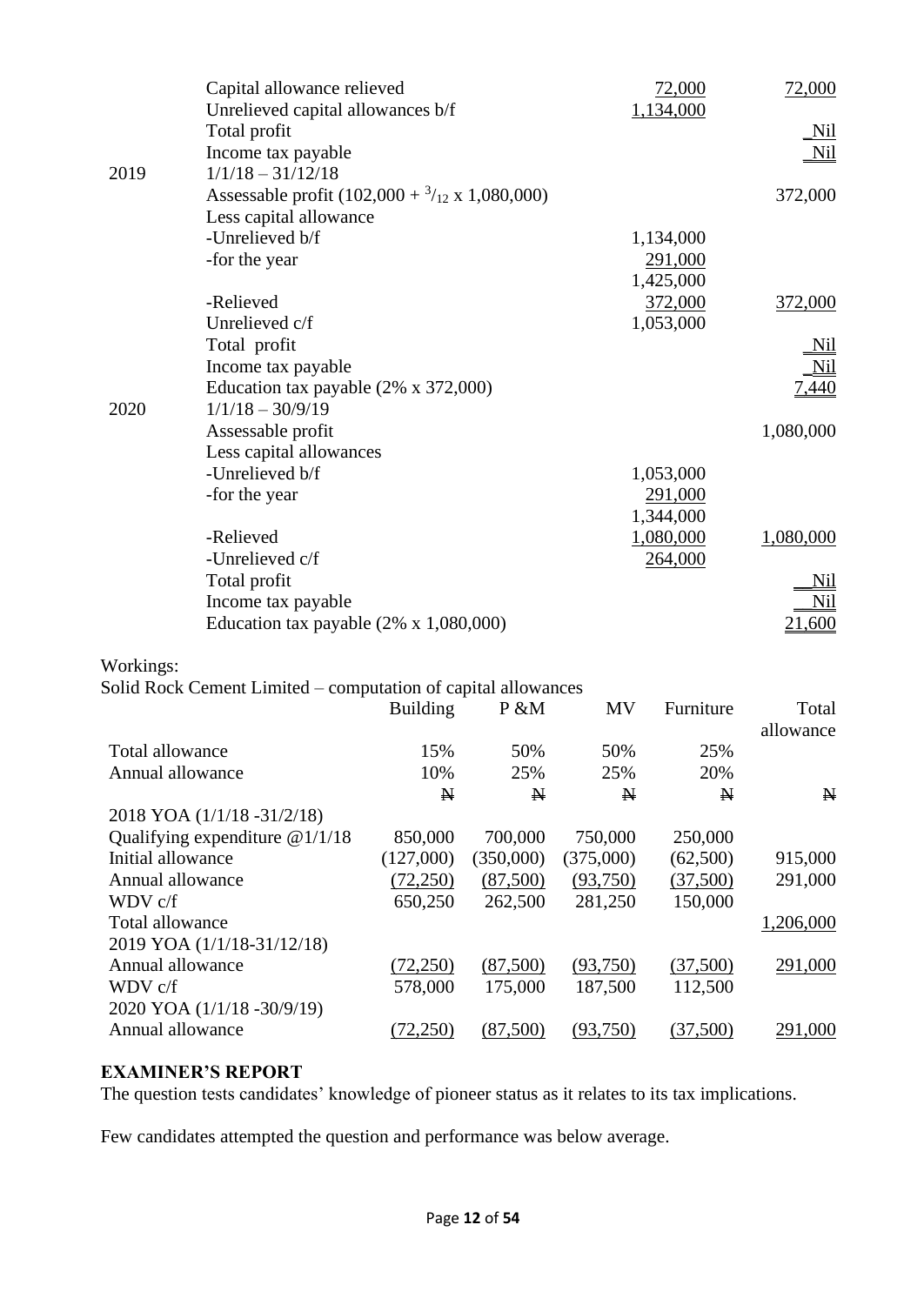Commonest pitfalls include:

- i. Inability to differentiate between pioneer and post-pioneer periods;
- ii. Incorrect calculations of relevant assessable profits; and
- iii. Wrong computation of capital allowances.

Candidates are advised to adequately cover all sections of the syllabus for better performance in future examinations.

5. (a) According to the Nigerian Minerals and Mining Act 2007, any person that undertakes or is involved in the search for or exploitation of mineral resources without the requisite mineral title or authority shall be guilty of an offence.

#### **You are required to:**

State any four licenses that are granted under the Nigerian Minerals and Mining Act 2007 to search for or exploit mineral resources in Nigeria and state any four conditions under which a mineral title may be revoked. (4 Marks)

(b) New Horizon Limited is engaged in the mining of solid minerals. The company commenced its mining business on July 1, 2017 and decided to prepare its accounts to June 30, annually. The profit or loss account of the company for the year ended June 30, 2018 recorded a net loss of  $\frac{N}{000,000}$  after taking into accounts the following:

|                                       | $\mathbf N$ |
|---------------------------------------|-------------|
| Directors' remuneration               | 500,000     |
| Mining expenses                       | 8,500,000   |
| Preliminary expenses written off      | 350,000     |
| Administration expenses               | 1,700,000   |
| <b>Transportation expenses</b>        | 1,600,000   |
| Provision for income tax              | 165,000     |
| Bad and doubtful debts                | 750,000     |
| Office rent                           | 1,220,000   |
| Depreciation of non-current assets    | 110,000     |
| Motor vehicle repairs and maintenance | 400,000     |
| Auditors' remuneration                | 105,000     |
| Donations                             | 250,000     |

The following additional information is available:

- (i) Included in office rent is payment of N300,000 per annum for a flat used for residential accommodation by the Production Manager. The basic salary of the manager is  $\mathbb{N}240,000$  per annum.
- (ii) An analysis of bad and doubtful debts account is as follows:

| $\overline{\phantom{a}}$                                                |
|-------------------------------------------------------------------------|
| 160,000                                                                 |
| 320,000                                                                 |
| 170,000                                                                 |
| Loan to customer written off during the period ended 30/6/18<br>100,000 |
| 750,000                                                                 |
|                                                                         |

**NT**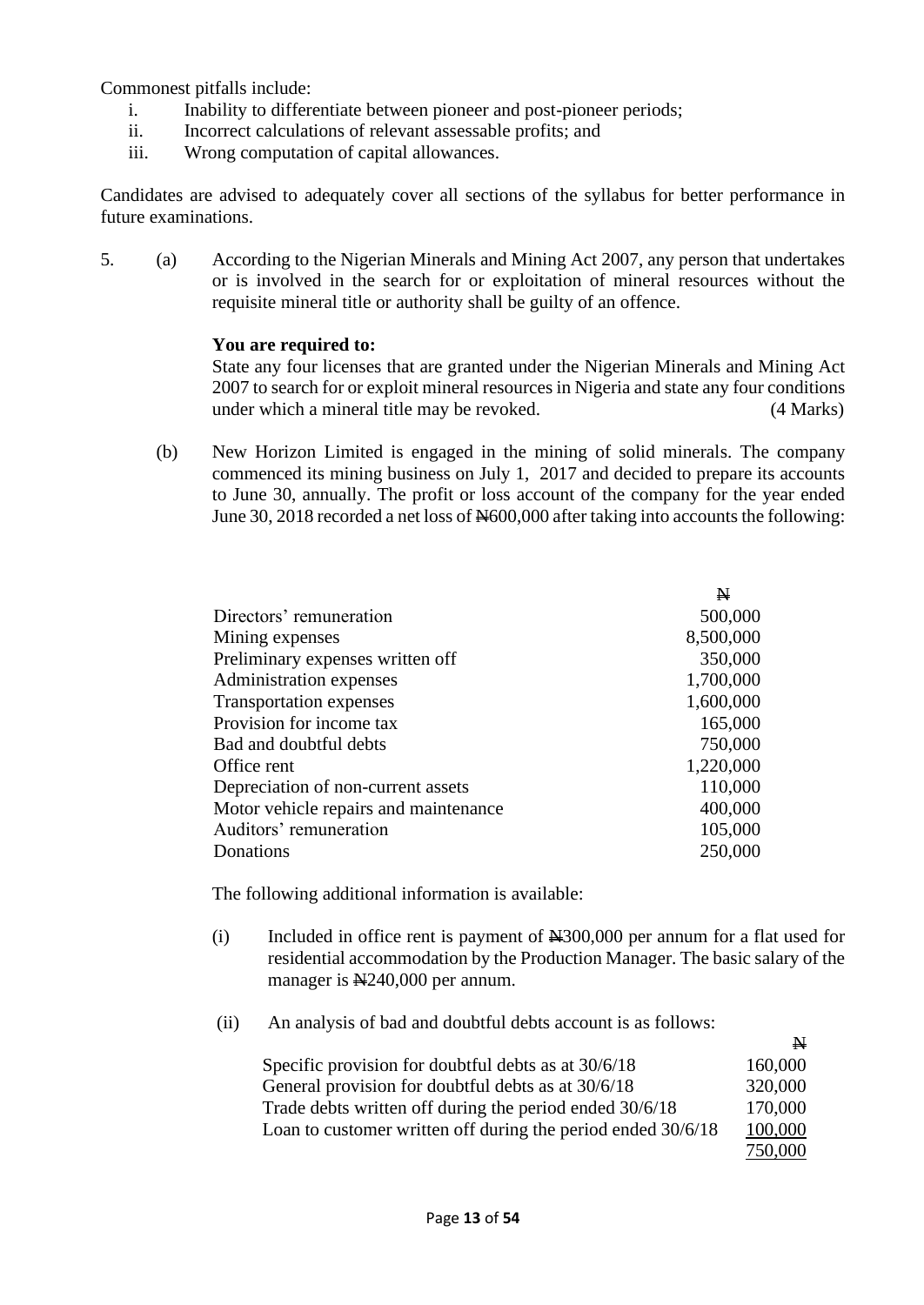- (iii) Donations comprise  $\frac{N50,000}{100}$  to Ojota Social Club and  $\frac{N200,000}{100}$  to University of Lagos.
- (iv) Capital allowances agreed with the FIRS amounted to  $\frac{1275,000}{1000}$ .

#### **Required:**

Compute the assessable profits and tax liabilities of the company for the relevant years of assessment. (11 Marks)

(Total 15 Marks)

#### **SOLUTION TO QUESTION 5**

- (a) Licences granted under the Nigeria Minerals and Mining Act, 2007 are;
	- (i) Reconnaissance permit;
	- (ii) Exploration license;
	- (iii) Small scale mining lease;
	- (iv) Mining lease;
	- (v) Quarry lease; and
	- (vi) Water use permit.

Revocation of Mineral Title

A mineral title may be revoked if the holder:

- (i) Is convicted of an offence by a court of competent jurisdiction;
- (ii) Breaches any provisions of the Nigeria Minerals and Mining Act, 2007 or regulations made pursuant to the Act;
- (iii) Is declared insolvent or bankrupt by a court of competent jurisdiction;
- (iv) Before the expiration of the term of the license, surrenders the mineral title in the prescribed manner; and
- (v) In the case of a small mining lease, wholly discontinues operations under the lease for a continuous period of six months.

## (b) New Horizon Limited

Computation of adjusted profit for the year ended June 30, 2018

|                                                      | N       | N            |
|------------------------------------------------------|---------|--------------|
| Net loss per account                                 |         | 600,000      |
| Less:                                                |         |              |
| Preliminary expenses written off                     | 350,000 |              |
| Provision for income tax                             | 165,000 |              |
| General provision for doubtful debts                 | 320,000 |              |
| Loan to customer written off                         | 100,000 |              |
| Office rent (300,000 -240,000)                       | 60,000  |              |
| Depreciation of fixed assets                         | 110,000 |              |
| Donation to Ojota social club                        | 50,000  | 1,155,000    |
|                                                      |         | 555,000      |
| New Horizon Limited                                  |         |              |
| Computation of assessable profit and tax liabilities |         |              |
|                                                      | N       | $\mathbf{N}$ |
| $2017$ YOA $(1/7/17 - 31/12/17)$                     |         |              |
| Assessable profit $(^{6}/_{12} \times 555,000)$      |         | 277,500      |
| Less:                                                |         |              |
| Capital allowances for the year                      | 275,000 |              |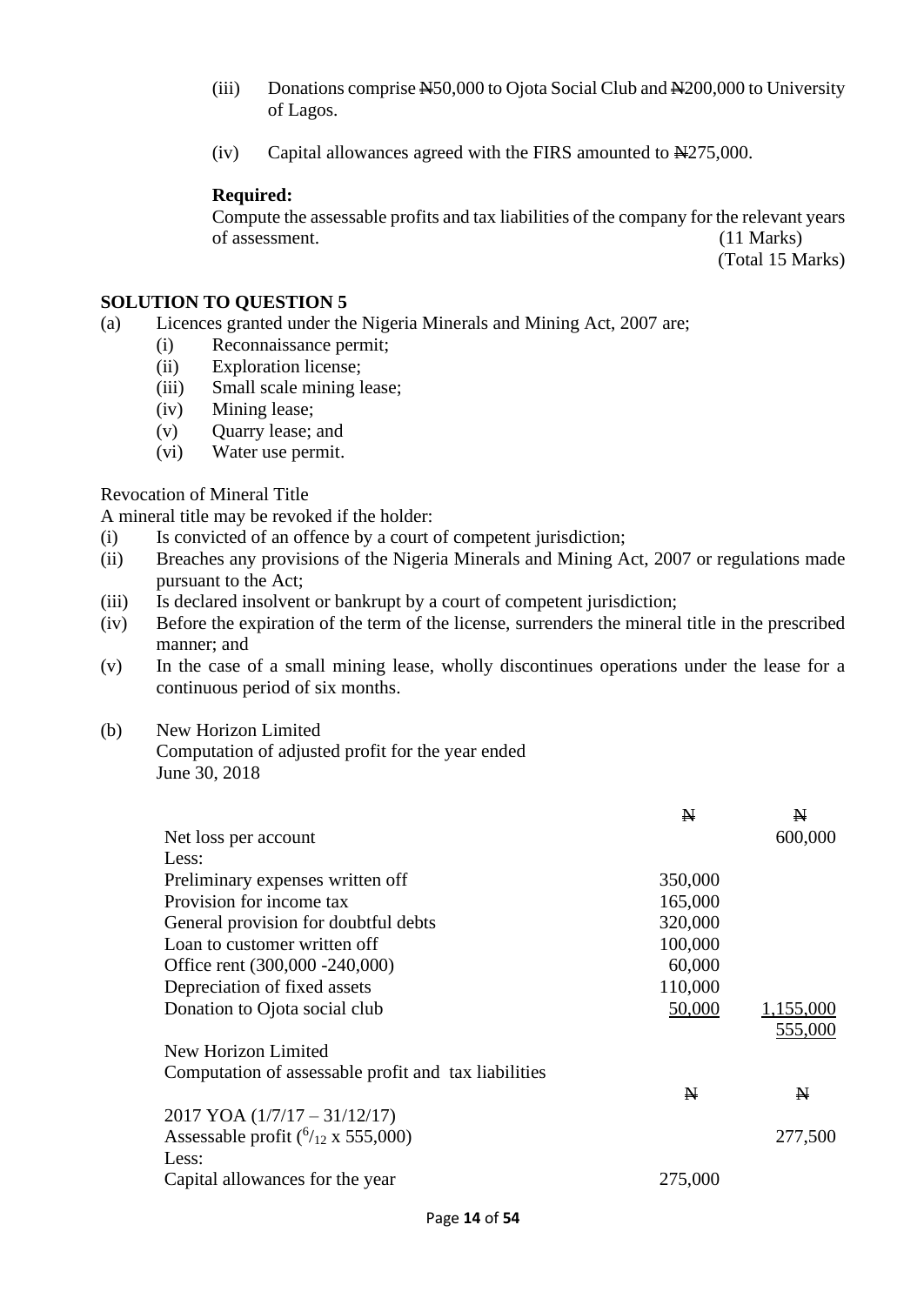| Capital allowance relieved (reducted to $66\frac{2}{3}$ of 277,500) | (185,000) | (185,000) |
|---------------------------------------------------------------------|-----------|-----------|
| Unrelieved capital allowance c/f                                    | 90,000    |           |
| Total profit                                                        |           | 92,500    |
| Income tax payable $(30\% \times 92,500)$                           |           | 27,750    |
| Tertiary education tax payable (2% x 277,500)                       |           | 5,550     |
| $2018$ YOA $(1/7/17 - 30/06/18)$                                    |           |           |
| Assessable profit                                                   |           | 555,000   |
| Less:                                                               |           |           |
| Unrelieved capital allowances brought forward                       |           | 90,000    |
| Total profit                                                        |           | 465,000   |
| Income tax payable $(30\% \times 465,000)$                          |           | 139,500   |
| Tertiary education tax payable $(2\% \times 555,000)$               |           | 11,100    |
| $2019$ YOA $(1/7/17 - 30/6/18)$                                     |           |           |
| Assessable total profit                                             |           | 555,000   |
| Income tax payable $(30\% \times 555,000)$                          |           | 166,500   |
| Tertiary education tax payable $(2\% \times 555,000)$               |           | 11,100    |

## **EXAMINER'S REPORT**

The question tests normal income tax computations as it relates to companies in the mineral resources sector, determination of assessable profits, commencement rule and tax liabilities.

Most of the candidates attempted the question but performance was below average.

Commonest pitfalls include:

- i. Wrong calculations of the assessable profit;
- ii. Wrong application of commencement rule for the first three years; and
- iii. Failure to apply the capital allowance restriction rules of  $66^2$ / $3\%$ .

Candidates are advised to make use of the Institute's study pack for better performance in future examinations.

6. Prosperity Bank Plc has been in banking business for several years. The interest on agricultural loans included in the accounts of the bank for the year ended December 31, 2017 amounted to  $\text{H}18,200,000$ .

The breakdown of the interest income based on the terms of the loan is as stated below:

| <b>Repayment</b> | <b>Moratorium</b> | <b>Interest Rate</b> | <b>Loan Interest</b> |
|------------------|-------------------|----------------------|----------------------|
| <b>Period</b>    | <b>Period</b>     |                      | N                    |
| 7 years          | 36 months         | 14%                  | 7,200,000            |
| 5 years          | 18 months         | 18%                  | 5,600,000            |
| 4 years          | 24 months         | 12%                  | 2,400,000            |
| 2 years          | 3 months          | 10%                  | 3,000,000            |
|                  |                   |                      | 18,200,000           |

The base lending rate at the time the loans were granted was 15%. **Required:**

- (a) State the conditions under which the following interests may be exempted from tax:
	- (i) Interest on loans for agricultural trade or business; and (2 Marks)
	- (ii) Interest on loans for manufacturing goods for export. (2 Marks)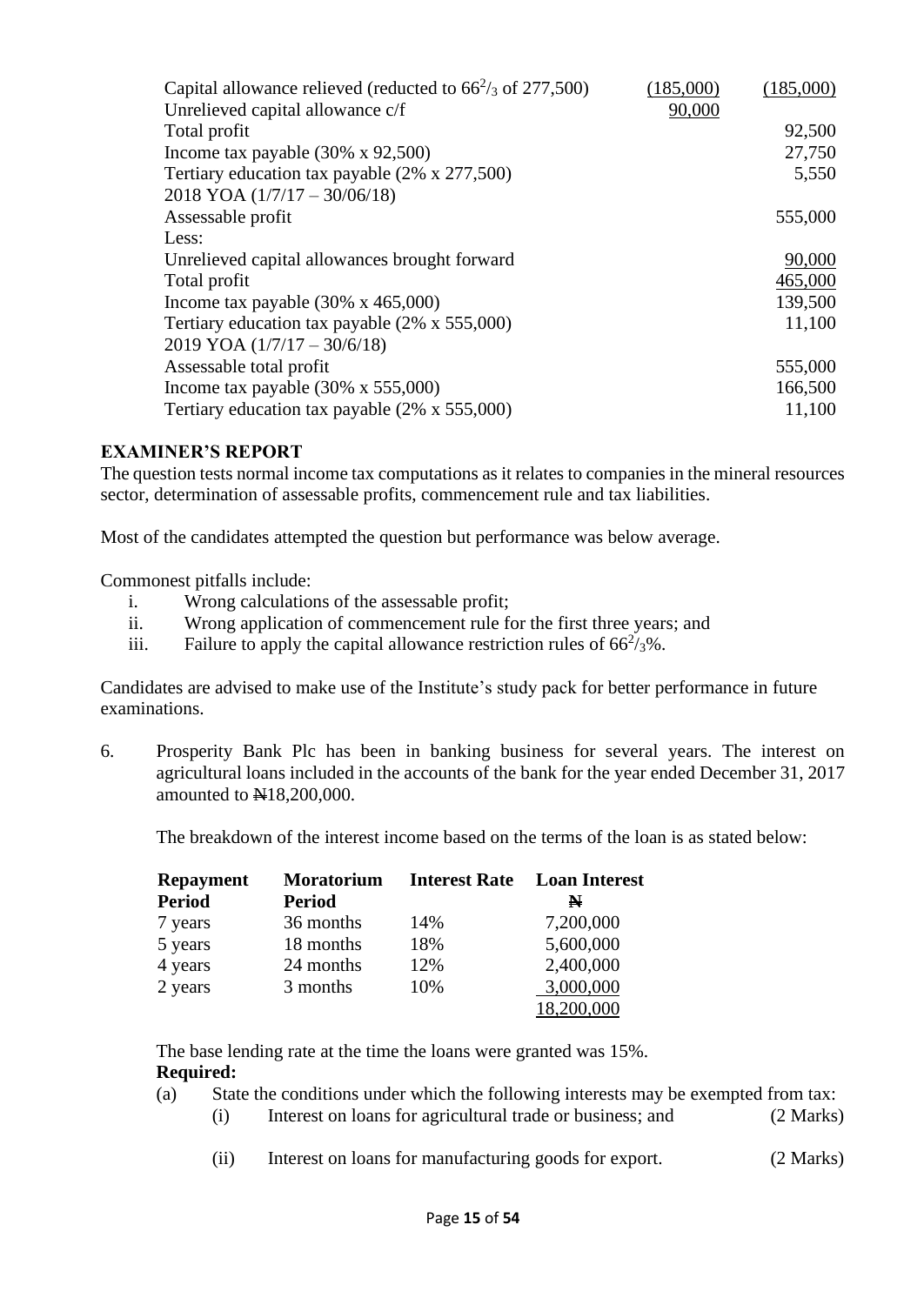(b) Compute the interest exempted from tax in the case of Prosperity Bank Plc.

(4 Marks)

(c) Highlight the special provisions of the Companies Income Tax Act, CAP C21, LFN 2004 regarding the taxation of an authorised unit trust scheme. (7 Marks)

(Total 15 Marks)

# **SOLUTION TO QUESTION 6**

- (a)(i) Interest on loan for agricultural trade or business interest on any loan granted by a bank on or after January 1, 1997 to a company engaged in agricultural trade or business shall be exempted from tax provided the moratorium is not less than eighteen months and the rate of interest on the loan is not more than the base lending rate at the time the loan was granted. A bank is required to furnish the FIRS with the following information in respect of the loan granted:
	- (a) The amount of the loan;
	- (b) The moratorium;
	- (c) The date repayment is due to commence;
	- (d) The amount of repayment showing capital and interest; and
	- (e) The full particulars of the recipient of the loan and its permanent address.
- (a)(ii) Interest on loan for manufacturing goods for export.

Interest payable on any loan granted by a bank on or after April 1, 1980 for the purpose of manufacturing goods for export is exempted from tax as stipulated in the third schedule to CITA. The exemption is granted on the presentation of a certificate issued by the Nigerian Export Promotion Council certifying that the company has achieved the level of export specified.

A company shall be deemed to be engaged in manufacturing for export if the Nigerian Export Promotion Council certifies that not less than one half of its manufactured good disposed of in its year of account is sold outside Nigeria and it is not re-exported to Nigeria.

|           | Computation of interest exempted from company income tax |          |            |              |
|-----------|----------------------------------------------------------|----------|------------|--------------|
| Repayment | Moratorium                                               | Interest | Amount of  | Amount of    |
| period    | period                                                   | rate     | interest   | interest     |
|           |                                                          |          |            | exempted     |
|           |                                                          | $\%$     | N          | $\mathbf{N}$ |
| 7 years   | 36 months                                                | 14       | 7,200,000  | 7,200,000    |
| 5 years   | 18 months                                                | 17       | 5,600,000  | <b>Nil</b>   |
| 4 years   | 24 months                                                | 12       | 2,400,000  | 2,400,000    |
| 2 years   | 3 months                                                 | 10       | 3,000,000  | Nil          |
|           |                                                          |          | 18,200,000 | 9,600,000    |

## (b) Prosperity Bank Plc

Notes:

For an interest to be exempted from tax the moratorium period must not be less than 18 months and the lending rate must not exceed the base lending rate.

(c) Provisions of CITA on the taxation of authorised unit trust scheme According to CITA, a unit trust scheme means any arrangement made for the purpose of providing facilities for the participation of the public as beneficiaries under trust in profits or income arising from the acquisition, holding, management or disposal of securities or any other property whatsoever.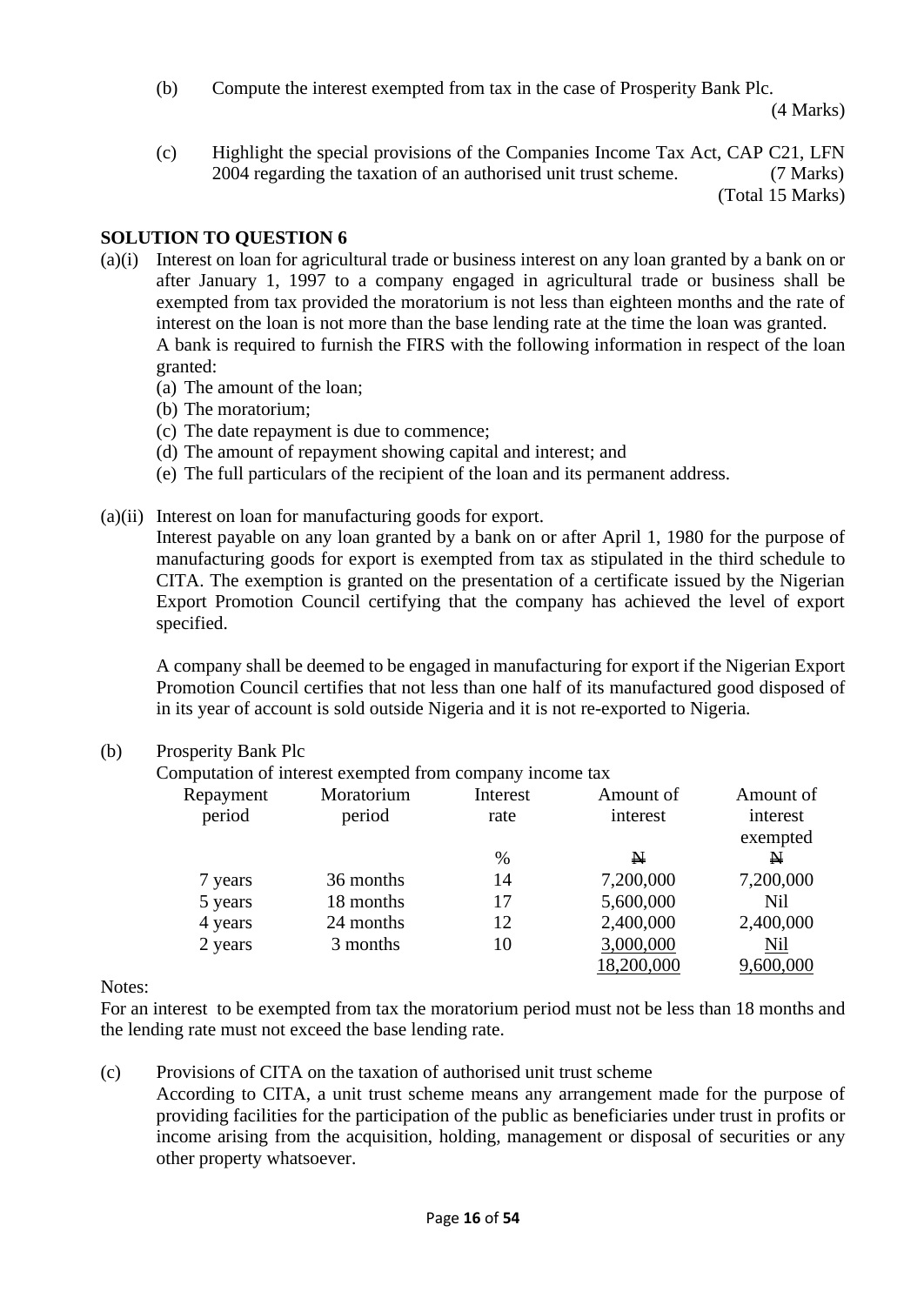A unit holder means any investor, beneficiary or person who acquired units in a unit trust schemes and who is entitled to a share of the investments subject to the trust of a unit trust scheme. A trustee under a unit trust scheme means the person in whom the property for the time being subject to any trust created in pursuance of the scheme is or may be invested in accordance with the terms of the trust.

In respect of the income arising to the trustees of an authorised unit trust, CITA shall have effect:

- (i) As if the trustees were a company whose business consists mainly in the making of investments;
- (ii) As if the rights of the unit holders were shares in the company; and
- (iii) As if so much of the income accruing to the trustees as is available for payment to the unit holders were dividends on such shares.

The profits of an authorised unit trust scheme on which tax may be imposed shall be ascertained by taking the income accruing to the trustees from all sources of the investment of the unit trust and deducting there from sums disbursed as management expenses including the managers' remunerations where the trustees of a unit trust received an income which has suffered tax deduction at source (not being franked investment income), the withholding tax shall be set off against the tax assessment for the year so that the trustees will be required to pay only the balance of the tax due on assessment. Where the income accruing to the trustees is a dividend received after the deduction of withholding tax (franked investment income) it shall not be charged to further tax as part of the profits of the unit trust. However, where such income is redistributed and tax is to be accounted for on the gross amount of the distribution, the unit trust may set off the withholding tax which it has itself suffered on the same income.

The profit accruing to the trustees of a unit trust which is available for payment to the unit holders or for investment shall be deemed to be dividends paid or payable by the trustees to the unit to the unit holders in proportion to their rights and shall be subject to withholding tax in accordance with PITA.

Dividend distributed by unit trust is exempted from income tax with effect from 1996.

# **EXAMINER'S REPORT**

The question tests candidates' understanding of the provisions of CITA, 2004 (as amended) regarding the exempted interests on loans granted to agricultural and manufacturing businesses and unit trust scheme.

Majority of the candidates attempted the question and of performance was below average.

The commonest pitfall of the candidates was inability to compute the exempted interest on loans.

Candidates are advised to pay attention to practical applications of taxation principles to real life situation for better performance in future examinations.

7. (a) The Nigeria content initiative was developed for oil and gas sector in order to provide a composite value added, through a deliberate utilisation of Nigeria human, material resources and services in the exploration, development, exploitation, transportation and sale of Nigerian crude oil and gas resources.

> The initiative seeks to stimulate indigenous participation and encourage foreign investments without compromising quality and safety.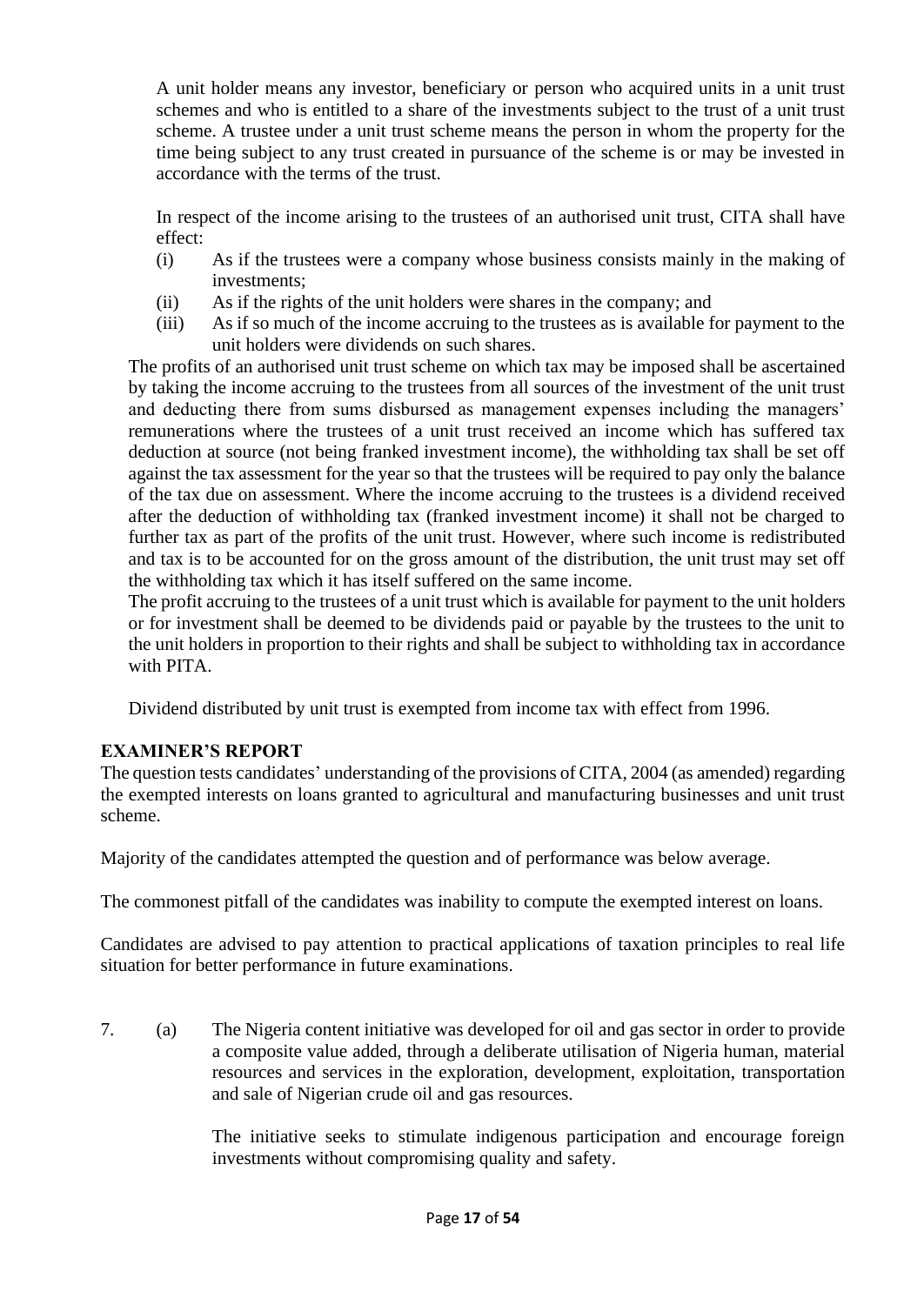Consequently, the Federal Government of Nigeria enacted a law to provide for the development of Nigeria content in the oil and gas industry.

## **You are required to:**

- (i) Mention the title of the Act enacted to achieve the above objectives.
- (ii) State Four (4) key objectives of the Act. (6 Marks)
- (b) In relation to Petroleum Profit Tax Act, Cap P13, 2004 (as amended), briefly define the following:
	- (i) Petroleum Operation
	- (ii) Petroleum
	- (iii) Casing Head Petroleum Spirit
	- (iv) Oil Mining lease
	- (v) Gas Take (5 Marks)

- (c) (i) Can an oil production company qualify for pioneer status? State reasons for your answer.
	- (ii) What taxes on income will it be exempted from during the pioneer period. Are there an income taxes on petroleum production that the company would not be exempted from? (4 Marks) (Total 15 Marks)

#### **SOLUTION TO QUESTION 7**

- (a) (i) The title of the Act is "Nigerian Oil and Gas Industry content Development Act, 2010"
	- (ii) Four key objectives of the Act are:
		- (1) To provide equal opportunities to oil producing communities in the oil and gas value chain;
		- (2) To promote institutional collaborations;
		- (3) To ensure that the Nigeria providers are given first consideration in oil and gas participation;
		- (4) Create a business relationship with other sectors of the economy;
		- (5) To encourage full participation of Nigeria indigenous service provider who demonstrate ownership and capacity to execute such works; and
		- (6) Compliance with the Act shall be major criterion for approved operations in the Nigeria oil and gas industry.
- (b) (i) Petroleum Operation

This is the mining or obtaining and transportation of petroleum or chargeable oil in Nigeria by or on behalf of a company for its own account by any drilling, mining, extracting or other like operations or process and all operations incidental thereto any sale or any disposal of chargeable oil by or on behalf of the company.

(ii) Petroleum

This is any minerals oil or related hydro-carbon and natural gas existing in its natural condition in Nigeria but does not include liquefied natural gas, coal, bituminous shale or other stratified deposits from which oil can be extracted by destructive distillation.

(iii) Casing Head Petroleum Spirit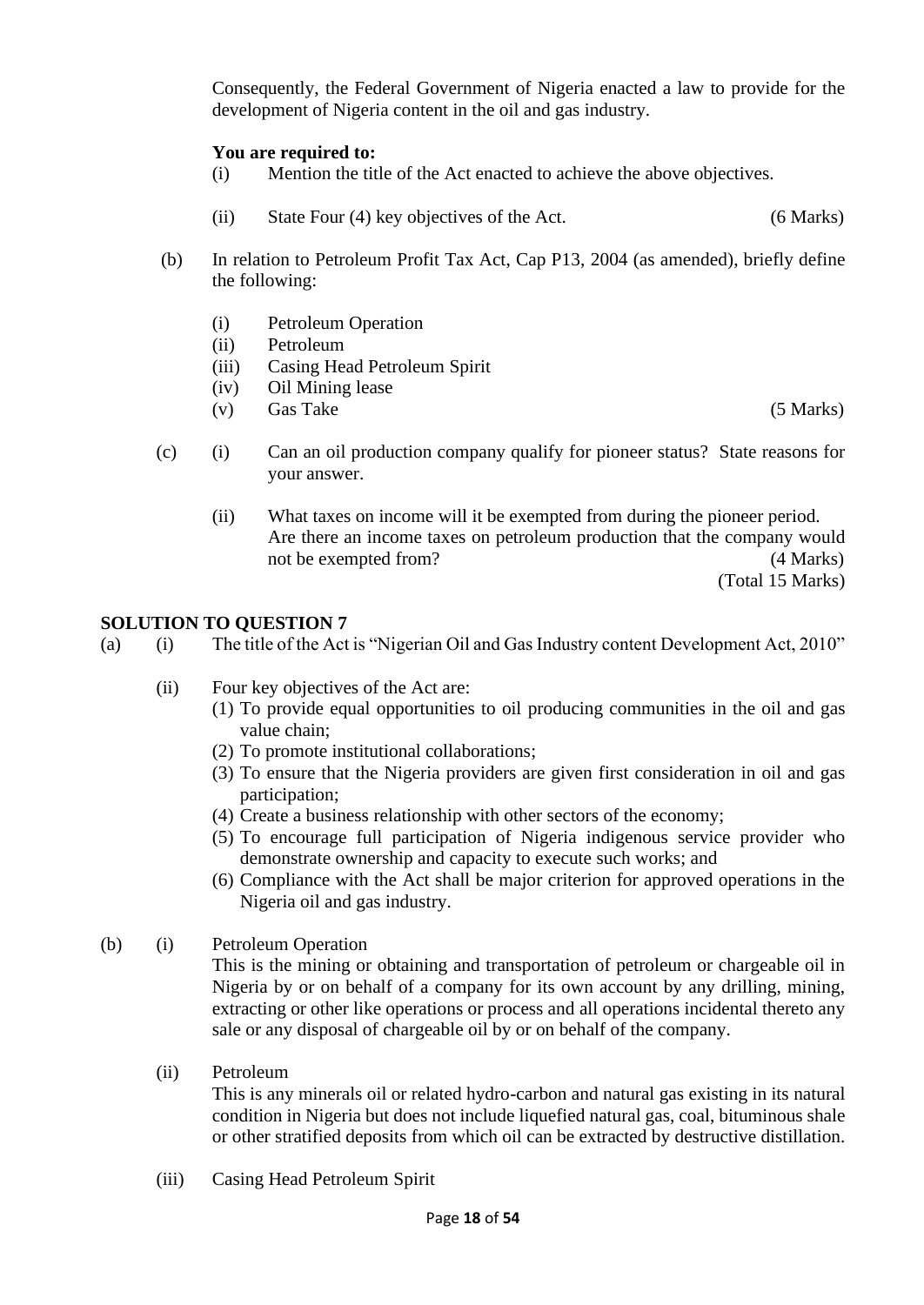This is any liquid hydrocarbons obtained in Nigeria from natural gas by separation or by any chemical or physical process but before the same has been refined or otherwise treated.

- (iv) Oil Mining Lease This is a lease granted to a company, under the minerals Act, for the purpose of winning petroleum or any assignment of such lease.
- (v) Gas Take This is the actual quantity of natural Gas expressed in much actually taken or paid for by a customer in the accounting period under an individual gas sales contract between the company and a customer of the company.
- (c) (i) Yes, oil production and exploration companies are listed in the list of pioneer industries.
	- (ii) It is exempted from CITA. It is not exempted from PPT

# **EXAMINER'S REPORT**

The question tests candidate's knowledge of Petroleum profit tax terminologies, pioneer status of oil company and objectives of oil and gas industry content development Act of 2010.

Few candidates attempted the question and performance was below average.

Candidates' major pitfall is the lack of understanding of the Nigerian Oil and Gas Industry content Development Act of 2010 and pioneer provisions.

Candidates are advised to pay more attention to petroleum profit tax and related oil and gas acts for better performance in future examinations.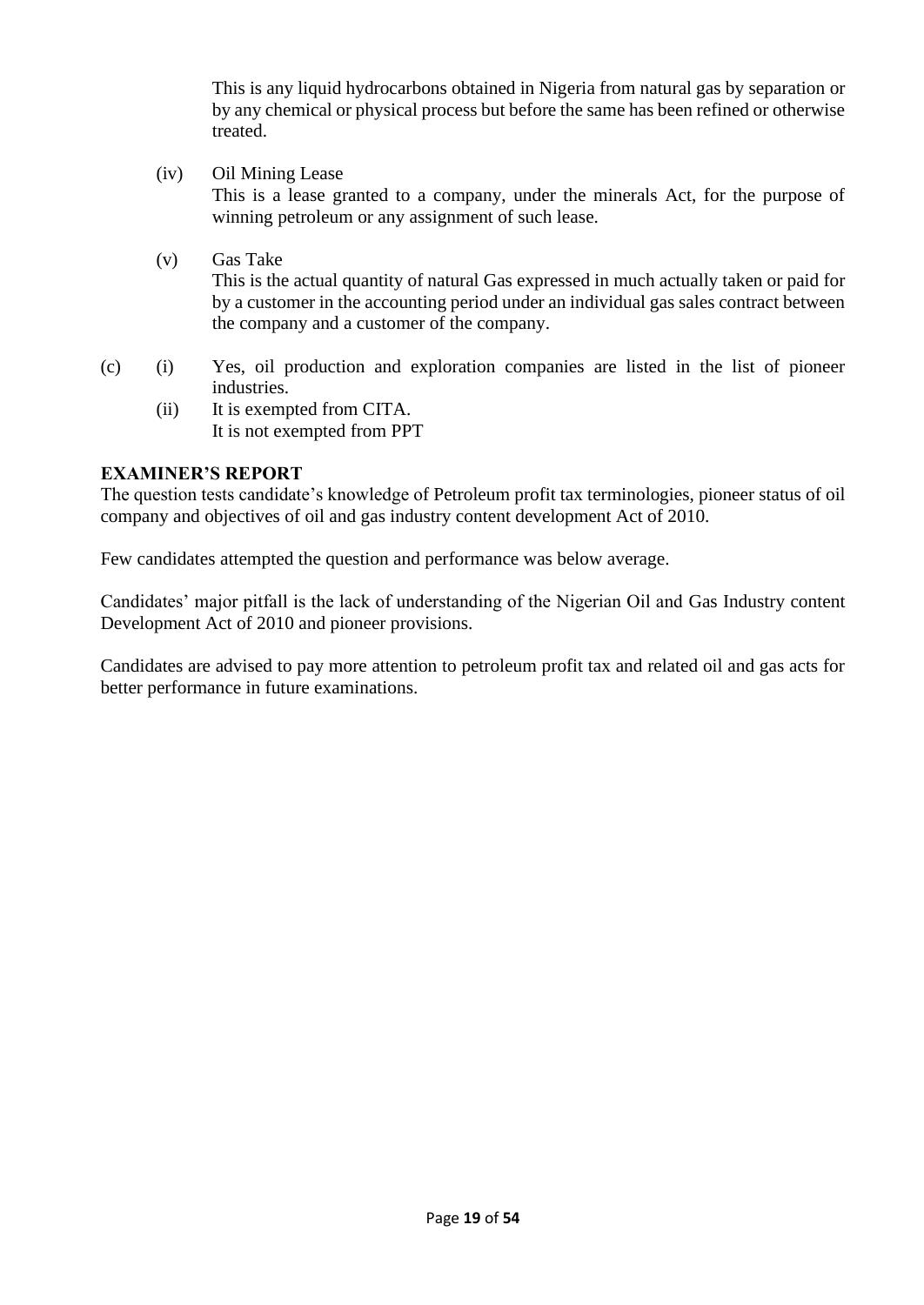

# **THE CHARTERED INSTITUTE OF TAXATION OF NIGERIA PROFESSIONAL EXAMINATION PTE II: FINANCIAL & TAX ANALYSIS**

**EXAM NO……………………….………………………..…. TIME: 3 HOURS.**

# **ATTEMPT QUESTION ONE AND ANY OTHER FOUR QUESTIONS**

# **SHOW ALL WORKINGS.**

**Income Statement**

1. Fabos Nigeria Limited, a company in the fashion industry has just filed its annual returns. Your controller has passed the returns to you for a desk examination, which includes analysis of the financial statements. Extract from the financial statements is shown below:

# **Fabos Nigeria Limited Extract of financial statements**

|                                               | 2019          | 2018        |
|-----------------------------------------------|---------------|-------------|
|                                               | N'm           | N'm         |
| Revenue                                       | 29.9          | 19.4        |
| Cost of sales                                 | (21.6)        | (14.3)      |
| Gross profit                                  | 8.3           | 5.1         |
| Distribution costs                            | (1.3)         | (0.5)       |
| Administrative costs                          | (1.6)         | (1.0)       |
| Finance costs                                 | (0.5)         | (0.2)       |
| Profit before tax                             | 4.9           | 3.4         |
| Income tax expense                            | (0.8)         | (0.8)       |
| <b>Profit for the year</b>                    | <u>4.1</u>    | 2.6         |
| <b>Statement of Financial Position</b>        |               |             |
| <b>Assets:</b>                                |               |             |
| <b>Non-current assets:</b>                    |               |             |
| Property, plant and equipment                 | <u>17.1</u>   | <u>7.9</u>  |
| <b>Current assets:</b>                        |               |             |
| Inventory                                     | 3.4           | 2.5         |
| Trade receivables                             | 3.6           | 2.8         |
| Cash                                          |               | 0.1         |
|                                               | 7.0           | 5.4         |
| <b>Total assets</b>                           | <u>24.1</u>   | <u>13.3</u> |
| <b>Equity and Liabilities</b>                 |               |             |
| <b>Equity:</b>                                |               |             |
| Ordinary share capital $(H1.00 \text{ each})$ | 1.0           | 1.0         |
| Retained earnings                             | 9.9           | 5.8         |
| <b>Revaluation reserve</b>                    | 0.8           | $-$         |
|                                               | 11.7          | 6.8         |
| <b>Non-Current Liabilities</b>                |               |             |
| Long term borrowings                          | 3.8           | <u>2.3</u>  |
|                                               | Page 20 of 54 |             |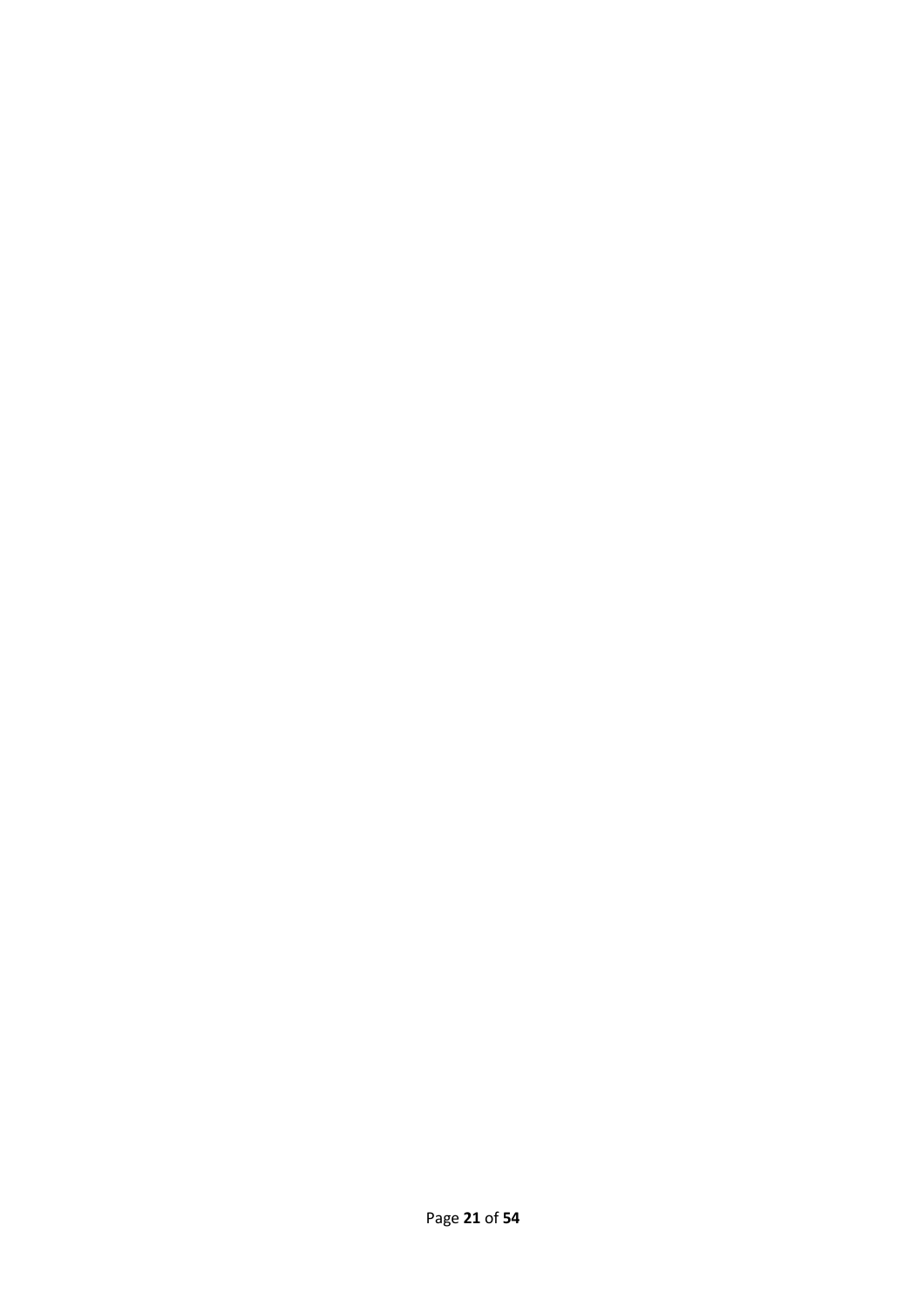| <b>Current Liabilities:</b>         |      |            |
|-------------------------------------|------|------------|
| Loans and borrowings                | 1.6  | 0.5        |
| Trade payables                      | 6.2  | 2.9        |
| Income tax payables                 | 0.8  | <u>0.8</u> |
|                                     | 8.6  | <u>4.2</u> |
| <b>Total equity and liabilities</b> | 24.1 | 13.3       |

#### **Required:**

- (a) Carry out an analysis of the financial statements that shows Fabos performance, efficiency and position. (20 Marks)
- (b) Discuss possible risks and problem areas revealed by the financial statements analysis. (5 Marks)
- (c) Discuss the limitation of financial statements analysis. (15 Marks)

(Total 40 Marks)

# **SOLUTION TO QUESTION 1**

(a) Analysis of the financial statements of Fabus Nigeria Limited, using ratios

| i.   | <b>PERFORMANCE</b>                  | 2019       | 2018       |
|------|-------------------------------------|------------|------------|
|      | * Gross profit margin               | 8.3/29/9%  | 5.1/19.4%  |
|      |                                     | 27.76%     | 26.29%     |
|      | * Net profit margin                 | 4.9/29.9%  | 3.4/19.4%  |
|      |                                     | 16.39%     | 17.53%     |
|      | * Return on capital employed        | 5.4/15.5%  | 3.6/9.1%   |
|      |                                     | 34.84%     | 39.56%     |
|      | * Return on equity                  | 4.1/11.7%  | 2.6/6.8%   |
|      |                                     | 35.04%     | 38.23%     |
| ii.  | <b>EFFICIENCY</b>                   |            |            |
|      | Net assets turnover                 | 29.9/15.5% | 19.4/6.8%  |
|      |                                     | 1.93times  | 2.85times  |
|      | Inventory turnover<br>$\bullet$     | 21.6/3.4   | 14.3/2.5   |
|      |                                     | 6.35times  | 5.72times  |
|      | Receivable turnover<br>$\bullet$    | 29.9/3.6   | 19.4/2.8   |
|      |                                     | 8.31times  | 6.93times  |
|      | Payable turnover                    | 21.6/6.2   | 14.3/2.9   |
|      |                                     | 3.48times  | 4.93times  |
|      | Total sssets turnover<br>$\bullet$  | 229.9/24.1 | 19.4/13.3  |
|      |                                     | 1.24 times | 1.46 times |
| iii. | <b>POSITION</b>                     |            |            |
|      | Current ratio                       | 7.0/8.6    | 5.4/4.2    |
|      |                                     | 0.81:1.00  | 1.29:1.00  |
|      | Quick ratio/ Acid test<br>$\bullet$ | 3.6/8.6    | 2.9/4.2    |
|      |                                     | 0.42:1.00  | 0.69:1.00  |
|      | Leverage<br>$\bullet$               | 3.8/15.5%  | 2.3/9.1%   |
|      |                                     | 24.52%     | 25.27%     |
|      | Interest cover<br>$\bullet$         | 5.4/0.5    | 3.6/0.2    |
|      |                                     | 10.8times  | 18times    |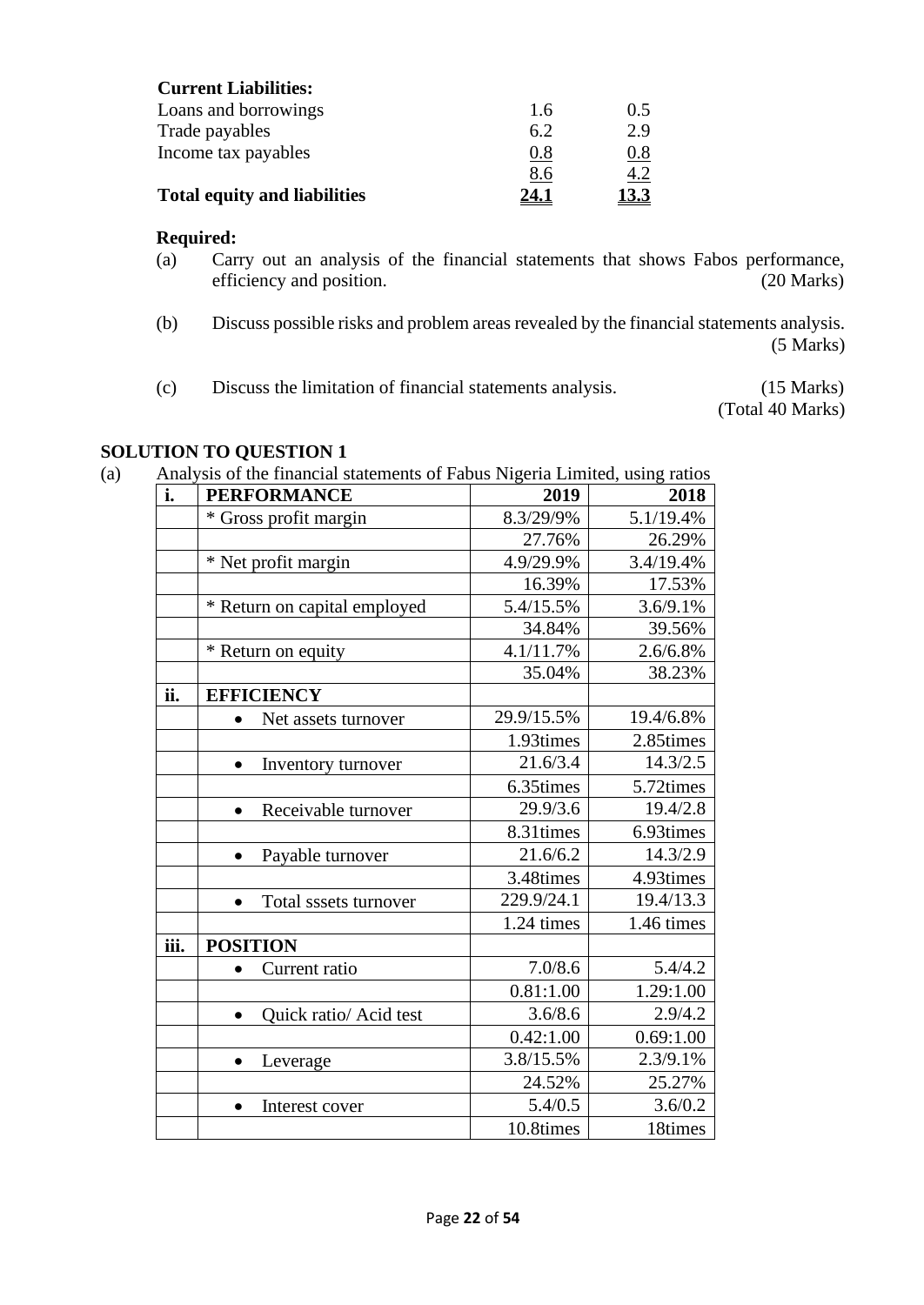- (b) The ratios as calculated for the two years are looking good and generally show an improved performance. However, the following areas should be probed further to ensure that the tax payer is not engaged in unwholesome tax avoidance:
	- (i) Net profit margin dropped despite an increase in gross profit margin. This means that expenditures on administration and distribution have gone up significantly. These should be probed further to ensure that the company is not overstating these expenses.
	- (ii) Inventory turnover has reduced from 11.8 times to 6.4times. It shows that the company maintaining more inventory in 2019 than in 2018. There is a need to probe further that the company is not overstating its inventories or maintaining a secret reserves;
	- (iii) Finance cost went up from  $\frac{100}{20}$  To  $\frac{100}{20}$  in 2019. The rate of increase of 250% is far more than the rate of increase in total borrowings of 193%. Details of finance cost should be requested for confirmation that the charges are in accordance with the terms of the loans;
	- (iv) Current ratio has dropped from 1:29 to 0.81, which shows that the company is having liquidity problem, and may not be able to meet all its current obligations. This already shows in the drop in the payable turnover from 4.9times to 3.5times. This means that it now takes 103days to pay the suppliers instead of 74days in 2018. The ability of the company to pay the tax due should be probed further.
- (c) There are several limitations or weaknesses in the techniques being used in the analysis and interpretation of financial statements. Some of these limitations are based on the limitation of the financial statements from which ratios are calculated.

Therefore, financial analysts should know that the result of financial statements analysis are as good as the reliability of the components of the financial statements being analysed. The reliability of the financial statements can be affected by the following:

(i) Differences in accounting policy: When analysing and comparing ratios from different companies, the analyst must ensure that the companies adopt the same accounting policy, otherwise, the comparison will be meaningless. Therefore, where the companies do not adopt the same accounting policy, there will be need to do some adjustments so as to make the financial statements of the companies comparable

Also, different companies in the same industry has different characteristics which in turn affect the components of the financial statements, therefore, the analyst should consider the characteristics of the various companies being compared before concluding his interpretation.

In the same way, when comparing the ratios of a company with the industry average, the analyst must ensure that he takes into consideration the nature, size and the position of the company in the industry.

Another important thing the analyst should note when comparing different companies' ratios is that although the companies might have adopted the same accounting policy, their application of the policy might be different;

(ii) Limitations of historical cost accounting: Historical cost accounting did not take into account the time value of money, financial statements prepared using historical costs can be misleading as a result of inflation when the rate of inflation is high, non-current assets will probably be undervalued in the financial statements, when compared with the current replacement value. In the same way, the profit reported under historical cost accounting will be higher than it would be when any of the inflation adjusted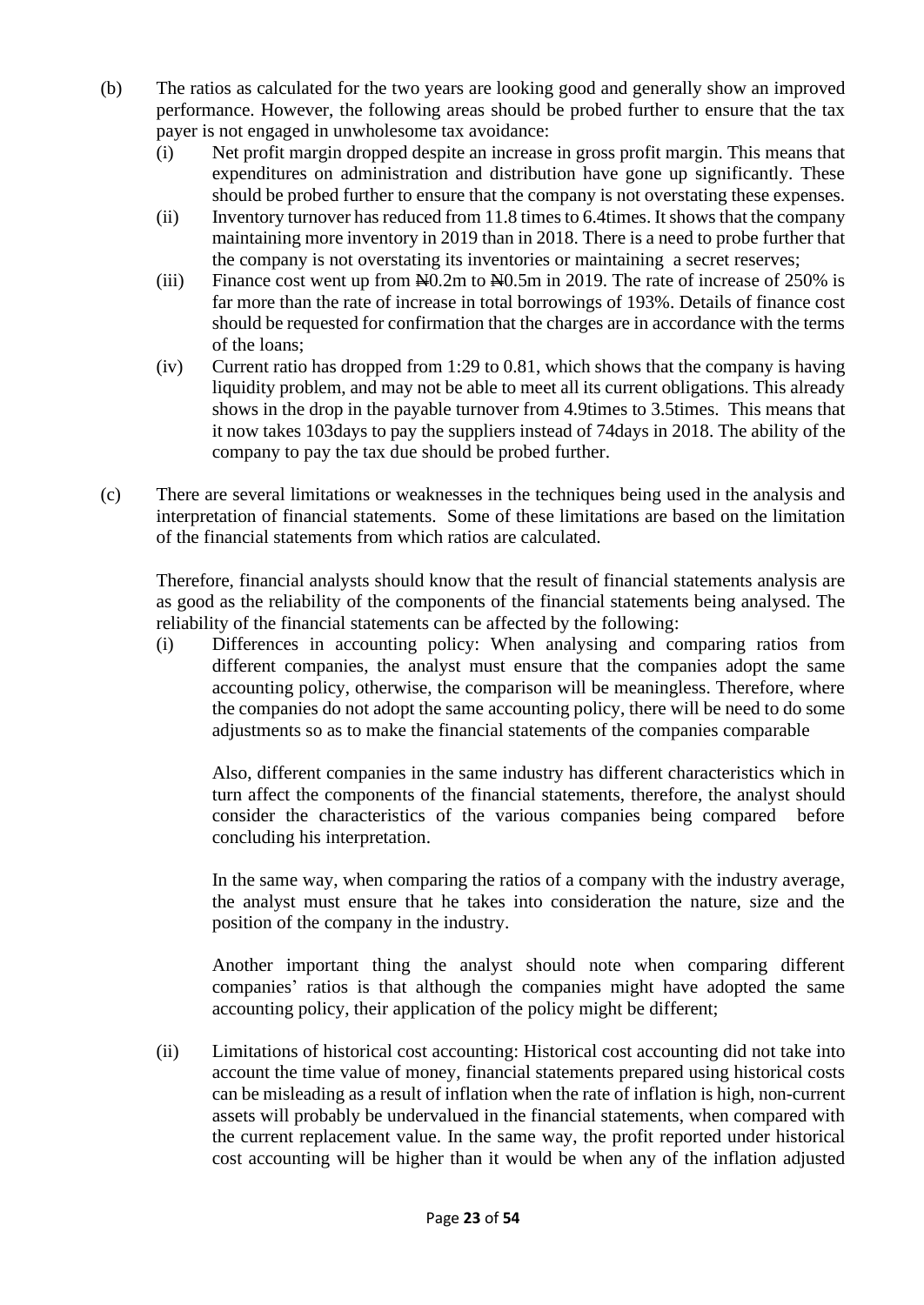accounting systems such as, current cost accounting and current purchasing power accounting are used.

- (iii) Creative accounting and management bias: Due to intentional bias of management, the financial statements can be manipulated by management, while still complying with the relevant accounting standards through creative accounting. Some of the methods commonly used are:
	- \* Window dressing;
	- \* Off statement of financial position finance;
	- \* Changes in accounting policies or accounting estimates;
	- \* Profit smoothing;
	- \* Aggressive earnings management;
	- \* Capitalising expenses; and
	- \* Big bath accounting.
- (iv) Related party relationship and transactions: Related party transaction can also affect the reliability of the financial statements if such transactions are not at arm's length; and
- (v) Useful non-financial information: These are non-financial information that are useful in the interpretation of accounting ratios and the analyst must take them into consideration, these include:
	- \* The company's objectives and strategies;
	- \* The main risks and uncertainties the company is facing and how these risks are being managed;
	- \* Any significant factors or events that could impact on the company's performance in future;
	- \* Any significant factors or events that could impact on the company's cash flows in future;
	- \* Information about key relationships with other companies and transactions with related parties including management; and
	- \* A description of the company's research and development activities (if any) and of any material intangible assets, including internally generated intangible assets that have not been recognised in the statement of financial position.

# **EXAMINER'S REPORT**

The question, which is in three parts (a, b  $\&$  c) tests candidates knowledge of financial ratios analysis and limitations of ratio analysis. It is a compulsory question of 40 marks and performance was very poor. This question is a familiar terrain in financial analysis but it is disappointing that majority of the candidates could not compute simple profitability, efficiency and liquidity ratios. Majority of the candidates could not even state the limitations of ratio analysis which is a common topic in financial analysis.

The requirements of the question was straight forward but about 40% of the candidates computed trend analysis while those who even understand the ratios to be computed could not compute them correctly.

Candidates are advised to study adequately for future examinations by reading the Institute study pack and other relevant textbooks.

2. One of the reasons why a financial analyst needs to carry out accounting analysis is the issue of distortions that may be in the financial statements.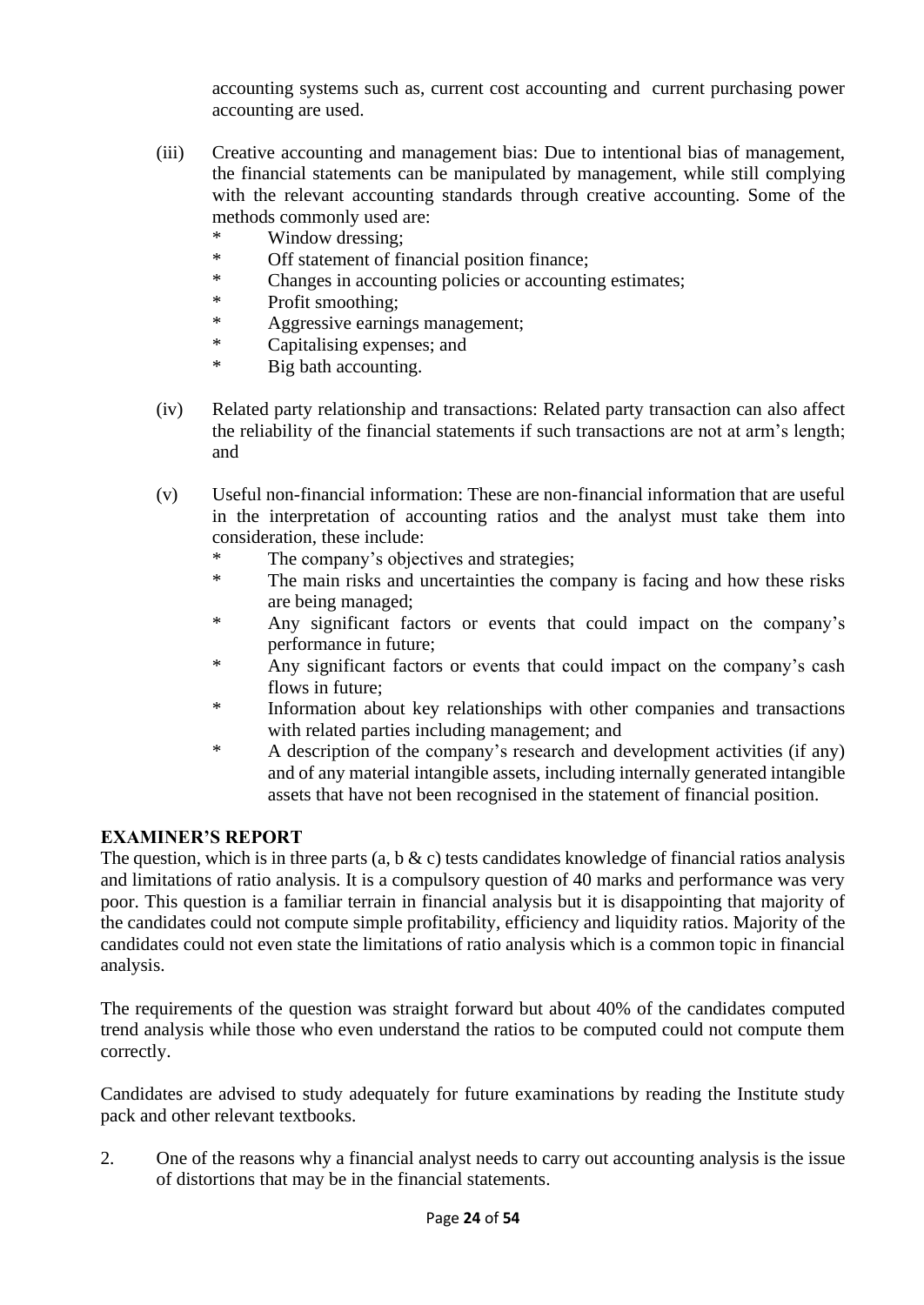## **Required:**

Discuss assets distortions and the causes of assets distortions. (15 Mark**s)**

## **SOLUTION TO QUESTION 2**

Assets distortion refers to a situation where the assets value of an entity did not reflect its economic reality.

Assets distortions can arise due to the following situations:

- (i) Provisions: There are various provisions that are required to be made in connection with the various assets in the financial statements, for example:
	- Provision for depreciation on property, plant and equipment (PPE)
	- Provision for inventories, due to loss of value as a result of obsolescence, slow moving items, etc;
	- Provision for expenses and revenue not yet earned; and
	- Bad debt allowance on receivables.

Recognition of too much or too little provisions on the above can distort the total assets value of the company reported in the financial statement. At the same time, management has the discretion to determine what obligation is probable and what the estimate should be. It may also be possible that what management states as contingency liabilities in the notes to the financial statements has actually crystalise;

- (ii) Asset impairment: Recognising too much or too little impairment of PPE, investment and intangibles can cause distortions in the assets value. This is because estimation of fair value is subjective and can be a veritable ground for management bias, management can therefore, delay reporting impairment in the financial statement;
- (iii) Timing of revenue recognition: The management can manage the earnings reported in the financial statements through aggressive revenue recognition. This will affect the figures stated for both revenue and trade receivables in the financial statements;
- (iv) Expenses capitalisation: As a form of earnings management, expenses could be capitalised or deferred too much or too little. Management, under IAS 23, has discretion in deciding whether to capitalise or expense interest and expenditure required to get PPE and inventory to current location and condition. Deferred expenditure is capitalised into the cost of the asset and this will impact on income. However, if the management decides that the potential future benefits cannot be reliably measured, the standard allowed management to expense the expenditure;
- (v) Leased assets: If the entity uses substantial leased assets and these are not brought into the financial statements, it will lead to reduction in the value of the entity's assets which will result in distortion. However, with the introduction of IFRS16, the dichotomy between finance and operating lease has been removed. All leased assets must now be capitalised as right of use assets and reported on the statement of financial position with its counterpart lease liability.

## **EXAMINER'S REPORT**

The question tests candidates' knowledge of assets distortions and their causes. Performance was below average. Only very few candidates have good understanding of assets distortion. Since many of the candidates did not understand what asset distortions is, they could not identify their causes. The few candidates that understood assets distortions were not able to give the causes of assets distortion.

Candidates are advised to have good coverage of the syllabus to enhance good performance in future examinations.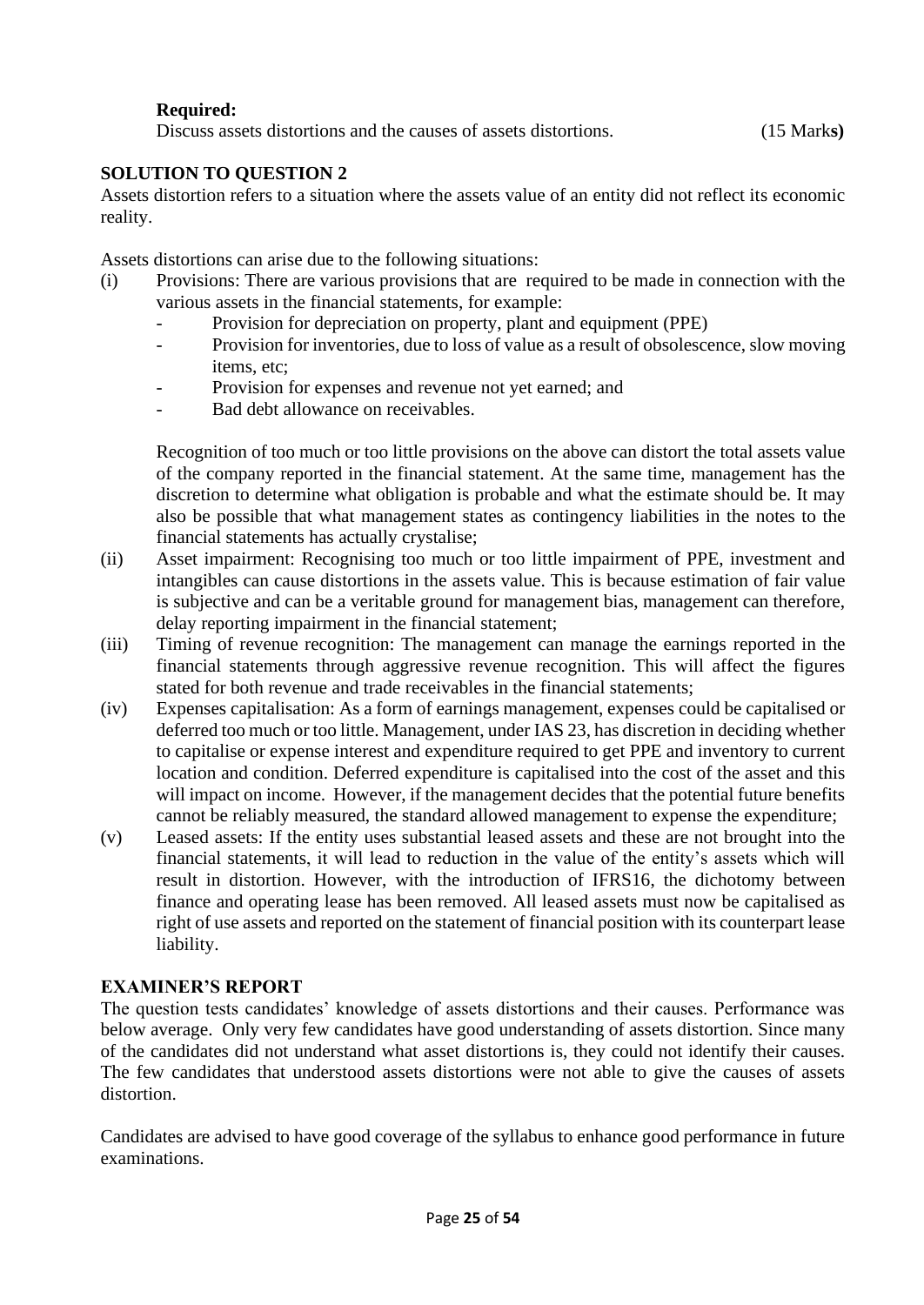3. Dotec Nigeria Limited purchased a non-current asset for N20million in January 2016. The non-current asset is being depreciated on a straight line basis over four years, resulting in annual depreciation of Net Smillion. Assume a tax rate of 30%.

The capital allowances granted the company by the tax authority are:

|      | $\mathbb{N}^{\cdot}$ million |
|------|------------------------------|
| 2016 | 12.5                         |
| 2017 | 2.5                          |
| 2018 | 2.5                          |
| 2019 | 2.5                          |

#### **Required:**

- (a) Prepare a table to show the carrying value of the assets and the tax written down value of the asset in the books of Dotec Nigeria Limited for each of the years. (8 Marks)
- (b) Prepare a table to show the company's deferred tax liability for each of the four years.

Your table should show the following:

- (i) Opening deferred tax liability.
- (ii) Increase/(decrease) in the year.
- (iii) Closing deferred tax liability. (7 Marks)

(Total 15 Marks)

#### **SOLUTION TO QUESTION 3**

(a) Carrying value and tax written down value

| Year       | <b>Carrying value</b> | Tax written down value | <b>Difference</b> |
|------------|-----------------------|------------------------|-------------------|
|            | N'm                   | N'm                    | N'm               |
| 2016       |                       |                        |                   |
| 2017       |                       |                        |                   |
| 2018       |                       | 2.5                    |                   |
| <b>019</b> |                       | NT∷                    |                   |

| (b) | Year                           | 2016 | 2017 | 2018 | 2019 |
|-----|--------------------------------|------|------|------|------|
|     |                                | N'm  | N'm  | N'm  | N'm  |
|     | Opening deferred tax liability |      | 2.25 |      |      |
|     | Increase/decrease in the year  | 2.25 | 0.75 |      |      |
|     | Closing deferred tax liability | 2.25 |      |      |      |

#### **EXAMINER'S REPORT**

The question tests candidates' knowledge of deferred taxation. The question is straight forward and involved simple calculation of deferred tax liability. About 50% of the candidates attempted the question. However, performance was below average but there were exceptional candidates that performed well in the question.

The common pitfall was that most candidates that attempted the question did not have good knowledge of how to compute deferred tax liability.

Candidates are advised to cover every aspect of the syllabus when preparing for the Institute's examination in the future by reading the related study pack on each course.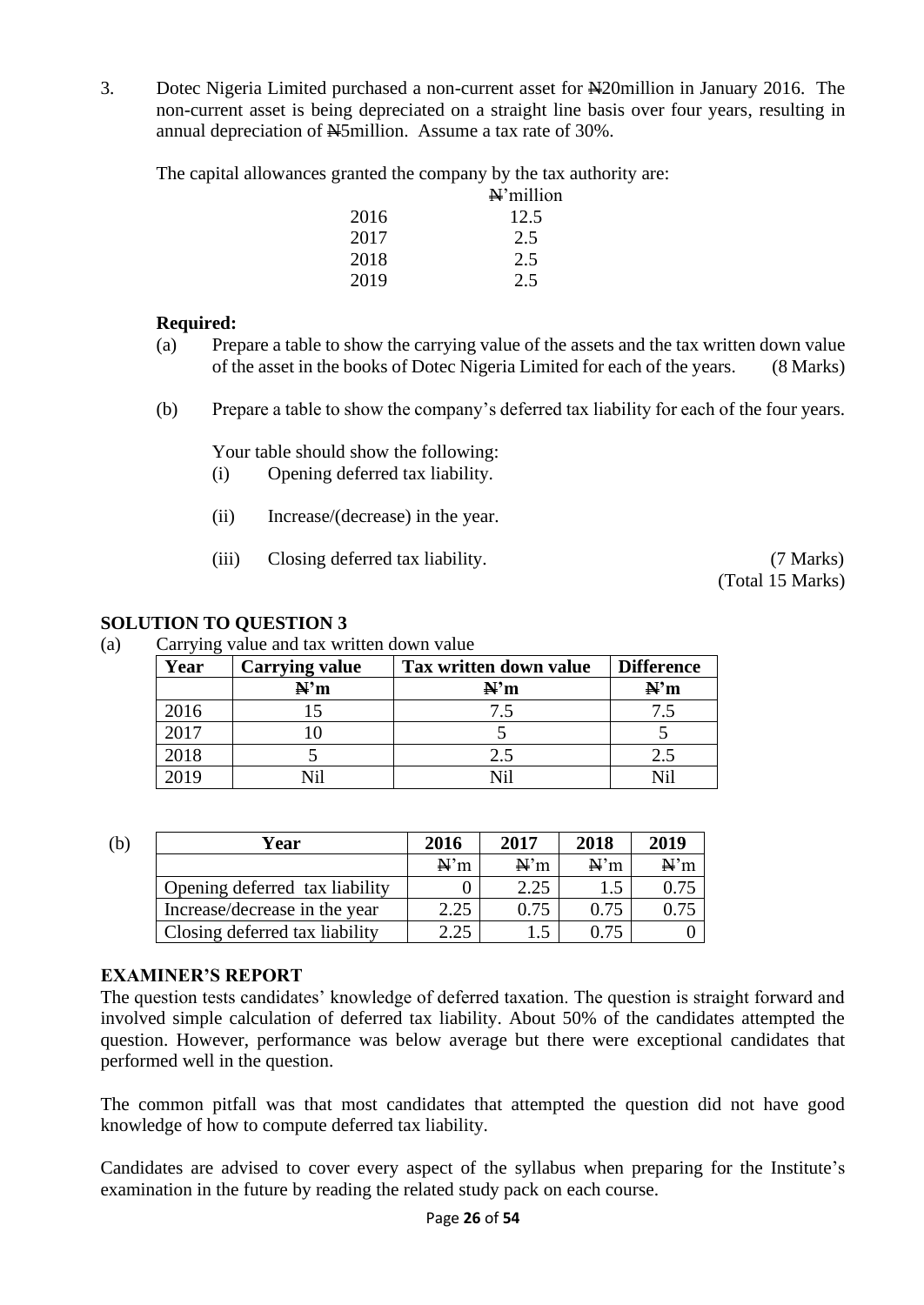4. Mergers and acquisitions are part of the strategies to grow businesses all over the world. However, mergers and acquisitions give rise to tax issues that need to be sorted out.

## **Required:**

Discuss tax issues that should be taken into consideration in mergers and acquisitions.

(15 Marks)

## **SOLUTION TO QUESTION 4**

Tax issues that should be taken into consideration in merger and acquisition are.

- (a) A merger may result in any of the following situations:
	- Formation of a new company;
	- Continuation of the consolidated business by one of the merging parties in its name or under a new name;
	- Cessation of business by the other merging parties; and
	- In acquisition, there is only an acquiring company and the company being acquired.

Emergence of a new company and rendition of annual returns. Where a new company emerges from a merger process, then the new company is expected to file its returns, in line with the provision of section  $SS(3)(b)$  of CITA for new company.

However, if it is a mere change of name, such company or companies will continue to be treated as old business.

- (b) Claim of allowances: Companies Income Tax Act (CITA) does not categorically address the value at which assets may be transferred for the purpose of capital allowances claim. However, IFRS 3prescribes that in merger accounting, the assets, liabilities and resources must be recorded at their carrying balances, implying that merger process does not permit the recording of assets at their fair value in the event of consolidation. The new company will therefore not be entitled to any investment allowance on the tax written down values of the transferred assets.
- (c) Unabsorbed losses and un-utilised capital allowance brought forward. The new company may also not be permitted to inherit the unabsorbed losses and capital allowances of the absorbed companies, except under the following circumstances.
	- Where a reconstituted company is carrying on the same business previously carried on by this company and it is proved that the losses have not been allowed against any assessable profit or income of that company for any such year, in that case the amount of unabsorbed losses shall be demand to be a loss incurred by the re-constituted company in its trade or business during the year of assessment in which the business commenced.
- (d) Taxes and deductibility of related expenses. These are necessary as follows:
	- (i) Stamp duties payment that will arise on the share capital of the new company subject to the provisions of section 104 of the Stamp Duties Act in relation to capital and duty relief.
	- (ii) Consolidated expenses: Fees paid to statutory bodies like SEC, NSE, CBN, land authorities etc, including professionals like accountants, stockbrokers, issuing house and solicitors are regarded as capital in nature and will therefore, not be allowed as deductible expenses by virtue of section 27(a) of CITA.
	- (iii) Taxation of consolidation fees: Fees paid to professionals for services rendered in connection with consolidation will be subject to VAT and WHT at the rate of 5% and 10% respectively.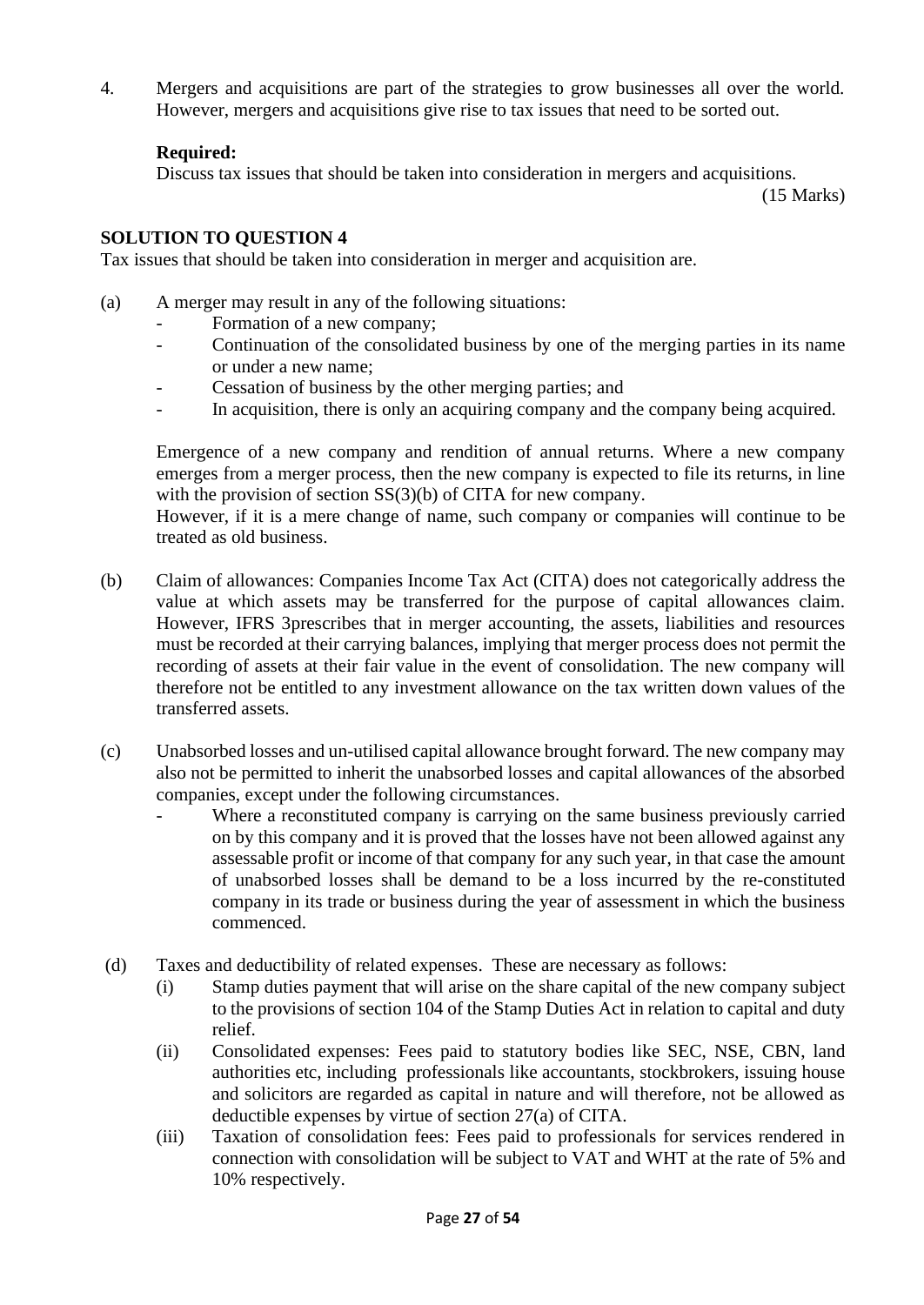- (e) Tax indemnifications: section 29(i) of CITA provides that the Service may require the new company to guarantee or give security for payment in full, for any tax due or that may become due by any of the ceased companies.
- (f) Approval of Pension Scheme: The new company will need to obtain a Joint Tax Board (JTB) approval for its staff pension scheme.

## **EXAMINER'S REPORT**

The question tests candidate's knowledge of issues that can arise in mergers and acquisition of companies. It is a straight forward question and majority of the candidates attempted the question. Performance of the candidates is just average despite the fact that the question is straight forward. Most candidates have good understanding of the requirements of the question but do not have indepth knowledge of tax issues that can arise on mergers and acquisitions.

Candidates need to be more prepared for their examination as the Institute has made available online study packs to enhance better performance in the Institute's examination.

5. Corporate strategies recognised two broad categories of entity's environment. These are the internal and external environments.

## **Required:**

Explain the different aspects of internal and external environment emphasising the nature of their impact on the capability of an organisation and ultimately on its strategic advantage.

(15 Marks)

#### **SOLUTION TO QUESTION 5**

The environment of an organisation is very crucial to its success and relevant strategies must be formulated in line with the factors operating in the environment of an organisation.

## **Organisation has both internal and external environments**

The internal environment refers to all factors within an organisation that impact strength or cause weaknesses of strategic nature. The external environment includes all the factors outside the organisation which provide opportunities or pose threat to the organisation.

The environment in which an organisation exists can therefore, be described in term of those strengths and weaknesses existing in the internal environment and the opportunities and threats existing in the external environment.

The four environmental influences that can impact on the capability of an organisation and its strategic advantage are as follows:

Internal environment: Strength is an inherent capacity which an organisation can use to gain strategic advantage. Examples of strengths are good reputation among customers, resources, assets, people, experience, knowledge, data and capabilities.

Weaknesses is an inherent limitation or constraints which creates strategic disadvantages, example of weaknesses are gaps in capabilities, financial deadlines, low employee morale and overdependence on a single product line.

External environment: Opportunity is a favorable condition in the organisation's external environment which enables it to consolidate and strengthen its position. Examples of opportunities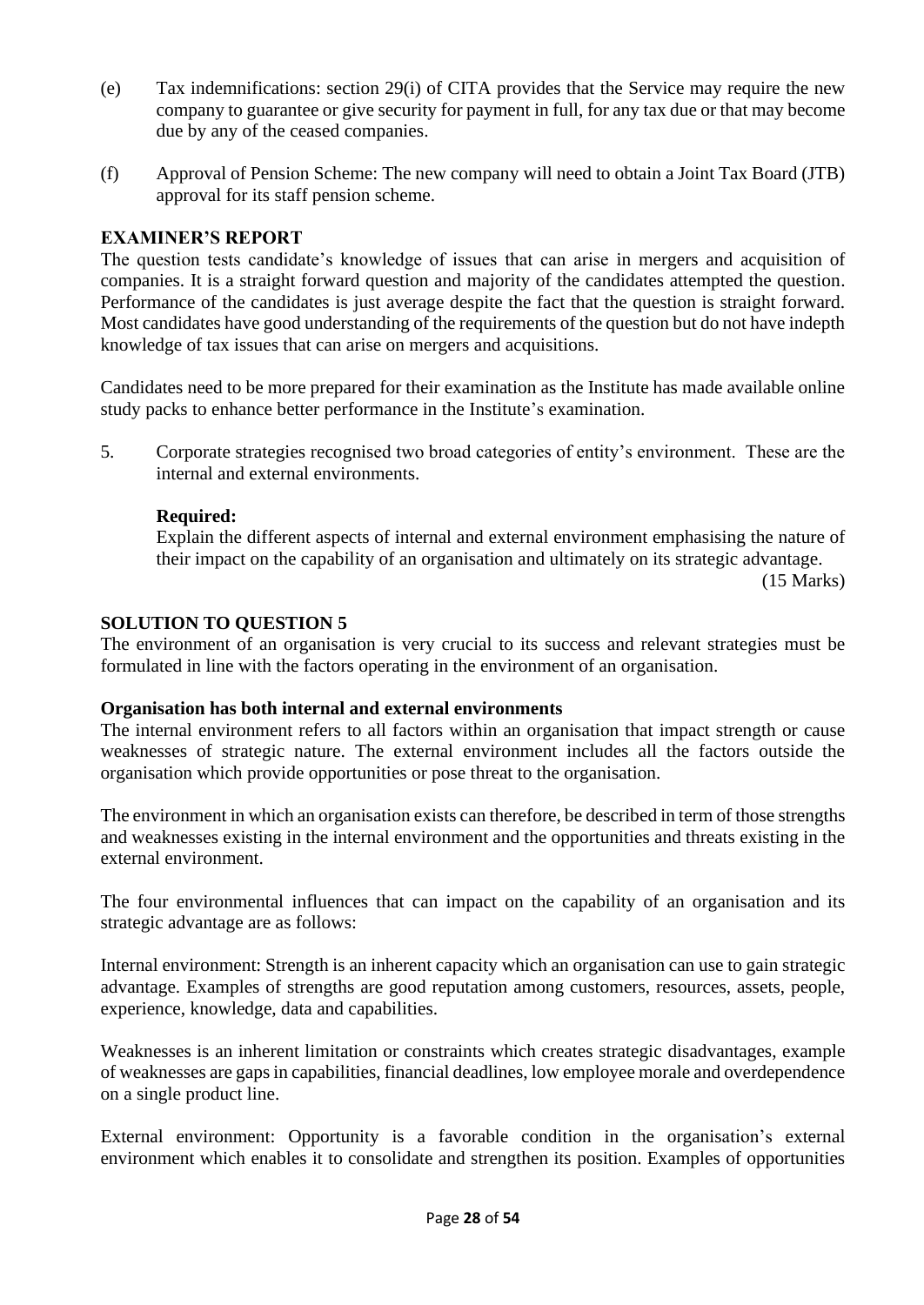are economic boom, favourable demographic shifts, arrival of new technology, favourable global influences and unfulfilled consumer needs.

Threat is an unfavourable condition in the organisational external environment which creates risk for or causes damage to, the organisation. Examples of threat are economic downturn, demographic shifts, new competitors, unexpected shift in consumer taste, new regulations, unfavorable political or legislation and new technology.

An understanding of the external environment in terms of the opportunities and threats and the internal environment in term of the strengths and weaknesses are crucial for the existence growth and profitability of any organisation, as well as, crafting of appropriate strategies to take advantage of opportunities and strengths and to minimise the impact of threats and weaknesses.

## **EXAMINER'S REPORT**

The question tests candidates' knowledge of the environment of business classifying it into internal and external environment. Candidates are expected to emphasise the impact of the environment on the capability of an organisation. Performance was below average. The candidates did not understand the requirements of the question as many of them were writing on PESTEL or Porters model rather than using SWOT that the question required. Few candidates that understood the question could not discuss how SWOT can impact on the capabilities of an organisation.

Candidates are advised to read the study pack on this subject very well to enhance performance in the Institute examination in the future.

6. (a) What is accounting analysis? (5 Marks)

(b) Explain those things that must be taken into consideration when performing accounting analysis. (10 Marks) (Total 15 Marks)

## **SOLUTION TO QUESTION 6**

(a) Accounting analysis is the analysis that assesses the degree to which an entity's accounting reflects the underlying business reality. This is done by rectifying any accounting distortions and evaluating their impact on profit and the substantiality of profits. Having identified any accounting distortions, analyst can then adjust the entity's accounting numbers using cash flow and foot notes information to undo the distortions.

The basic issue in carrying out accounting analysis is the consideration whether the accounting numbers match the business reality/nature of the firm.

Prelude to a quality accounting analysis, the analyst need to understand:

- The business;
- What the business is doing;
- The accounting policy;
- The business areas where accounting quality is most needed; and
- Situation in which management are particularly tempted to manipulate accounting figures.
- (b) To perform accounting analysis, the following points must be considered:
	- (i) Identify key principal accounting policies: Accounting policies have effect on figures presented in the financial statements. The way each organisation treats issues like material, depreciation, capitalisation of some expenses contributes to variation in profit to be reported in the financial statements. In carrying out accounting analysis,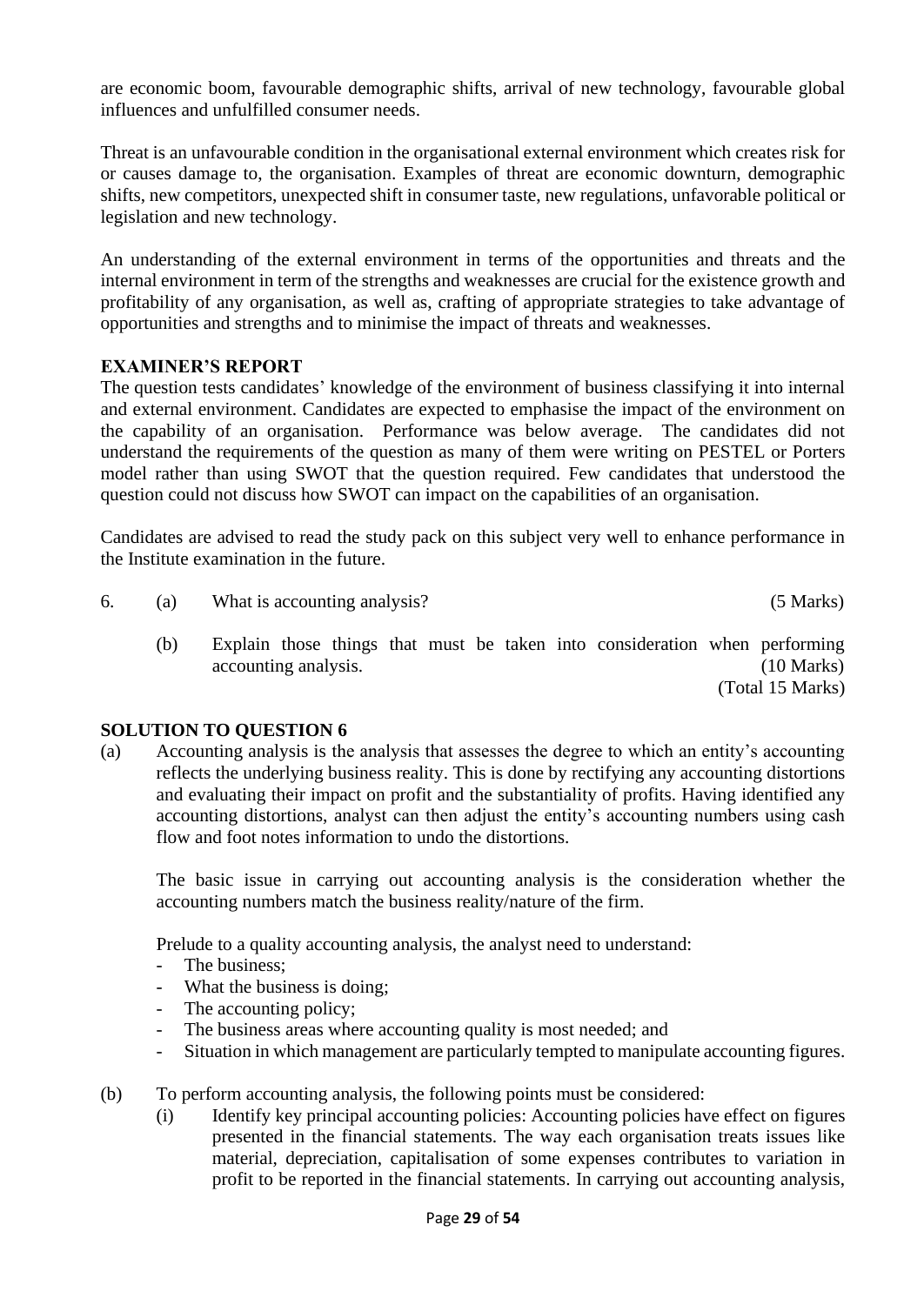some of these issues must be looked into, to ensure that the accounting policies are still within the normally acceptable policies for financial reporting;

- (ii) Identify and evaluate the policies and estimates the entity uses to measure critical business factors and key risks. Such evaluation will inform the analyst on how these policies affect the organisation's financial statements;
- (iii) Financial reporting allows the organization to be flexible in the preparation of their financial statements as long as it is within the normal accounting practices. In performing accounting analysis, this flexibility must be assessed;
- (iv) It is necessary to evaluate accounting strategy because if managers have accounting flexibility, they can use it either to communicate their firm's economic situation or to hide true performance;
- (vi) It is necessary to evaluate how the firm's accounting policies compare to that of the industry in which the firm operates. In some industry, they practice uniform costing and accounting system. The analyst need to know how much the firm has conformed to the industry practice;
- (vii) The quality of disclosure must be evaluated as well as determining the adequacy of such disclosure; and
- (viii) Identification of potential red flags (accounting distortions) should be carried out and any of these distortions should be corrected when performing accounting analysis.

# **EXAMINER'S REPORT**

The question tests the candidates' knowledge of accounting analysis. The part (a) of the question require candidates to define accounting analysis while the part (b) requires the candidate's to explain those things that must be taken into consideration in performing accounting analysis. Majority of the candidates attempted the question but performance was below average. The major pitfall is that the candidates confused accounting analysis with financial analysis, therefore, the question was poorly answered.

Candidates did not read the study pack on this subject very well because accounting analysis is specifically distinguished from financial analysis in the study pack.

Candidates are advised to read the study pack on the subject very well to enhance better performance in future examinations of the Institute.

7. One of the major policy thrust of the Nigerian government is to attract Foreign Direct Investments (FDI) into the country. To do this, the government introduced some tax incentives into the Nigeria tax regime.

## **Required:**

Discuss Six (6) of such tax incentives that is aimed at attracting FDI into the country.

(15 Marks)

# **SOLUTION TO QUESTION 7**

The government at all levels in Nigeria have been conscious of making policies that will attract foreign direct investments into the country, to boost the country's economic development.

Some tax incentives introduced by the government into the country's tax regime to attract foreign investors are:

(a) Tax holidays: The government introduced the concept of pioneer companies into the tax system whereby companies going into the production of products that are judged to be pioneer products are granted tax holidays of between three to five years;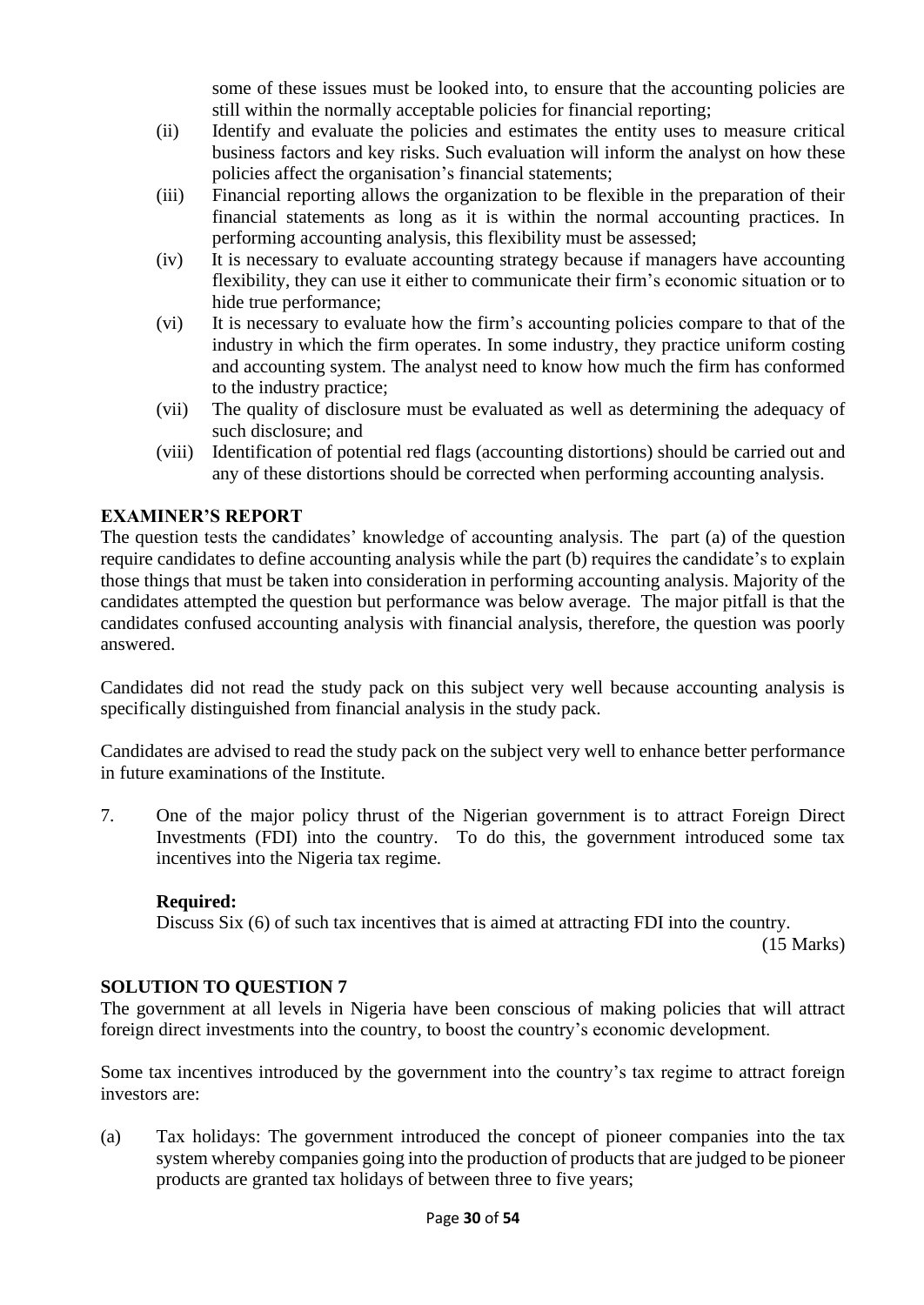- (b) Accelerated capital allowance: Capital allowance, as an allowable expenses can be accelerated by increasing the rate of annual capital allowance. This will allow for earlier write off of assets being used for business;
- (c) Joint Venture: This is an arrangement whereby government enters into joint venture agreement with foreign companies, especially in the oil industry, to reduce financial risks and therefore, make the project attractive to foreign investors;
- (d) Production sharing contract: This is a situation where government arranges for the crude oil producing companies to recover cost, pay taxes and share profit with crude oil;
- (e) Investment allowance: This is granted in proportion of qualifying asset in addition to initial and annual allowance in the year the qualifying asset is first put into use. It is not deductible before arriving at the tax written down value (TWDV) of the asset. However, it is limited to some sectors of the economy;
- (f) Free Trade Zone (FTZ): FTZs were established so that companies that operate within the zone can enjoy a lot of benefits/tax incentives, protection etc., free import duty on materials etc.
- (g) Exemption from minimum tax provision: A company with at least 25% imported equity is exempted from the provisions of minimum tax in the first four years of operation;
- (h) Export Development Fund (EDF): This is an incentive in the agricultural sector. It is a special fund set up by the government to provide special assistance to private sector exporting companies to set off part of their initial expenses provided such company meet the conditions set up by the Nigeria Export Promotion Council; and
- (i) Ownership of mining: One hundred percent ownership of mining operations and other related enterprises have been allowed by the government.

## **EXAMINER'S REPORT**

The question tests candidate's knowledge of tax incentives that encourage Foreign Direct Investment (FDI) into Nigeria. The question is a straight forward question but many of the candidates could not identified tax incentives available for foreign direct investment, therefore, performance was below average. The commonest pitfall is that majority of the candidates mistake tax incentive for encouraging direct foreign investment for capital allowance.

Candidates are advised to read questions very well and understand the requirements of questions before they start to answer the questions. They should also read the study pack provided by the Institute when preparing for future examinations.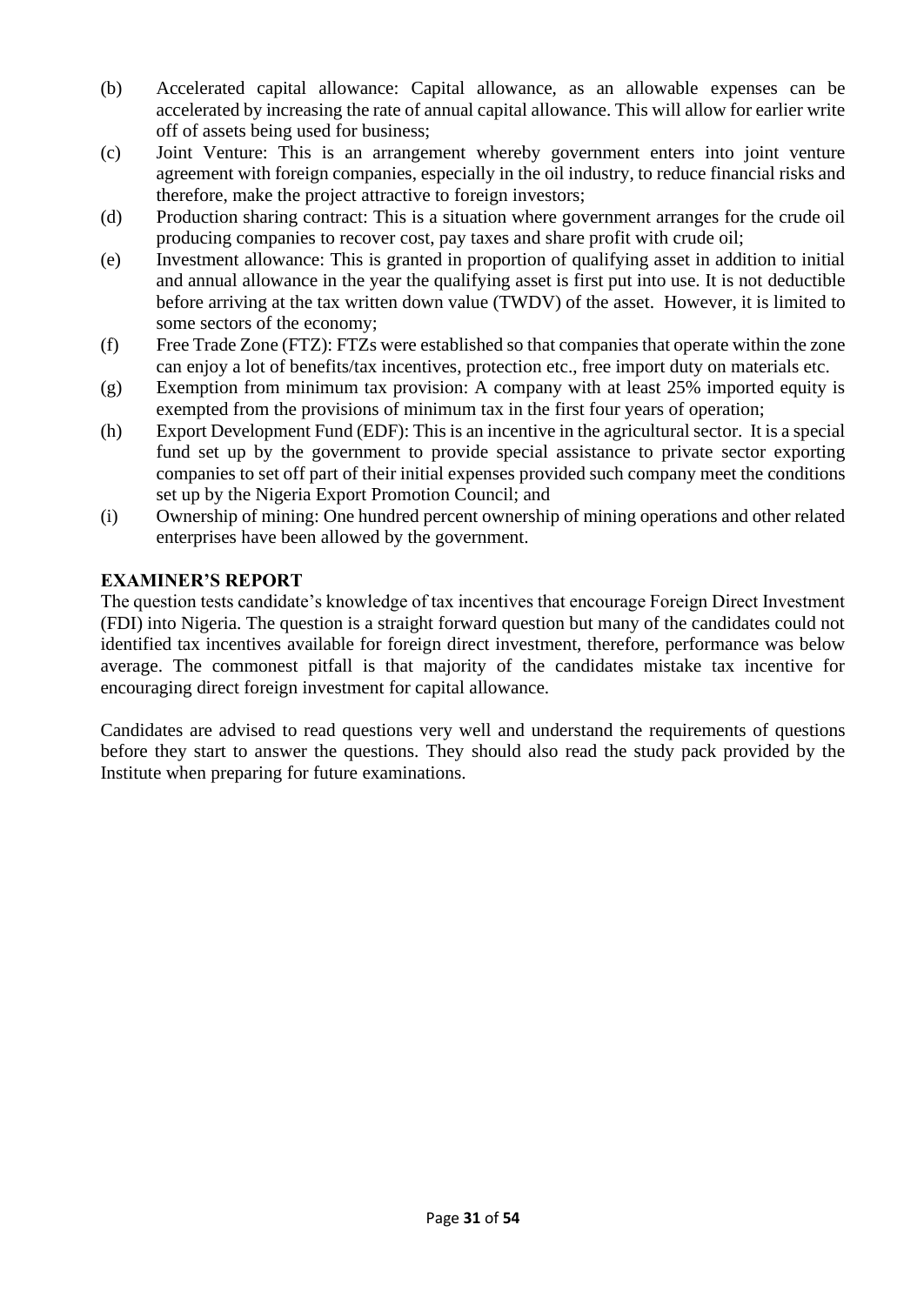

# **THE CHARTERED INSTITUTE OF TAXATION OF NIGERIA PROFESSIONAL EXAMINATION PTE II: INTERNATIONAL TAXATION**

**EXAM NO……………………….………………………..…. TIME: 3 HOURS.**

# **ATTEMPT QUESTION ONE AND ANY OTHER FOUR QUESTIONS**

# **SHOW ALL WORKINGS.**

1. Yeye Owa Consultancy Service, a firm of Chartered Tax Practitioners, was registered in 2016. In 2018, it expanded to Ghana to tap into the booming business opportunities in that country.

The directors have heard of double taxation agreement with the relevant benefits, though the company has never been a beneficiary.

Below is the summary of the income statement for the year ended December 31, 2018:

|                                 | <b>Nigeria</b> | Ghana        | <b>Total</b> |
|---------------------------------|----------------|--------------|--------------|
|                                 | N              | N            | $\mathbf{N}$ |
| Gross professional fee          | 58,000,000     | 23,000,000   | 81,000,000   |
| Other income                    | 1,200,000      | 800,000      | 2,000,000    |
|                                 | 59,200,000     | 23,800,000   | 83,000,000   |
| Deduct expenses:                |                |              |              |
| Deal execution                  | (30,000,000)   | (11,000,000) | (41,000,000) |
| Office rent                     | (1,900,000)    | (720,000)    | (2,620,000)  |
| Depreciation                    | (7,200,000)    | (2,900,000)  | (10,100,000) |
| Loss on sale of assets          |                | (620,000)    | (620,000)    |
| Foreign exchange loss provision | (1,100,000)    |              | (1,100,000)  |
| Other operating expenses        | (4,300,000)    | (1,900,000)  | (6,200,000)  |
| Net operating profit            | 14,700,000     | 6,660,000    | 21,360,000   |

## **Additional information:**

- (i) The sum of  $\mathbb{N}2,400,000$  was paid to the Ghana Tax Authority for the year after claiming N5,100,000 capital allowance. Capital allowance claimable in Nigeria was N8,800,000.
- (ii) Other income of  $\text{\#}1,200,000$  is profit from sale of non-current assets, while  $\text{\#}800,000$ is gains from disposal of securities.

## **Required:**

As a professional tax practitioner

- (a) Explain briefly what is meant by double taxation relief. (4 Marks)
- (b) Compute the double tax credit claimable by the company considering there is no double taxation agreement with Ghana. (30 Marks)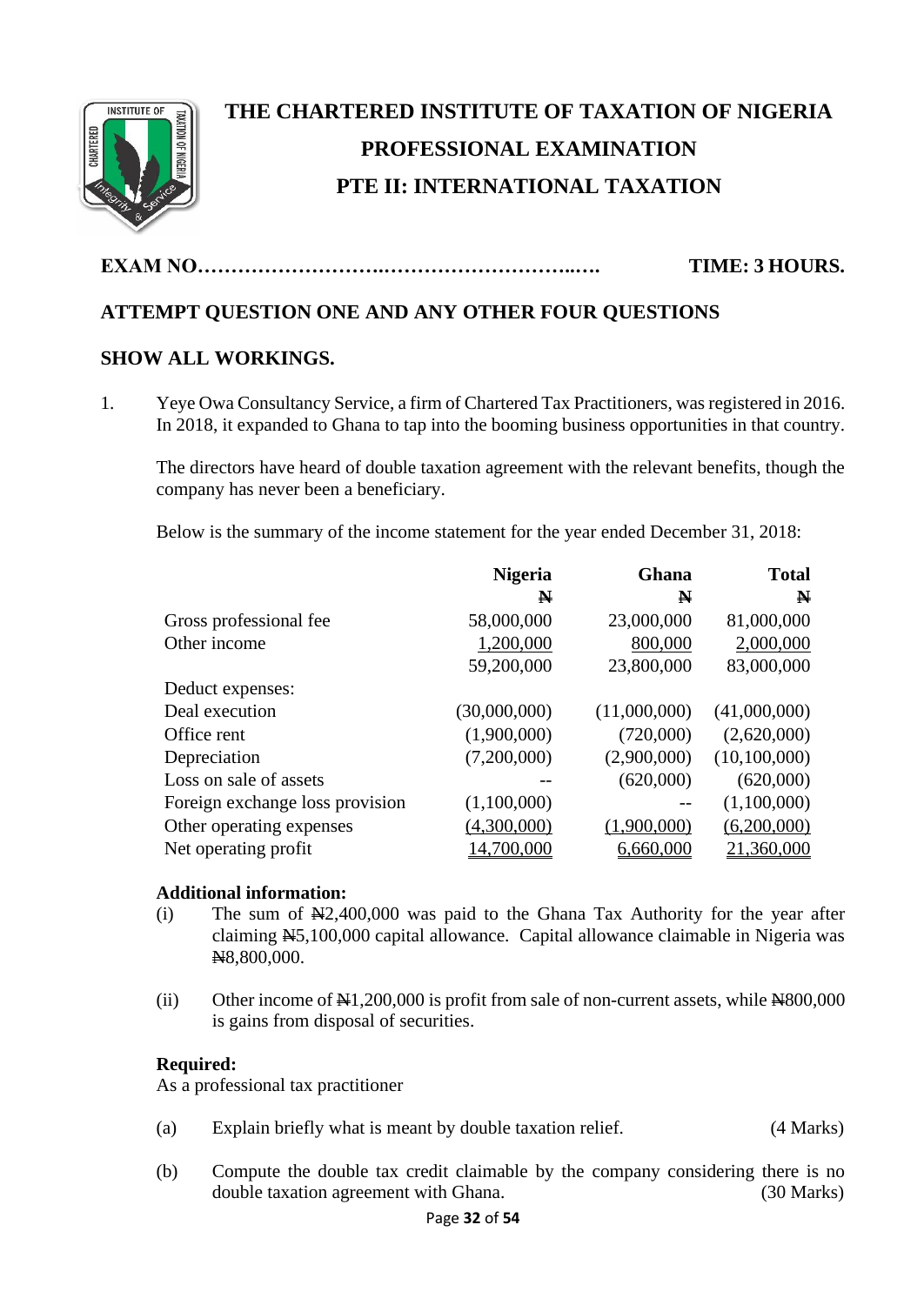(c) Compute the company income tax payable after the credit. (6 Marks)

## **SOLUTION TO QUESTION 1**

(a) Double taxation relief (DTR) is a credit available in Nigerian tax laws on income that has suffered foreign tax outside Nigeria and now brought into Nigeria. The objective is to ensure that income liable to Nigeria tax brought into Nigeria from other countries does not suffer tax twice.

The process of determining the extent of the credit depends on whether or not the foreign country has a double taxation agreement with Nigeria.

| (b)                                                       | <b>YEYE OWA CONSULTANCY SERVICE</b>                                            |                |              |
|-----------------------------------------------------------|--------------------------------------------------------------------------------|----------------|--------------|
|                                                           | <b>COMPUTATION OF DOUBLE TAX RELIEF</b>                                        |                |              |
|                                                           | <b>FOR 2019 TAX YEAR</b>                                                       |                |              |
| <b>Details</b>                                            | <b>Nigeria</b>                                                                 | Ghana          | <b>Total</b> |
|                                                           | N                                                                              | N              | N            |
| Net profit $b/f$                                          | 14,700,000                                                                     | 6,660,000      | 21,360,000   |
| <b>Add</b> /(Deduct)                                      |                                                                                |                |              |
| Other Income                                              | (1,200,000)                                                                    | (800,000)      | (2,000,000)  |
| Depreciation                                              | 7,200,000                                                                      | 2,900,000      | 10,100,000   |
| Loss on sale of asset                                     | Nil                                                                            | 620,000        | 620,000      |
| Exchange loss prov.                                       | 1,100,000                                                                      | Nil            | 1,100,000    |
| Adjusted profit                                           | 21,800,000                                                                     | 9,380,000      | 31,180,000   |
| Deduct:                                                   |                                                                                |                |              |
| Capital allowance                                         | (8,800,000)                                                                    | (5,100,000)    | (13,900,000) |
| Total profit                                              | 13,000,000                                                                     | 4,280,000      | 17,280,000   |
| Relief rate; lower of CWRT and NRT                        |                                                                                |                |              |
| <b>CWRT</b><br>foreign tax paid                           | $\mathbf{N} 2,400,000$<br>X                                                    | $100\% = 56\%$ |              |
| Foreign total profit                                      | $\mathbf{N}$ 4,280,000                                                         |                |              |
| $\frac{1}{2}$ NRT =<br><u>30</u><br>$=$<br>$\overline{2}$ | 15%                                                                            |                |              |
|                                                           | Therefore, relief rate to be edented in $150/$ companies income toy neverthere |                |              |

Therefore, relief rate to be adopted is 15% companies income tax payable

| (c) | Companies income tax payable after DTR |             |
|-----|----------------------------------------|-------------|
|     | Total profit                           | N17,280,000 |
|     |                                        | N           |
|     | Companies income tax payable $@30\%$   | 5,184,000   |
|     | Less DTR @ 15% of Ghana total profit   | 642,000     |
|     | Companies income tax payable after DTR | 4.542.000   |

Tertiary Education tax @ 2% of assessable profit =  $^{2}/_{100}$  x N31,180,000 = N623,600

#### **EXAMINER'S REPORT**

The question tests candidates' knowledge of double taxation arrangements with emphases on double taxation relief and the computation of companies income tax payable after the tax credit claimable.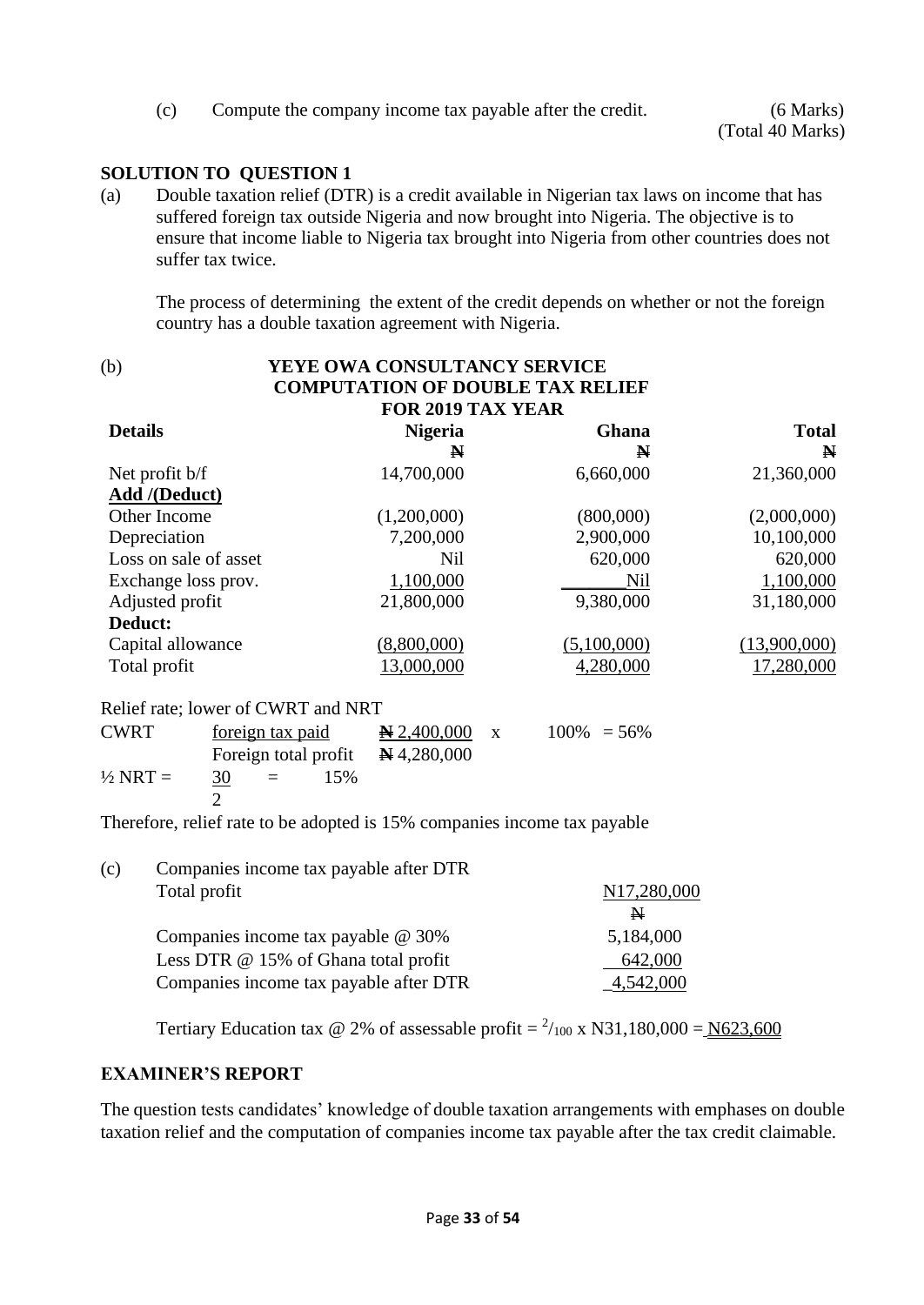Most of the candidates attempted the question and performance was below average. Candidates displayed poor knowledge of the explanation of double taxation relief and found it difficult to compute companies income tax payable after the credit.

Candidates are advised to ensure that they understand the requirements of the question before attempting it to perform better in future examinations.

2. (a) Ringworm is an American Company incorporated in Panorama and based in Houston Texas. It hired out two rigs 'Faith' and 'Favour' for drilling off-shore Nigerian territorial waters. It appointed The Young Services (Nig.) Limited as its Nigerian dependent agent. It was assessed on its receipts from the rig business but appealed against the assessment claiming non-residence status.

## **Required:**

(i) State whether or not Ringworm has a permanent establishment in Nigeria.

(2 Marks)

|     | (11)               | Give reasons for your answer in "a" above. | $(5$ Marks)                   |
|-----|--------------------|--------------------------------------------|-------------------------------|
| (b) |                    | Explain the following terms with examples  |                               |
|     | $\left( 1 \right)$ | Comparable Uncontrolled Price (CUP).       | (4 Marks)                     |
|     | (11)               | Advance Pricing Agreements (APA)           | (4 Marks)<br>(Total 15 Marks) |
|     |                    |                                            |                               |

- (a) (i) Yes, Ringworm has a permanent establishment in Nigeria
	- (ii) The reasons for the answer are:
		- **-** The fact that rigs 'Faith' and 'Favour' are operating on Nigeria waters creates a presence for Ringworm in Nigeria, hence, the non-resident company is taxable on income derived from the rig services.
		- The appointment of Young Services (Nig) Ltd as a dependent agent constitutes a permanent establishment for Ringworm in Nigeria going by the provisions of Articles of the agreement for the avoidance of double taxation. However, there is no such agreement between Nigeria and the United States of America. Therefore, Young Services will constitute a fixed base under Section 13 of Companies Income Tax Act.
		- The assessment issued by the tax authorities will stand as long as it is based on the income/profit attributable to the operations of the rigs in Nigeria
- (b) (i) Comparable Uncontrolled Price (CUP) is a transfer pricing method used to compare the price charged for transactions between associated enterprises (related parties) with the prices charged for similar transactions between independent enterprises (unrelated parties) in comparable circumstances. For example, Altas Inc. UK provides logistic services to its subsidiary, JK Nig Ltd, at a value of \$1.5m per year. The same services were also provided to BNJ Nig Ltd at a value of \$1.2million for the same quality in the open market.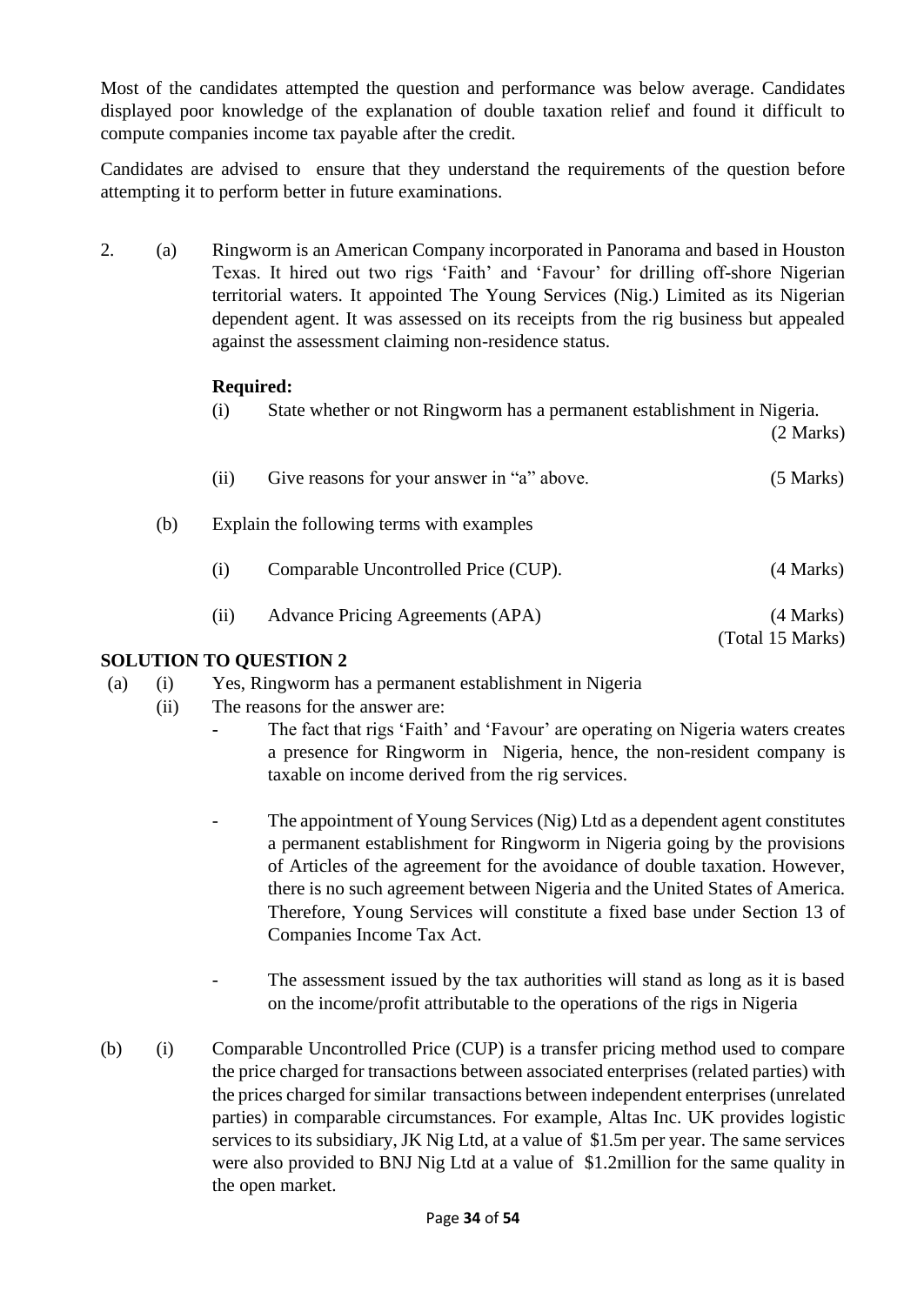The price charged to BNJ will be the CUP for determining the arms length price between Altas Inc. Uk and JK Nig Ltd.

(ii) Advance Pricing Agreement (APA): Advance Pricing Agreement allows for advance solution of complex transfer pricing issues that may arise in the application of the arms length principle, in accordance with the provisions of The Income Tax (Transfer Pricing) Regulations, 2018.

Put differently, APA is an arrangement that determines in advance of controlled transaction, an appropriate set of criteria (e.g method, comparables and appropriate adjustments thereto, critical assumptions as to future events) for the determination of the transfer pricing for those transactions over a fixed period of time.

An advance pricing arrangement may be unilateral involving one tax administration and a taxpayer or multilateral involving the agreement of two or more tax administrations.

For example, Kellog Industries intend to install new production line in 2017 and most of the parts are to be bought from a related company KIG Inc, UK for a value of \$250 million. Kellog Industries Ltd is expected to agree the pricing with the FIRS ahead of entering into the transaction.

# **EXAMINER'S REPORT**

The question tests candidates' knowledge of the rules of permanent establishment and transfer pricing regulations.

Few of the candidates attempted the question and performance was below average. Candidates displayed poor knowledge of the basic principles of transfer pricing and the concept of permanent establishment in the determination of tax liabilities of non-resident companies.

Candidates are advised to read widely before sitting for an examination for better performance in future.

- 3. (a) (i) What is passive income? (3 Marks)
	- (ii) State and explain some taxing rights commonly expressed in the tax treaties for the purpose of avoiding double taxation to passive incomes. (7 Marks)
	- (b) Nigeria has signed and concluded agreements for the avoidance of double taxation with some other countries. List ten (10) of such countries with tax treaties in force.

(5 Marks) (Total 15 Marks)

- (a)(i) Passive income is an income received on regular basis with little effort required to maintain it. It is closely related to the concept of "unearned income." It includes income derived from investment in a rental property and shares of a company. Passive income includes royalty, dividend and interest.
- (ii) The factors to consider in determining taxing of passive income are: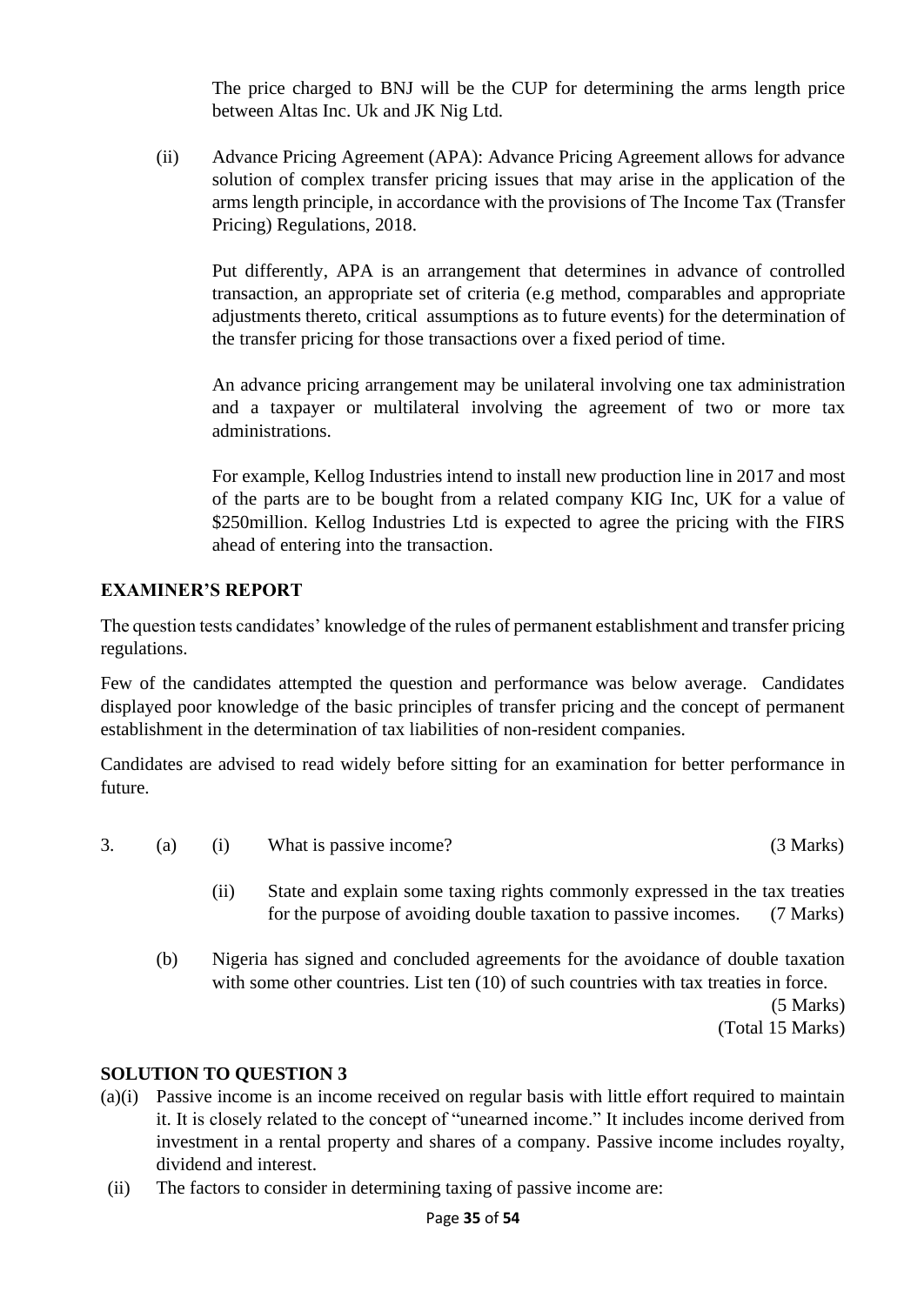- The exclusive right of either the residence state or source state to tax the income
- The primary right of the source state to tax the income. This implies that the residence state will only tax the amount not taxed in the source state.
- Joint right of the residence and source states whereby both may tax the income.

In all the above cases, taxes already paid at the source state would be considered under elimination of double taxation as provided in Elimination of Double Taxation Article in the tax treaty with a view to avoiding double taxation of the passive income.

In some instances, withholding tax deducted at source on such income is considered as final tax in the source state.

- (b) Ten (10) countries having tax treaties with Nigeria in force are:
	- (i) United Kingdom and Republic of Ireland
	- (ii) Romania
	- (iii) Italy (Transportation only)
	- (iv) Netherlands
	- (v) Belgium
	- (vi) Philipines
	- (vii) Canada
	- (viii) France
	- (ix) Pakistan
	- (x) South Africa
	- (xi) China

#### **EXAMINER'S REPORT**

The question tests candidates' knowledge of types of passive income, taxing rights of contracting states in respect of passive income and the countries with which Nigeria has double taxation agreements.

Most of the candidates attempted the question and performance was average. The commonest pitfall of the candidates was their inability to explain some taxing rights commonly expressed in tax treaties for the purpose of avoiding double taxation of passive incomes.

Candidates are advised that they should ensure covering of all the topics in the syllabus before sitting for future examinations.

4. (a) The Companies Income Tax Act (CITA) does not define what constitutes a fixed base, but Section 13(3) of the Act states what are excluded. State these exclusions.

(5 Marks)

- (b) What are the conditions precedent to obtaining tax treaty benefits? (4 Marks)
- (c) Article 7 of the Nigerian model of the avoidance of double taxation treaty is on business profits. List Three (3) of the basic rules of the Article. (6 Marks) (Total 15 Marks)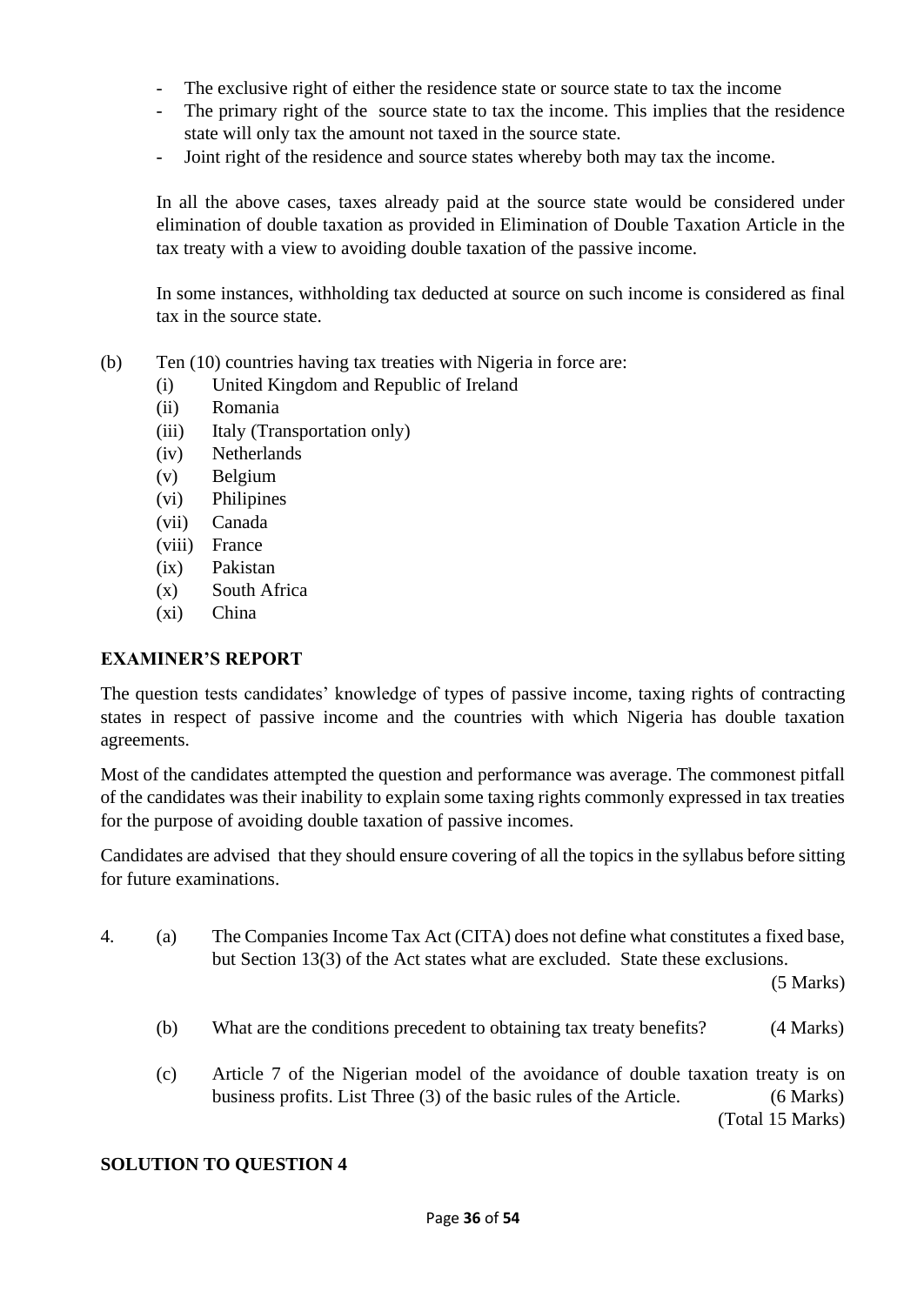According to the provisions of section 13 (3) of the Companies Income Tax Act, items excluded from what constitutes a fixed base are:

- (a) (i) Facilities used solely for the storage or display of goods or merchandise; and
	- (ii) Facilities used solely for the collection of information.
- (b) The conditions precedent to obtaining the tax treaty benefits are:
	- (i) The taxpayer must be a resident;
	- (ii) The taxpayer must be covered by the treaty;
	- (iii) The taxpayer must be subject to tax on the income; and
	- (iv) The benefits must not be specifically excluded by the provisions of the treaty.
- (c) The basic rules of Article 7 on business profits are:
	- (i) The rights of the country of residence to tax the profits from cross border business activities limited to part of the profit taxed in the source state;
	- (ii) Where there is a permanent establishment (PE), the country of source has unlimited right to tax the profits attributable to the permanent establishment (PE);
	- (iii) The country of source has the right to tax and the country of residence has the duty to eliminate double taxation by granting relief for tax paid at source; and
	- (iv) The basis of allocation of profits between the enterprise and the permanent establishment must reflect arm's length principle.

## **EXAMINER'S REPORT**

The question tests candidates' knowledge of what constitutes a fixed base and the exclusions, and tax treaties.

Few candidates attempted the question and performance was below average. The commonest pitfalls of the candidates were their inability to state the conditions precedent to obtaining tax treaty benefits and the basic rules of Article 7 on business profits.

Candidates are advised to ensure they are conversant with the treatment of business profits arising from cross border transactions and the conditions precedent before a taxpayer can benefit from tax treaties.

| (a) |  | Describe the following terms: |               |           |
|-----|--|-------------------------------|---------------|-----------|
|     |  | (1)                           | Tax Avoidance | (2 Marks) |
|     |  | (11)                          | Tax Evasion   | (2 Marks) |

- (b) Identify Four (4) possible effects of tax evasion on the economic development of Nigeria. (6 Marks)
- (c) Briefly describe one decided case on tax evasion and avoidance in Nigeria. (5 Marks) (Total 15 Marks)

#### **SOLUTION TO QUESTION 5**

(a)(i) Tax avoidance is the process whereby an individual plans his/her finances so as to apply all exemptions and deductions provided by tax laws to reduce taxable income.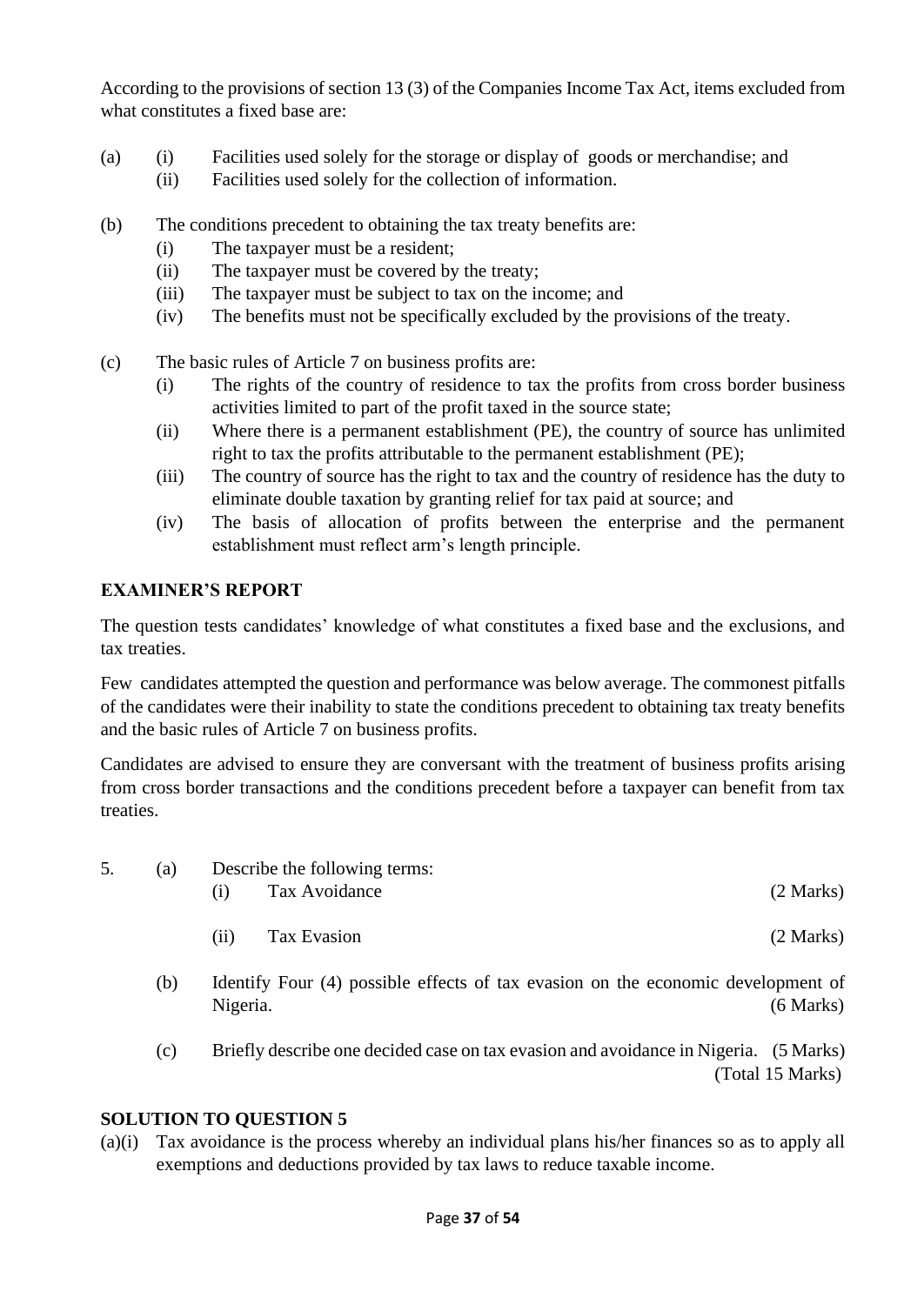(ii) Tax Evasion increase is an unlawful attempt to minimise tax liability through fraudulent techniques to circumvent or frustrate tax laws, such as deliberate under statement of taxable income or willful non-payment of due taxes.

Whereas tax evasion is an offence (punishable by both civil and criminal penalties), tax avoidance is not.

- (b) The effects of tax evasion on the economic development of Nigeria include:
	- (i) Tax evasion generates investment distortion in the form of the purchase of assets under-valued for tax purposes;
	- (ii) These practices erode moral values and build up inflationary pressures. This point can be buttressed with the fact that because of the evasion of tax, individuals and companies have a lot of money at their disposal. Companies declare higher dividends and have a high take home profit;
	- (iii) This increase the quantity of money in circulation but without a corresponding increase in the goods and services;
	- (iv) Inflationary trends will erupt, as large quantities of money will chase few goods; and
	- (v) It creates a negative effect on government revenue.
- (c) Global Marine Baltic Incorporation (GMBI) vs Federal Inland Revenue Service (2013) 12 TLRN.

The case was between GMBI, a drilling company registered and incorporated in accordance with the laws of the State of Delaware (USA), which entered into an agreement to provide drilling services in Nigeria to Global Offshore Drilling Limited (GODL), a Nigerian company and the FIRS.

The major issue for determination was whether recharges by a subcontractor should be included as part of the turnover of non-resident companies for the purpose of assessment to tax on deemed profit basis.

GMBI argued that the inclusion of turnover of non-resident companies for the purpose of assessment to tax on deemed profit basis would lead to double taxation.

The position of the FIRS was that GMBI was wrong to have made a deduction for the recharges under the deemed profit basis and that such deduction for expenses are only allowed under the actual profit basis.

Ruling: The Tax Appeal Tubunal (TAT) ruled out GMBI's assertion that the FIRS' treatment would amount to double taxation, stating that double taxation can only happen where the same income is taxed more than once in the hands of a single taxpayer.

# **EXAMINER'S REPORT**

The question tests candidates' knowledge of the distinction between tax avoidance and tax evasion. The candidates are also expected to state the possible consequences of tax evasion on the socioeconomic development of Nigeria.

Most of the candidates attempted the question and performance was below average. The commonest pitfalls of the candidates were their inability to state the effects of tax evasion on the economic development of Nigeria and a decided case on tax evasion and avoidance.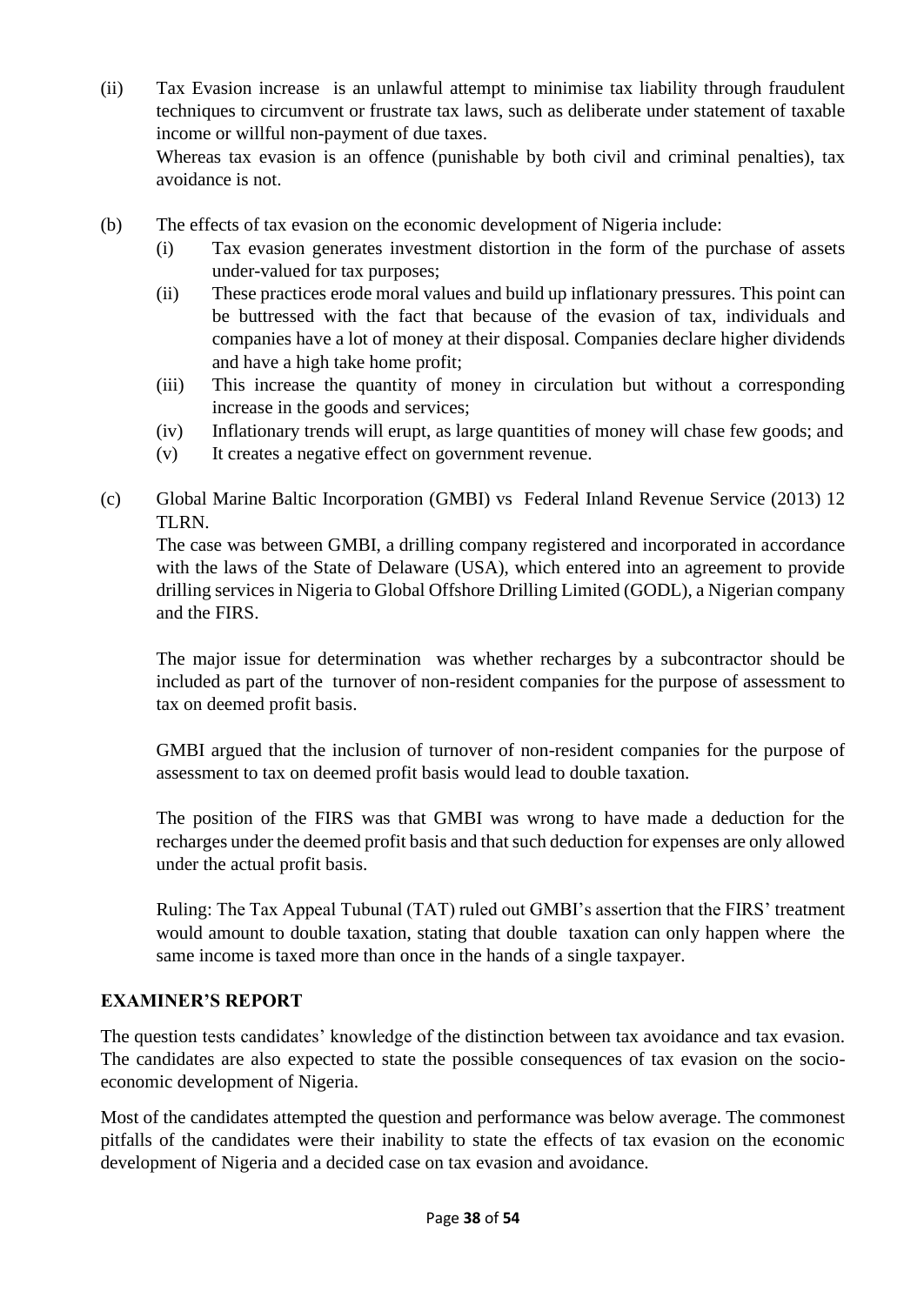Candidates are advised to read widely before sitting for future examinations.

- 6. (a) Explain the term Mutual Agreement Procedure (MAP) in relation to cross border tax issues. (5 Marks)
	- (b) Discuss five (5) criteria required for Mutual Agreement Procedure application.

(10 Marks) (Total 15 Marks)

# **SOULTION TO QUESTION 6**

(a) Mutual Agreement Procedure (MAP): Mutual Agreement procedure is applicable for resolving tax disputes arising from cross border transactions and interpretation or application of tax treaties.

It is an administrative procedure provided for in tax treaties for resolving difficulties arising out of the application of the tax treaties.

The procedure is commonly used in cases of double taxation that are not clearly resolved by the treaty (e.g. allocation of head office expenses, arm's length allocation of profits between associated enterprises).

- (b) Five criteria for applying mutual agreement procedure are:
	- (i) Negotiation based on MAP application is between the competent authorities of the treaty countries;
	- (ii) It is applicable only when there is a tax treaty between the two countries;
	- (iii) It is also applicable where it is perceived that the actions of one or both treaty states would violate treaty terms;
	- (iv) Irrespective of the position of the domestic law, agreement reached must be implemented; and
	- (v) The issues involved must be presented by the affected taxpayer within the time frame allowed by the tax treaty provisions to the competent authority of the country of residence.

# **EXAMINER'S REPORT**

The question tests candidates' knowledge of one of the means through which contracting states consult to resolve cross-border tax disputes, that is, Mutual Agreement Procedure.

Few of the candidates attempted the question and performance was poor. Most of the candidates misconstrued Mutual Agreement Procedure as Double Taxation Relief, whilst some could not state the criteria that must be met before applying Mutual Agreement Procedure.

Candidates should ensure that they cover all the topics in the syllabus before sitting for future examinations.

7. Write short notes on the following;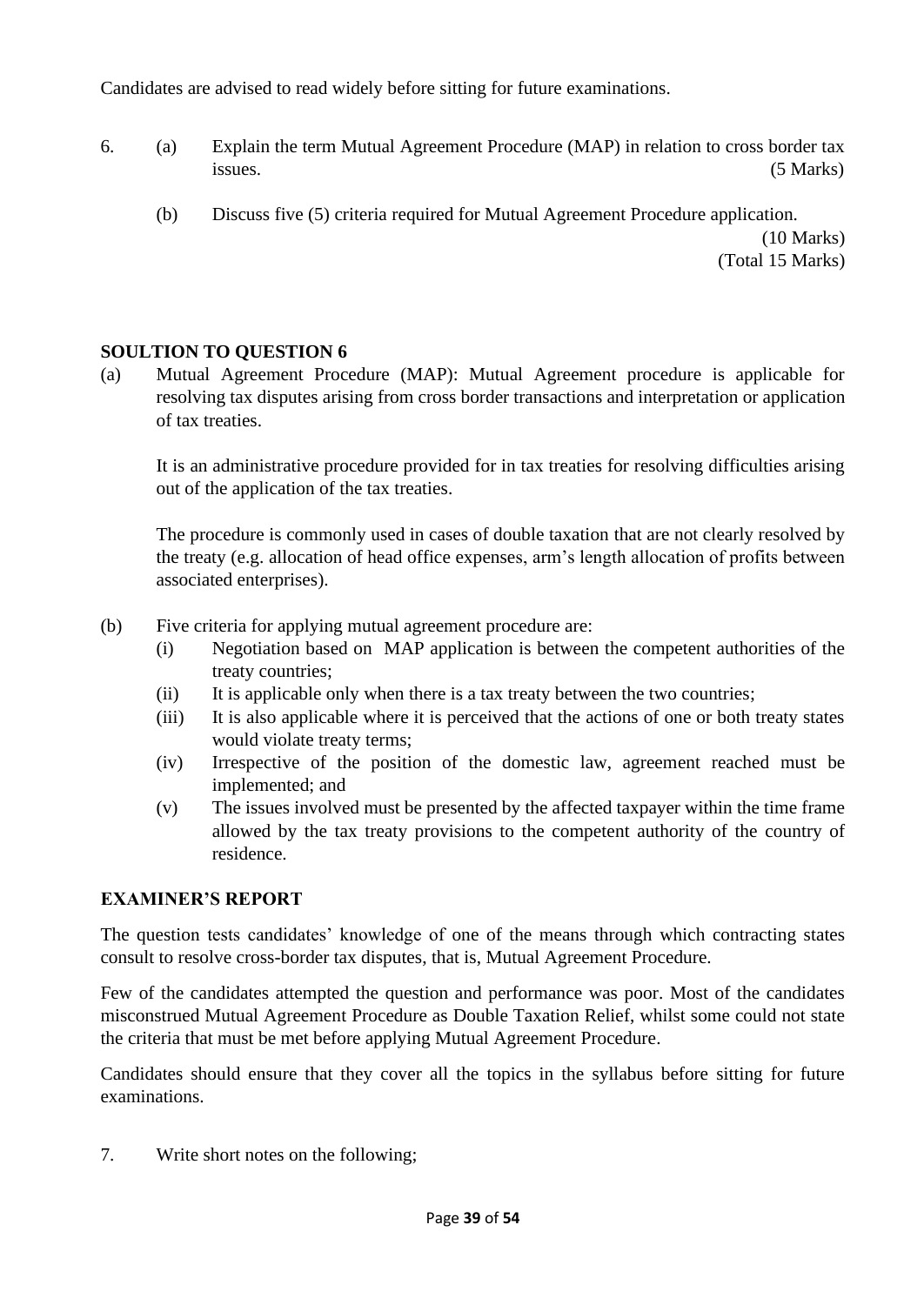| (a) | 'Arm's length principle'.            | (3 Marks) |
|-----|--------------------------------------|-----------|
| (b) | 'Connected taxable persons'.         | (4 Marks) |
| (c) | Comparable uncontrolled transaction. | (4 Marks) |
|     |                                      |           |

(d) Obligations of permanent establishment to prepare and submit relevant documents to the relevant tax authorities. (4 Marks) (Total 15 Marks)

**SOLUTION TO QUESTION 7**

(a) "Arm's Length Principle" in relation to a controlled transaction means the results of the transaction are consistent with the results that would have been realised in a transaction between independent persons dealing under the same conditions. In effect, the arm's length principle would be said to be at play where the relationship (or lack of it) existing between parties to an economic transaction, have not impacted on the prices chargeable or payable by the respective party.

Where parties to a transaction are related or otherwise connected, the transactions must be priced as with those between independent enterprises conducted in similar circumstances.

An arm's length price for a transaction is what the price of that transaction would be on the open market. The arm's length principle provides the basis for taxing income derivable from transactions between associated enterprises in most countries. This principle is further captured in Article 9 of the OECD and Model Tax Conventions as well as OECD Transfer Pricing Guidelines for Multinational Enterprises and Tax Administrations.

Put differently, the arm's length principle (ALP) is the fundamental basis of worldwide transfer pricing regulations. It is set forth in Article 9 of the OECD Model Tax Convention as follows: where "Conditions are made or imposed between the two enterprises in their commercial or financial relation which differ from those which would be made between independent enterprises, then any profits which would, but for those conditions, have accrued to one of the enterprises, but, by reason of those conditions, have not so accrued, may be included in the profits of that enterprise and taxed accordingly".

(b) "Connected Taxable Persons" include, without limiting the generality hereof, persons, individuals, entities companies, partnerships, joint ventures, trusts or associations "(collectively referred to as persons' in these regulations) and including the persons referred to in: (i) sections 13(2)(d), 18(2)(b) and 22(2)(b) of the 1990 CITA; (ii) Section 15(2) of the PPTA; (iii) Section 17(3)(b) of the 1993 PITA; (iv) Article 9' of the OECD Model Tax Convention (v) Associated enterprise of the OECD guidelines.

Generally, persons are deemed connected where one person has the ability to control or influence the other person in making financial, commercial, or operational decisions or there is a third person who has the ability to control or influence, both persons in making financial, commercial or operational decisions.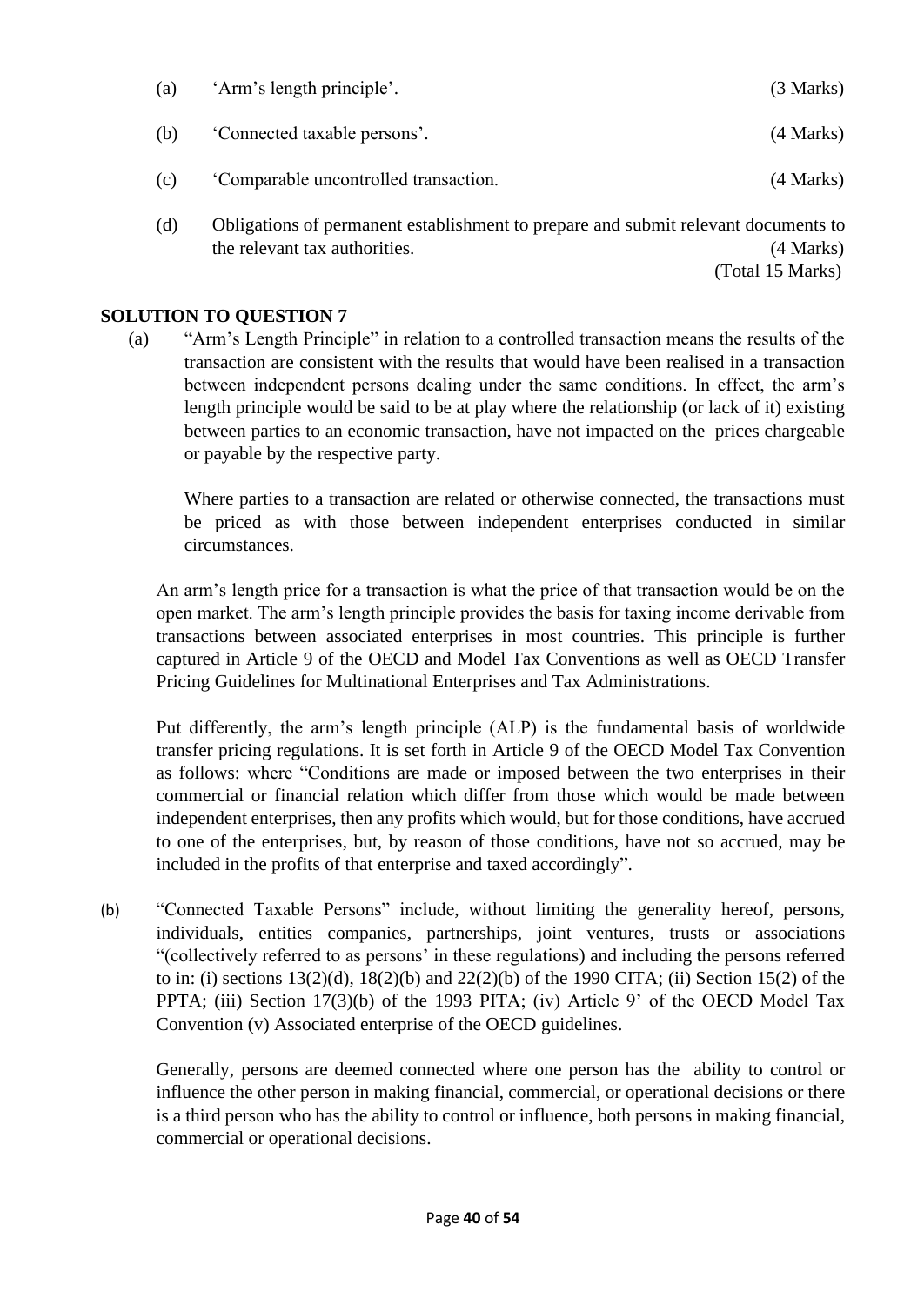Connected persons also include persons who are related, associated, or connected to one another as defined in Companies Income Tax Act, Petroleum Profits Tax Act, Personal Income Income Tax Act and Capital Gains Tax Act.

- (c) "Comparable Uncontrolled Transaction" in relation to the application of a transfer pricing method to a controlled transaction, means an uncontrolled transaction which, after taking account of the comparability factors, satisfies the differences, if any, between the two transactions or between the persons undertaking the transactions which do not materially affect the financial indicator applicable under the method or where the differences do materially affect the financial indictor applicable under the method, then reasonably accurate adjustments can be made to eliminate the effects of the differences.
- (d) Affected taxpayers are required to provide audited accounts for their permanent establishments or fixed base in Nigeria.

The following obligations should be carried out:

- These companies are to provide income tax computations which show the taxable profits after considering taxable revenue, tax deductible expenses and capital allowances;
- The accounts of the PE to be submitted to the FIRS must:
	- Be prepared in line with International Financial Reporting Standards (IFRS); and
	- Be audited by a Nigeria based auditor in line with International Standards on Auditing.
- Income statements or receipts and payment together with statements of financial position (balance sheet or statement of affairs) will suffice;
- Non-residents companies should pay their income taxes based on actual profits. However, based on indications from the FIRS, tax may still be assessed on the deemed profit basis at the discretion of the FIRS where the taxpayer fails to provide sufficient evidence in support of actual profit tax; and
- Companies must comply with the requirement of the TP regulations, that is, complete and submit TP declaration and disclosure forms; and provide documentation supporting the arm's length nature of the dealings between the PE and the head office or other members of the group.

# **EXAMINER'S REPORT**

The question tests candidates' knowledge of definitions of key terminologies in transfer pricing and the documents that a permanent establishment is expected to maintain which should be forwarded to the relevant tax authorities.

Majority of the candidates attempted the question and performance was average. Most of the candidates could not explain "Comparable Uncontrolled Transaction " and the relevant documents that must be prepared by any permanent establishment for onward transmission to the relevant tax authorities.

Candidates are advised to read the Institute's Study Pack before sitting for future examinations.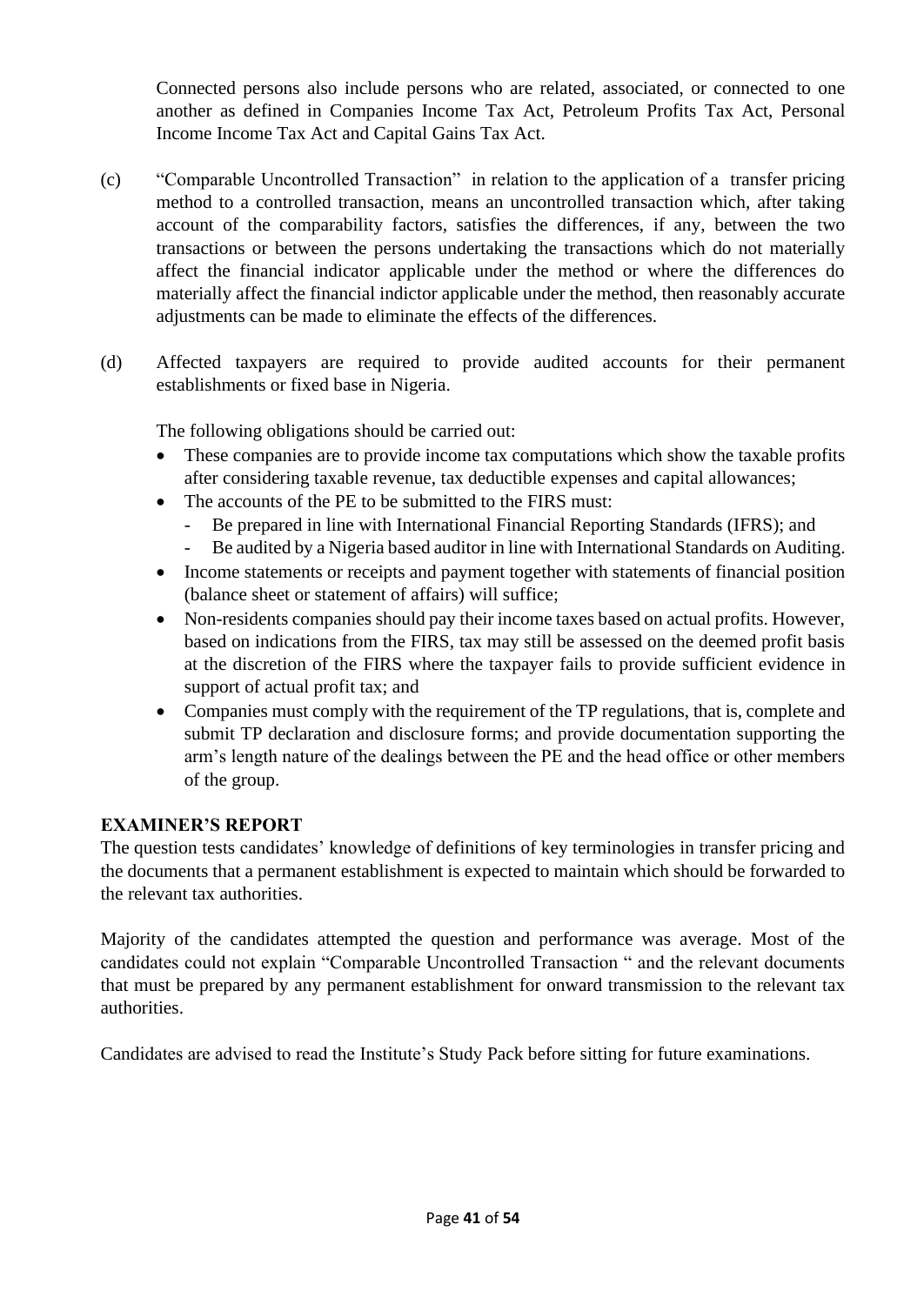

# **THE CHARTERED INSTITUTE OF TAXATION OF NIGERIA PROFESSIONAL EXAMINATION PTE II: TAX AUDIT AND INVESTIGATION**

**EXAM NO……………………….………………………..…. TIME: 3 HOURS.**

# **ATTEMPT QUESTION ONE AND ANY OTHER FOUR QUESTIONS**

# **SHOW ALL WORKINGS.**

1. You are working as a manager at the Victoria Island Micro and Small Tax Office (MSTO) of the Federal Inland Revenue Service (FIRS). You have been assigned to lead a team of tax auditors to carry out a tax audit exercise on Jeyadet Nigeria Limited.

Extracts from the company's last audited financial statements are as listed in the Appendix below.

## **Required:**

- (a) Explain how you will carry out the initial analysis to determine areas of focus at the company's premises. (10 Marks)
- (b) List the matters or issues that will be discussed with the company's management and/or its representatives during the initial meeting before the commencement of the audit.

(10 Marks)

- (c) Itemise possible reasons why you need to hold exit meeting with the company's management after the completion of field work. (5 Marks)
- (d) From the extracts of the financial statements, carry out a comparative analysis using Ten (10) appropriate ratios. (15 Marks)

(Total 40 Marks)

## **Appendix**

# **Jeyadet Nigeria Limited Extracts from financial statement for the year**

|                          | 2019      | 2018      |
|--------------------------|-----------|-----------|
| <b>Income statement:</b> | N'000     | N'000     |
| Revenue                  | 161,345   | 131,864   |
| Cost of sales            | (96, 449) | (73, 423) |
| Gross profits            | 64,896    | 58,441    |
| Administrative expenses  | (31,631)  | (23,204)  |
| Net operating profits    | 33,265    | 35,237    |
| Interest income          | 7,200     | 4,800     |
| Investment income        | 10,886    | 9,731     |
| Interest expense         | (4,765)   | (4,391)   |
| Profit before tax        | 46,586    | 45,377    |
| Tax expense              | (14,908)  | (14, 521) |
| Profit for the year      | 31,678    | 30,856    |
|                          |           |           |

Page **42** of **54**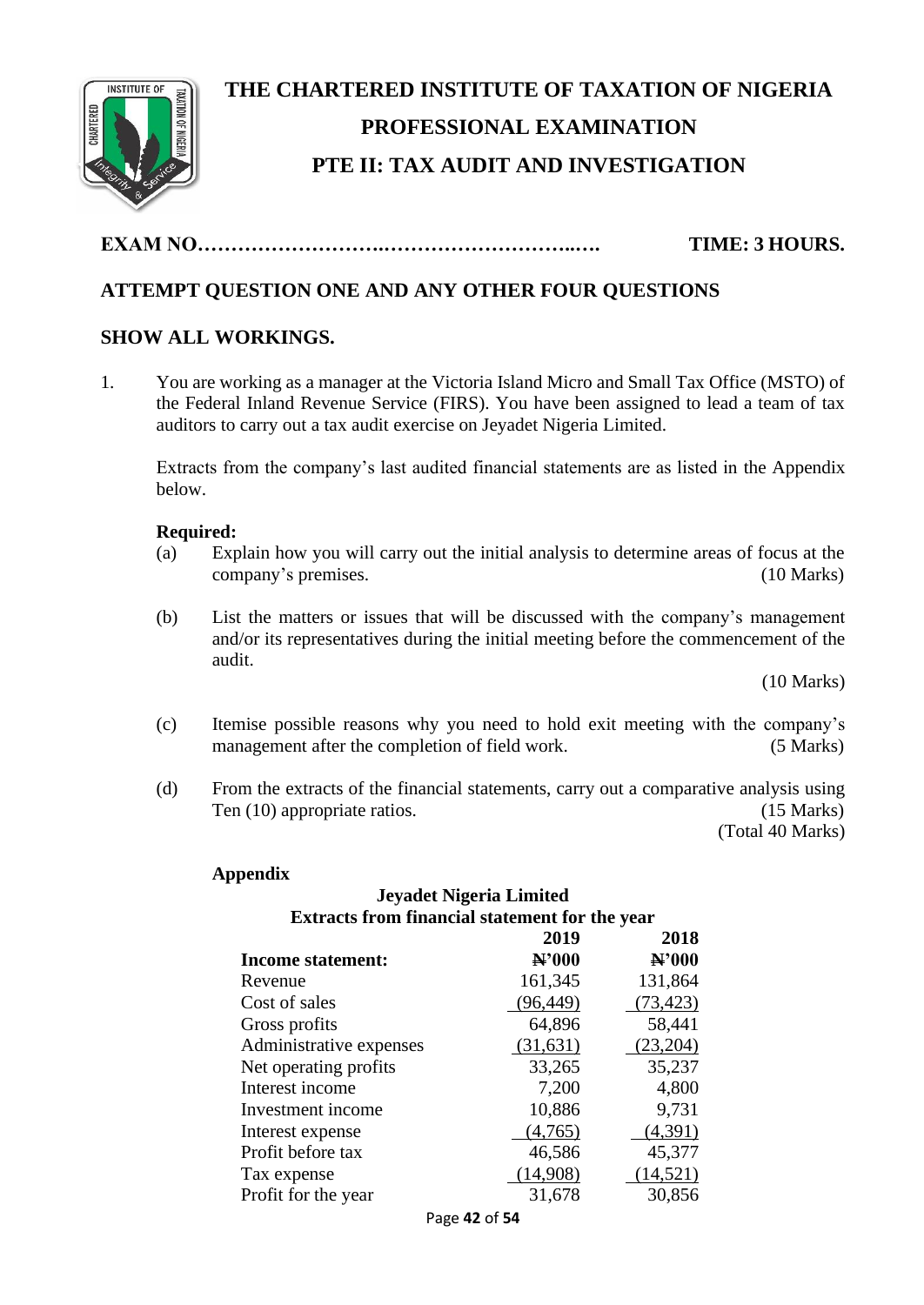| Dividends                              | (12,671)                  | (11, 108)                 |
|----------------------------------------|---------------------------|---------------------------|
| Retained for the year                  | 19,007                    | 19,748                    |
| Retained earnings b/fwd                | 30,868                    | 11,120                    |
| Retained earnings c/fwd                | 49,875                    | 30,868                    |
| <b>Statement of financial position</b> |                           |                           |
|                                        | 2019                      | 2018                      |
|                                        | N'000                     | N'000                     |
| <b>Non-current assets:</b>             |                           |                           |
| Property, plant and equipment          | 321,357                   | 272,108                   |
| Investments                            | 22,531                    | <u>16,693</u>             |
|                                        | 343,888                   | 288,801                   |
| <b>Current assets:</b>                 |                           |                           |
| Inventories                            | 82,851                    | 67,289                    |
| Trade receivables                      | 65,243                    | 50,272                    |
| Cash at hand                           | 10,978                    | 7,155                     |
| <b>Bank</b> balance                    | 22,866                    | 17,478                    |
|                                        | <u>181,938</u>            | 142,194                   |
|                                        | 525,826                   | 430,995                   |
| <b>Current liabilities:</b>            |                           |                           |
| Overdraft                              | 49,359                    | 37,512                    |
| Trade payables                         | 87,355                    | 93,533                    |
| Tax payable                            | 25,579                    | 28,401                    |
| Dividends payable                      | 21,940                    | 16,900                    |
|                                        | 184,233                   | 176,346                   |
| Loan notes                             | 42,770                    | 39,537                    |
| <b>Total Liabilities</b>               | 227,003                   | 215,883                   |
| <b>Equity:</b>                         |                           |                           |
| <b>Ordinary Share Capital:</b>         | 20,000                    | 20,000                    |
| Share premium                          | 50,000                    | 50,000                    |
| Revenue reserves                       | 178,948                   | 114,244                   |
| Retained earnings                      | 49,875                    | 30,868                    |
| <b>Total equity</b>                    | <u>298,823</u><br>525,826 | <u>215,112</u><br>430,995 |

- (a) The focus of the initial analysis, to determine areas of the audit to concentrate on are:
	- (i) Draw up an audit plan which will include on outline of the work to be done, the number of staff required to carry out the audit, and the timing of doing the job;
	- (ii) Prepare audit checklist to be used in respect of the taxpayer to ensure that all necessary areas of audit activities are covered;
	- (iii) Review and evaluate the taxpayer's performance and the areas of audit focus by:
		- \* Review the last audit report or investigation report, if any; and<br>Review and analyse the financial statements of the taxpayer
			- Review and analyse the financial statements of the taxpayer by calculating appropriate ratios over two to five years and analyse the trend.
	- (iv) Extract and document relevant information about the taxpayer which will include:
		- \* Name of the company;
		- \* Registered address;<br>\* Date of commencent
		- Date of commencement of business: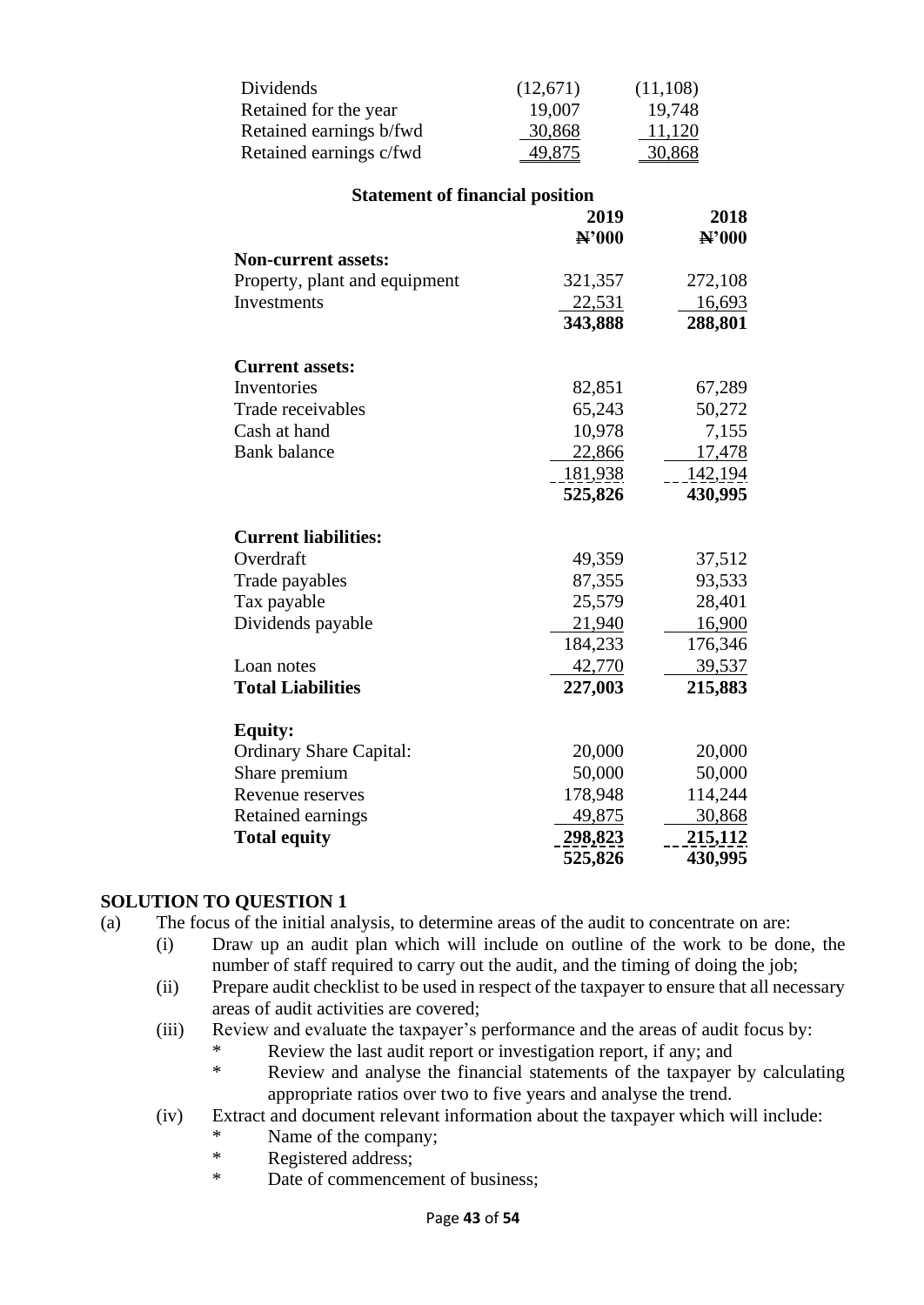- \* Date of registration;
- \* Taxpayer's identification number (TIN);<br>Nature of business:
- \* Nature of business;<br>\* Accounting year one
- Accounting year end:
- \* Particulars of directors;
- \* External auditors/tax consultant and their address;
- \* Bankers and their addresses;<br>Noticitors and secretary:
- Solicitors and secretary;
- \* Associated companies, if any; and
- \* Period covered in the last audit or investigation, if any.
- (b) The matters/areas to discuss with the company's management or its representatives during the initial meeting before the commencement of the audit are:
	- (i) Inform the taxpayer about the purpose of the audit;
	- (ii) Introduction of the audit team;
	- (iii) Confirmation of the background information of the taxpayer earlier collected;
	- (iv) Collection of other relevant facts that are not available in the office;
	- (v) Familiarisation and discussions on the company's accounting and operational systems in order to ascertain:
		- \* Whether the accounting system is manual or computerised;
		- \* The invoicing system in place for both sales and purchases; and
		- \* Treatment of cash receipts, whether or not they are banked intact.
	- (vi) Allowing the taxpayer the opportunity to ask questions or express his/her views on the audit.
	- (vii) Seek the cooperation of the taxpayer in terms of providing books, records, documents and explanation where necessary;
	- (viii) Take a tour of the taxpayer's premises; and
	- (ix) Request for any outstanding tax returns (e.g. VAT, WHT etc) which the taxpayers ought to have submitted.
- (c) Possible reasons why exit meeting must be held at the conclusion of the audit are to:
	- (i) Appreciate the company's management and or representatives for their cooperation during the audit exercise;
	- (ii) List and discuss other outstanding matters and documents needed to be provided by the company;
	- (iii) Bring to the attention of the company's management or representatives the findings of the audit exercise;
	- (iv) Formally inform the management of the company or its representatives that the visit to the company's premises has formally ended;
	- (v) Determine whether the company agrees with the result of the audit exercise.
- (d) Ratios analysis of Jayadet Nigeria Limited;
	- (i) Gross profit margin

| 2018 | 58,441 x 100<br>131,864<br>$= 44.3%$ |
|------|--------------------------------------|
| 2019 | 64,896 x 100<br>161,345<br>$= 40.2%$ |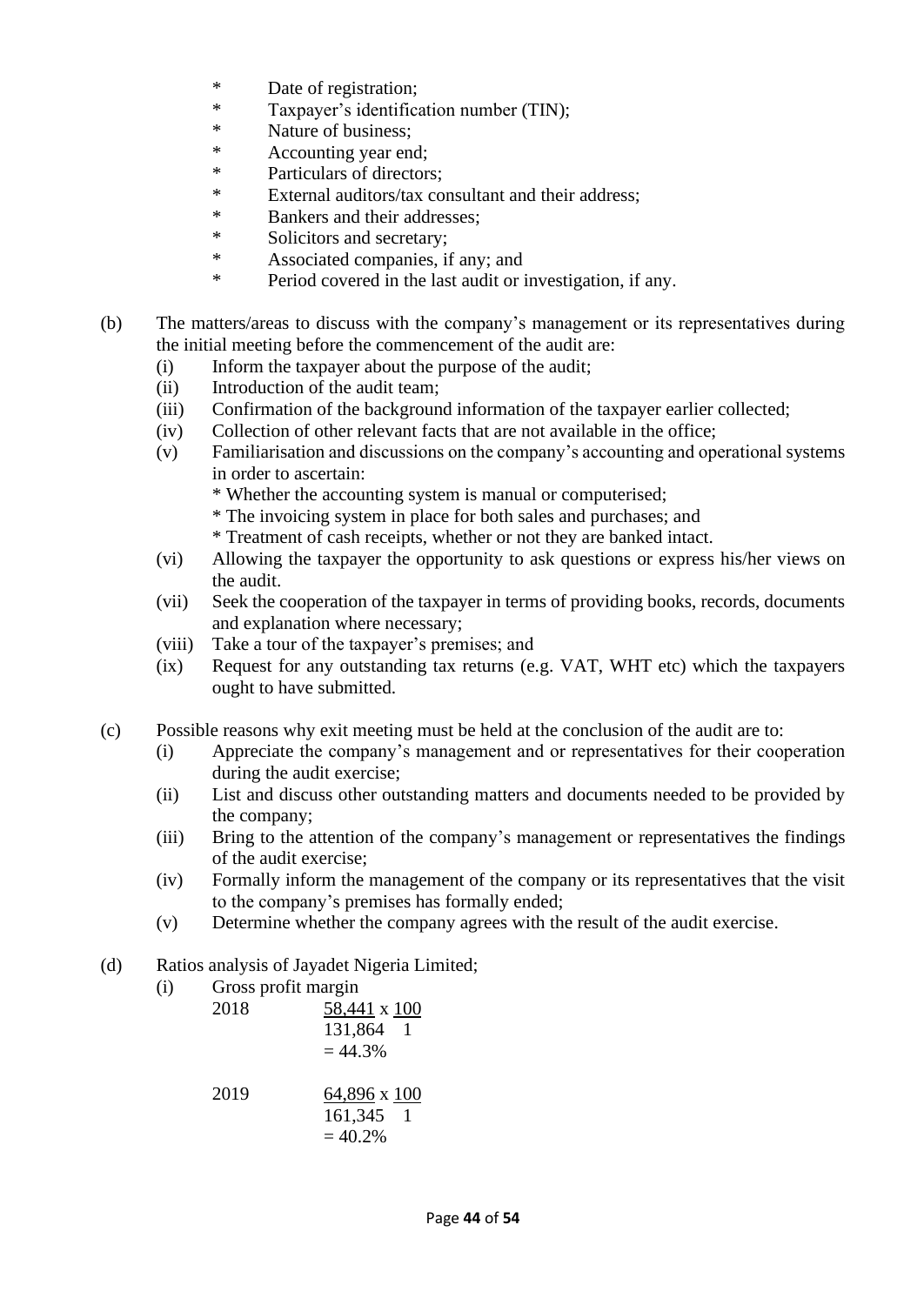| (ii)  | 2018 | Net operating profit margin:                                             | 131,864 1<br>$= 26.7\%$                   | 35,237 x 100                                                                                                        |
|-------|------|--------------------------------------------------------------------------|-------------------------------------------|---------------------------------------------------------------------------------------------------------------------|
|       | 2019 |                                                                          | 161,345 1<br>$= 40.2%$                    | <u>35,896</u> x 100                                                                                                 |
| (iii) | 2018 | Return on assets (ROA):<br>PBT 45,377 x 100<br>Total Assets 430,995 1    |                                           | 10.5%                                                                                                               |
|       | 2019 | <b>PBT</b><br>Total assets                                               | 525,826 1<br>$=$                          | $\frac{46,586}{2}$ x $\frac{100}{2}$<br>8.9%                                                                        |
| (iv)  | 2018 | Return on capital employed (ROCE):<br>49,768 x 100<br>254,649 1<br>19.5% |                                           |                                                                                                                     |
|       |      | 2019 51,351 x 100<br>343,593 1<br>$= 14.9\%$                             |                                           |                                                                                                                     |
| (v)   | 2018 | Assets turnover:<br><b>Turnover</b><br>Total assets                      | 131,864<br>430,995<br>$= 0.3: 1.0$        |                                                                                                                     |
|       | 2019 | $Turnover =$<br><b>Total Assets</b>                                      | <u>161,345</u><br>525,826<br>$= 0.3: 1.0$ |                                                                                                                     |
| (vi)  | 2018 | Trade receivable<br><b>Sales</b>                                         |                                           | Accounts receivable period (assuming all sales were on credit).<br>$50,272 \times 365$<br>131,864 1<br>$= 139$ days |
|       | 2019 | Trade receivable<br>Sales                                                |                                           | $\underline{65,243}$ x $\underline{365}$<br>161,345 1<br>$= 148$ days                                               |
| (vii) | 2018 | Accounts payable period:<br>73,423 1<br>$= 465$ days                     | $93,533 \times 365$                       |                                                                                                                     |
|       | 2019 | 96,449<br>$=$ 331 days                                                   | $87,355 \times 365$                       |                                                                                                                     |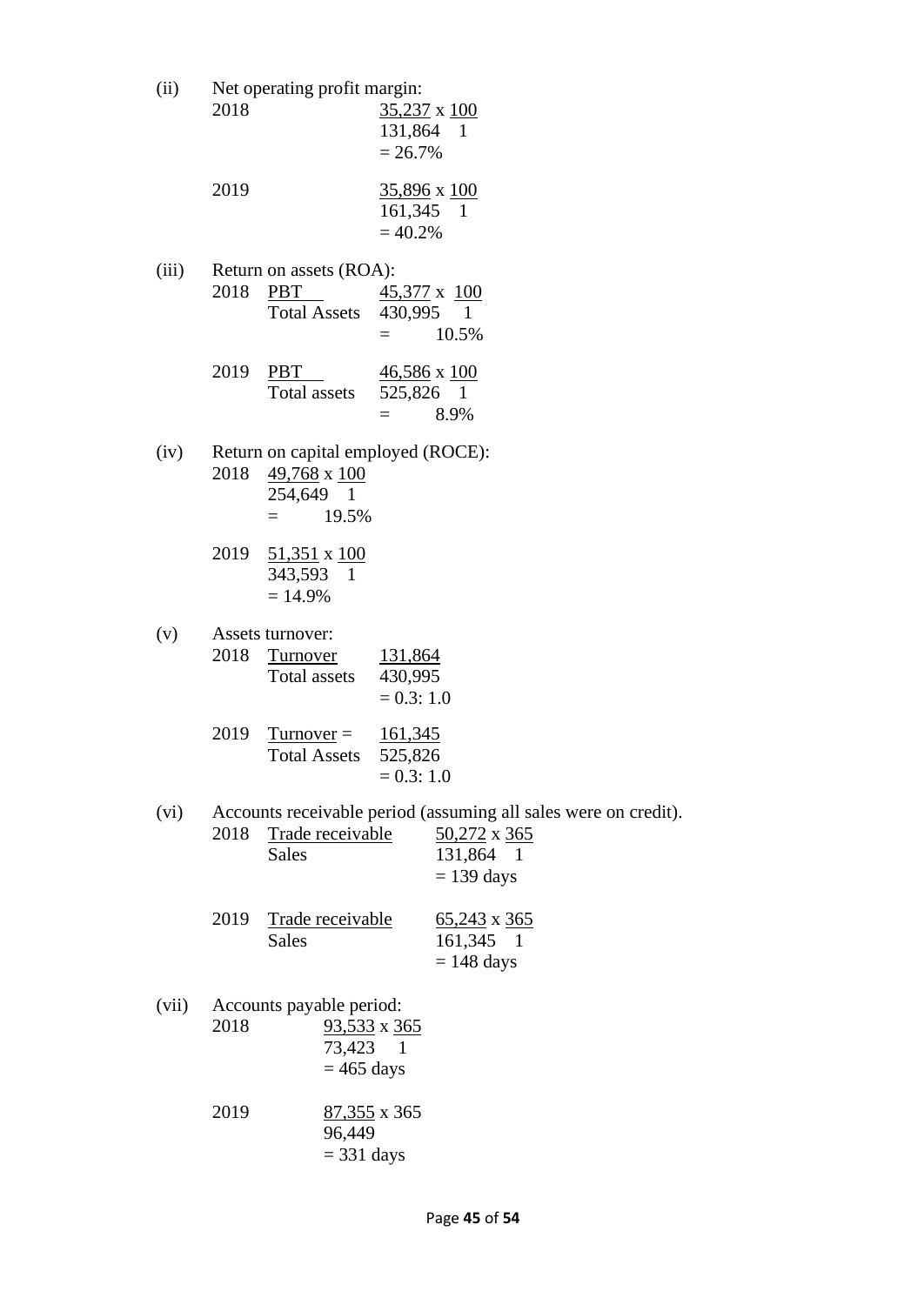|      | (viii) Current ratio:<br>2019            | 181,938<br>184,233<br>$= 0.99: 1.00$          |
|------|------------------------------------------|-----------------------------------------------|
|      | 2018                                     | 142,194<br>176,346<br>$= 0.81 : 1.00$         |
| (ix) | Acid test:<br>2019                       | <u>99,087</u><br>184,233<br>$= 0.54 : 1.00$   |
|      | 2018                                     | 74,905<br>176,346<br>$= 0.42 : 1.00$          |
| (x)  | Debt/Equity ratio:<br>2018               | 39,537 x 100<br>254,649 1<br>$= 15.5%$        |
|      | 2019                                     | $42,770 \times 100$<br>343,593 1<br>$= 12.4%$ |
| (xi) | Interest cover:<br>2018 PBIT<br>Interest | 49,768<br>4,391<br>$= 11.3$ times             |
|      | 2019<br><b>PBIT</b><br>Interest          | <u>51,351</u><br>4,765<br>$= 10.8$ times      |

## **EXAMINER'S REPORT**

This is a compulsory question that tests the candidates' understanding of how to carry out a tax audit exercise in an organisation. It required candidates to explain how initial analysis of the company's premises be carried out; issues to be discussed with the company's management before commencement of audit reasons for holding exit meeting and also and to carry out a comparative analysis using appropriate ratios. Majority of the candidates attempted the question. However, only about 10% of them scored above 50% of marks obtainable.

The commonest pitfalls was lack of understanding of how to carry out on effective tax audit.

Candidates are advised to ensure adequate coverage of the syllabus when preparing for future examinations.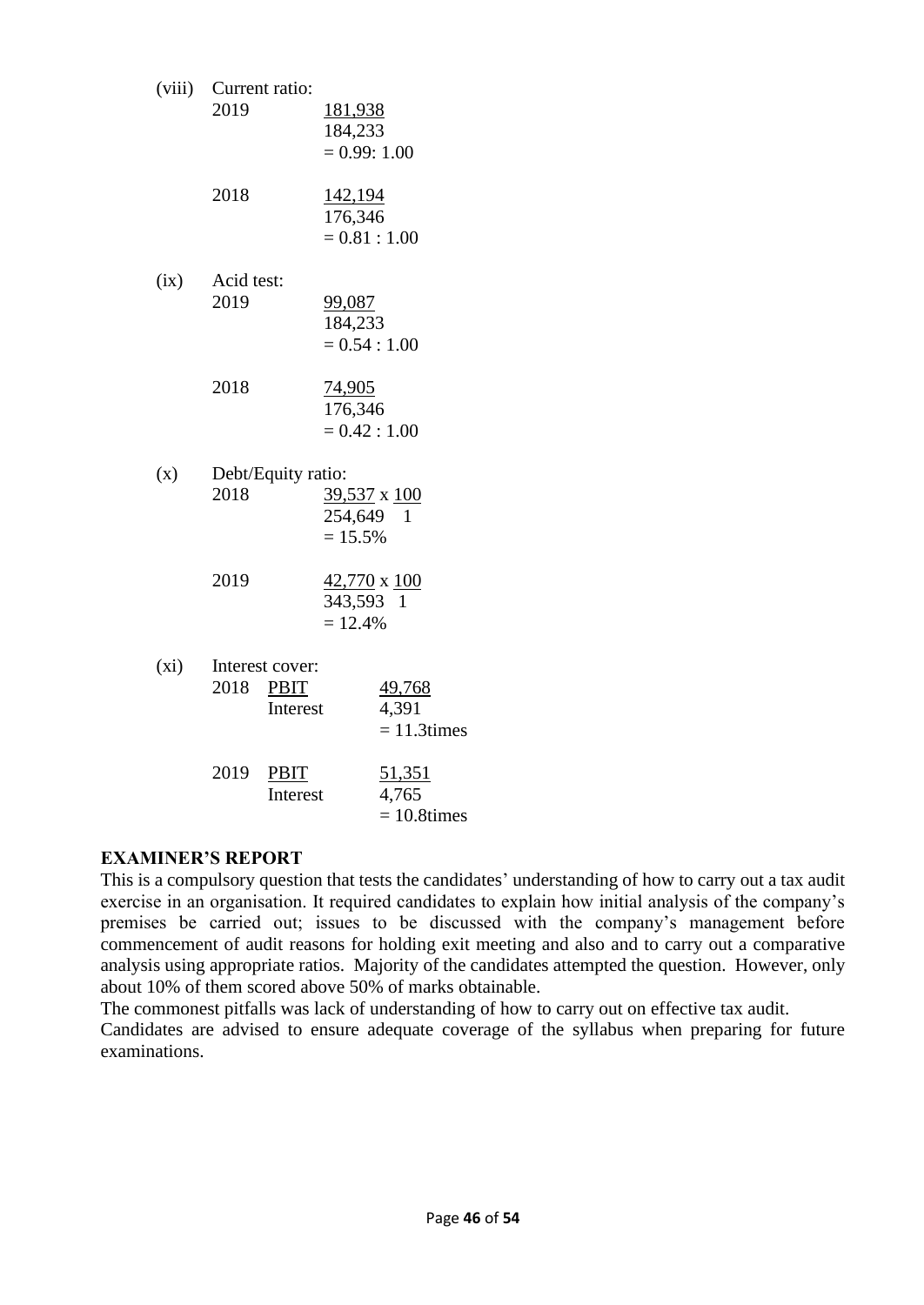2. Audit files are normally classified into two:

# **Required:**

(a) Explain briefly the Two (2) types of file that are kept on tax audit assignments.

(5 Marks)

(b) List Five (5) information that can be found in each of the two files. (10 Marks) (Total 15 Marks)

# **SOLUTION TO QUESTION 2**

(a) The two types of file normally kept on tax audit are the permanent file and the current file. Permanent File: This file normally contains documents and matters of continuing importance which will be required for more than one audit period.

Current File: The current file contains matters relating only to the current audit.

- (b) (i) Information in the permanent file includes:
	- Statutory documents governing the existence, conduct, accounts and audit of the entity, such as, copies of incorporation documents, companies governance code, stock exchange regulations, security and exchange regulations, etc.
	- \* The operational instructions, rules and regulations of the enterprise;
	- \* Copies of documents of continuing importance to the auditors, such as, trade licence, royalties, loan agreements, debenture deeds, etc;
	- \* Addresses the registered office and all other business locations;
	- \* The taxpayer's organisation chart, showing the various departments, section and authority lines;
	- \* List of accounting matters of importance, such as, accounting policies, accounting manuals, internal control systems, etc;
	- \* A list of the entity's directors and their shareholdings.<br>Notes of interviews and correspondence in respect of intervents.
	- Notes of interviews and correspondence in respect of internal control matters and past management letters;
	- \* A list of the company's bankers, solicitors, stockbrokers, etc;<br>A list of the company's properties and investments with notes
	- A list of the company's properties and investments with notes on verification; and
	- \* A copy of important agreements, such as rent agreements, loan agreements etc.

(ii) Information in current tax audit file includes:

- \* Synopsis of audit instruction;<br>\* Source of audit trigger:
- Source of audit trigger;
- \* Case allocation memo/minutes;
- Extraction of relevant/tax information about the carry any including its background information;
- \* Analytical review of taxpayers returns;<br>\* Audit plan including the audit planning
- Audit plan including the audit planning memorandum;
- \* Scope and extent of audit coverage, including the audit programme;
- \* Correspondences with other FIRS tax offices and state tax offices;
- \* Correspondences with taxpayers;
- \* Correspondence with third parties;
- \* Minutes of meeting, pre-audit meetings, reconciliation meetings;
- \* Interim and final reports;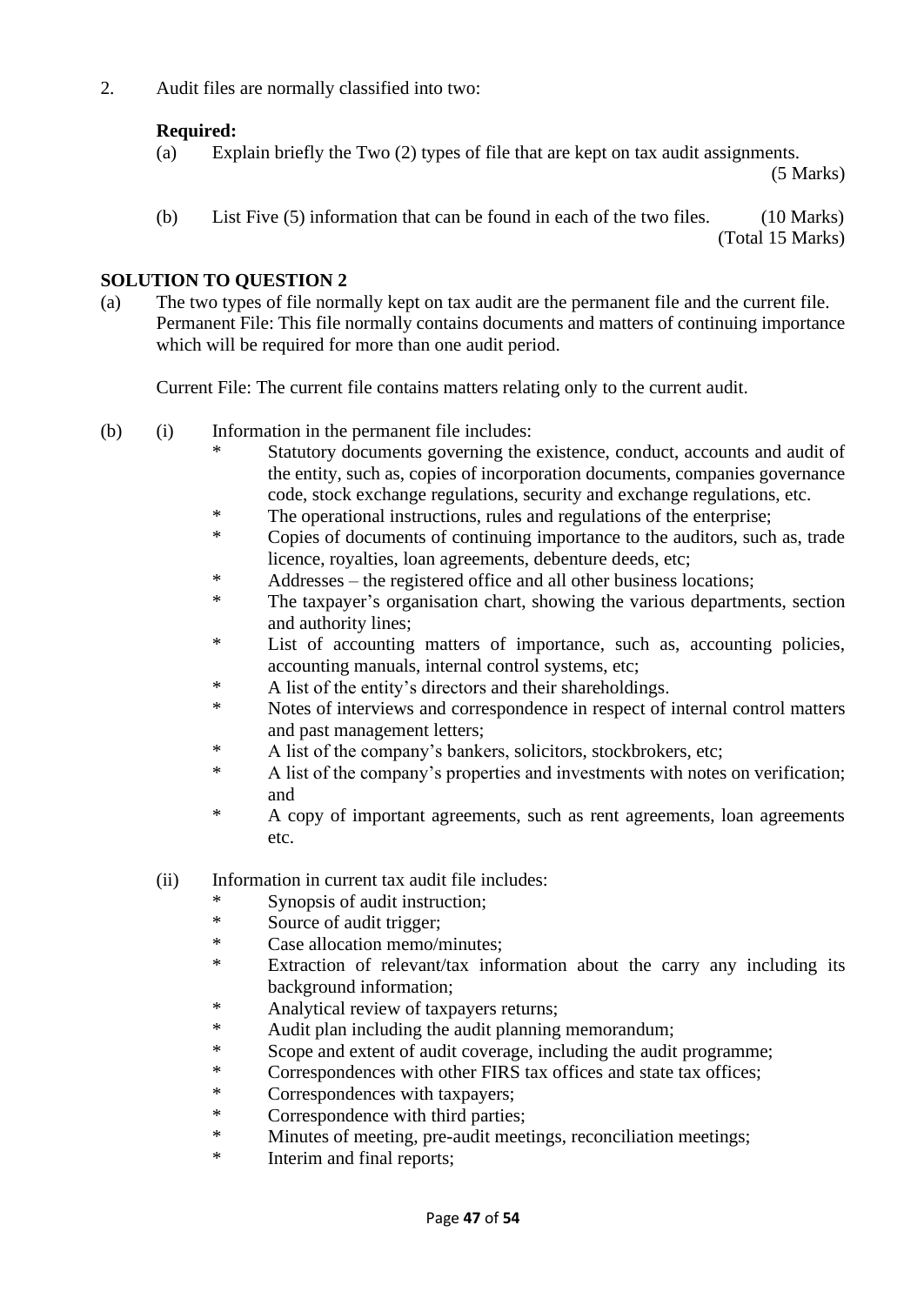- \* Tax status report, including the related tax computations and financial statements;
- \* Letter of intent;<br>\* Assessment notice
- Assessment notices:
- \* Settlement of tax liabilities;
- \* Reconciliation with regards to the tax administration which were forwarded to headquarters; and
- \* Case closure reports and documents.

## **EXAMINER'S REPORT**

The question tests the candidates' knowledge of types of file that are kept on tax audit assignments and information to be found on those files. Most of the candidates attempted the question, and performance was below average.

The commonest pitfalls noticed was the inability of the candidates to properly define these files and list the contents of the files.

Candidates are advised to study very well the Institute's study pack when preparing for future examinations.

3. Self-Assessment Scheme has been part of the Nigerian Tax System for a long time. However, the use of self-assessment may result in tax audit to verify the returns filed by a taxpayer.

# **Required:**

- (a) List the components of a tax return normally filed by taxpayers. (5 Marks)
- (b) State any Five (5) objectives of a tax audit exercise. (5 Marks)
- (c) Explain the most common independent confirmation with respect to tax audit evidence. (5 Marks)

(Total 15 Marks)

- (a) The components of a tax return normally filed by taxpayers are:
	- (i) A completed self-assessment returns form-tax form IR3C-4 coy. 3;
	- (ii) Audited financial statements;
	- (iii) Schedule of tax computation for the period;
	- (iv) Schedule of capital allowance computation for the period;
	- (v) Bank cheque or treasury receipt for the payment of the self-computed tax liability; and
	- (vi) Signed declaration by the taxpayer or the company director/secretary that the information contained in the tax returns is true to the best of his knowledge.
- (b) The objectives of a good tax audit are to:
	- (i) Determine whether or not the taxpayer have complied with the relevant tax laws and if not, to take necessary actions in line with the provision of the tax laws;
	- (ii) Discover existence of tax fraud and recommend this for tax investigation;
	- (iii) Discourage tax evasion so as to enhance higher tax compliance rate;
	- (iv) Educate taxpayers on the various aspects of the tax laws;
	- (v) Encourage voluntary compliance with tax laws and regulations;
	- (vi) Create taxpayers awareness of their rights and responsibilities under the provisions of the tax laws and regulations;
	- (vii) Determine whether all the applicable tax legislation have been complied with;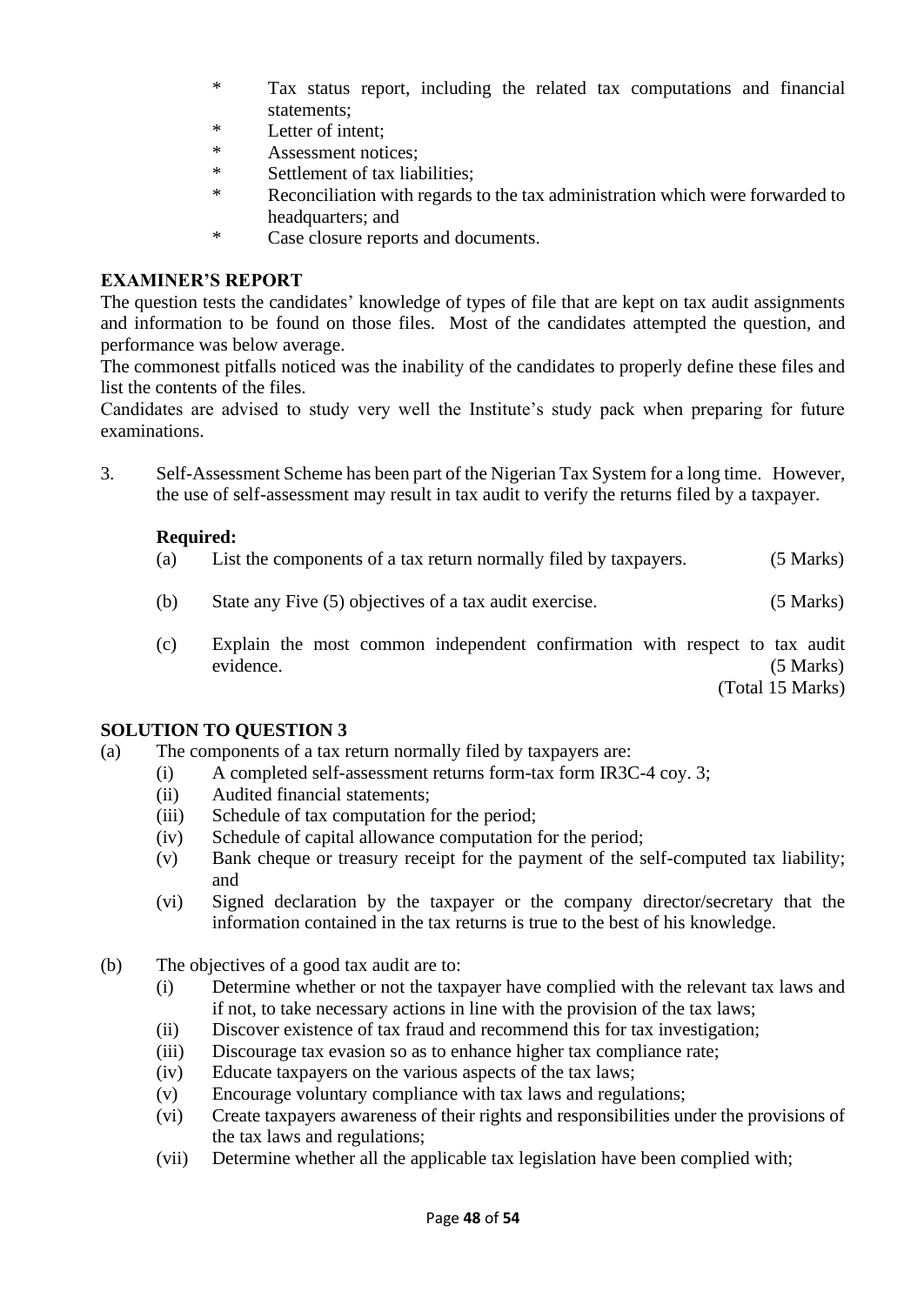- (viii) Enable tax authority to collect further information on the taxpayer, especially information of a permanent nature;
- (ix) Review the taxpayer's tax strategy; and
- (x) Ascertain the taxpayer's proper tax liability.
- (c) External confirmation is seeking from other sources external to the entity, details in the taxpayer accounting records, such as confirmation of bank balances from the bank directly or information of receivable balances from the entity's customers directly.

For tax audit purposes, the commonest and most important external confirmation is collection of bank statements of the taxpayer's bank accounts directly from the banks. These will assist the tax auditor to confirm whether or not the accounting records of the taxpayer includes the transaction that occurred during the period.

## **EXAMINER'S REPORT**

The question tests the candidates' knowledge of components of a tax return normally filed by taxpayers, objectives of a tax audit exercise, and common independent confirmation with respect to tax audit evidence. Most of the candidates attempted the question, and more than 50% of them scoring about 50% of total marks obtainable. The commonest pitfalls of the candidates was their misunderstanding of the questions.

Candidates are advised that they should ensure adequate coverage of the syllabus when preparing for future examinations.

4. The tax authority may initiate tax audit exercise as a result of certain circumstances.

#### **Required:**

| (a) | List Five (5) of such circumstances. | (5 Marks) |
|-----|--------------------------------------|-----------|
|     |                                      |           |

(b) A tax auditor will normally need to have tax audit programme for him to carry out an effective tax audit exercise.

#### **Required:**

| (i)  | Explain the term "tax audit programme".          | $(5$ Marks)                     |
|------|--------------------------------------------------|---------------------------------|
| (ii) | List Five (5) objectives of tax audit programme. | $(5$ Marks)<br>(Total 15 Marks) |

- (a) Circumstance that can make the tax authority to initiate tax audit are:
	- (i) Genuine information received from intelligence or the risks departments, or external sources about taxpayers;
	- (ii) Taxpayers with refund claims;
	- (iii) Returns showing refunds especially arising from excess withholding tax or VAT;
	- (iv) Taxpayers making nil returns or reporting losses on a continuous basis;
	- (v) Taxpayer with poor adequacy ratios;
	- (vi) Claims under double taxation agreement;
	- (vii) Based on routine sectorial/industry audit;
	- (viii) Case referrals as a result of desk review; and
	- (ix) Deviation from inter-firm comparison.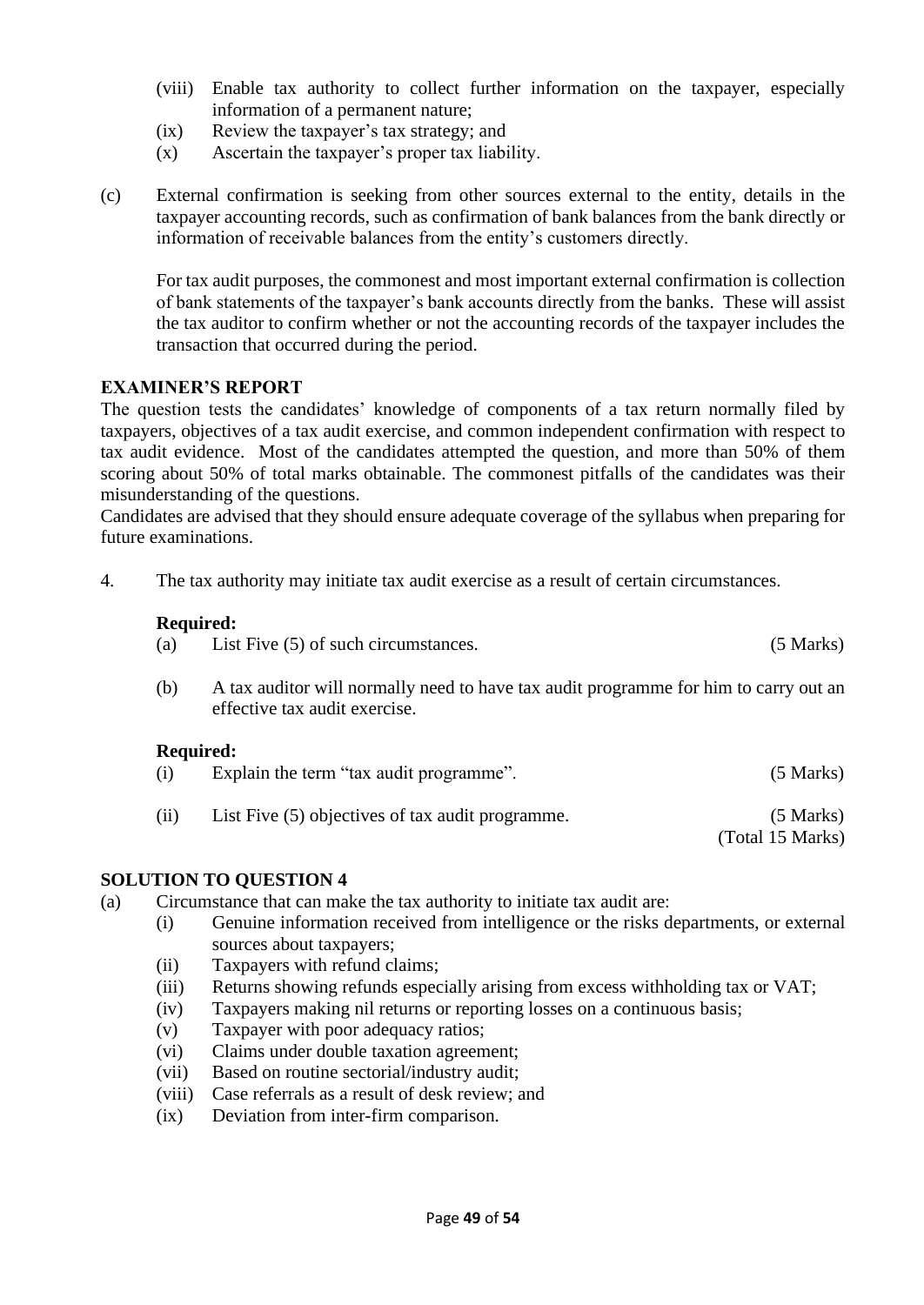## (b) Audit Programme

(i) A tax audit programme is a schedule of audit work expected to be performed during an audit exercise, on each items of the accounts, such as income or revenue, expenditures, purchase, inventory, wages and salaries, non-current assets and liabilities. It is usually prepared before the commencement of the tax audit exercise.

It summarises all the steps required to be taken in carrying out the audit exercise to ascertain the taxpayer's compliance with subsisting legislation.

- (ii) Objectives of audit programme are to:
	- Provide details of work done by each member of the audit team;
	- \* Provide information on how the audit work has been completed;<br> **Example 18** Provide records of each audit staff member's responsibility and
	- Provide records of each audit staff member's responsibility and the stage of work done;
	- \* Make effective coordination and control of the audit work easier;
	- \* Help to focus the audit team efforts on the core elements of the assignment;
	- \* Serve as a guide to members of audit team during the audit exercise.

#### **EXAMINER'S REPORT**

The question tests candidates' knowledge of circumstances for the tax authority to initiate tax audit exercise and also to explain the term tax audit programme and its objectives. A very popular question with about 99.5% of candidates attempting the question.

Candidates demonstrated good knowledge of the question and performance was very good.

5. State the provisions of the following Nigerian tax statutes that empowered the relevant tax authorities to carry out tax audit and investigation.

| (a) | Companies Income Tax Act (CITA). | $(5$ Marks)                     |
|-----|----------------------------------|---------------------------------|
| (b) | Personal Income Tax Act (PITA).  | $(5$ Marks)                     |
| (c) | Value Added Tax Act (VATA).      | $(5$ Marks)<br>(Total 15 Marks) |

#### **SOLUTION TO QUESTION 5**

(a) Companies Income Tax Act's provisions on tax audit and investigation are as follows: Section (60) (4) provides that:

"Nothing in this section or any other provision of this act shall be constructed as preceeding the service from verifying by tax audit or investigation any matter relating to any return or entry in any book, document, accounts, including those stored in a computer, digital or magnetic, optical or electronic media as may, from time to time, be specified in any guideline by the service".

#### Section 66 (1) further provides that;

"If the Board discovers or is of the opinion at any time that any company liable to tax has not been assessed or has assessed at a less amount than that which ought to have been charged, the Board may, within the year of assessment or within six years after the expiration thereof and as often as may be necessary, assess such company at such amount or additional amount, as ought to have been charged, and the provision of this act as to notice of assessment, appeal and other proceedings shall apply to such assessment or additional assessment and to tax charged the reminder".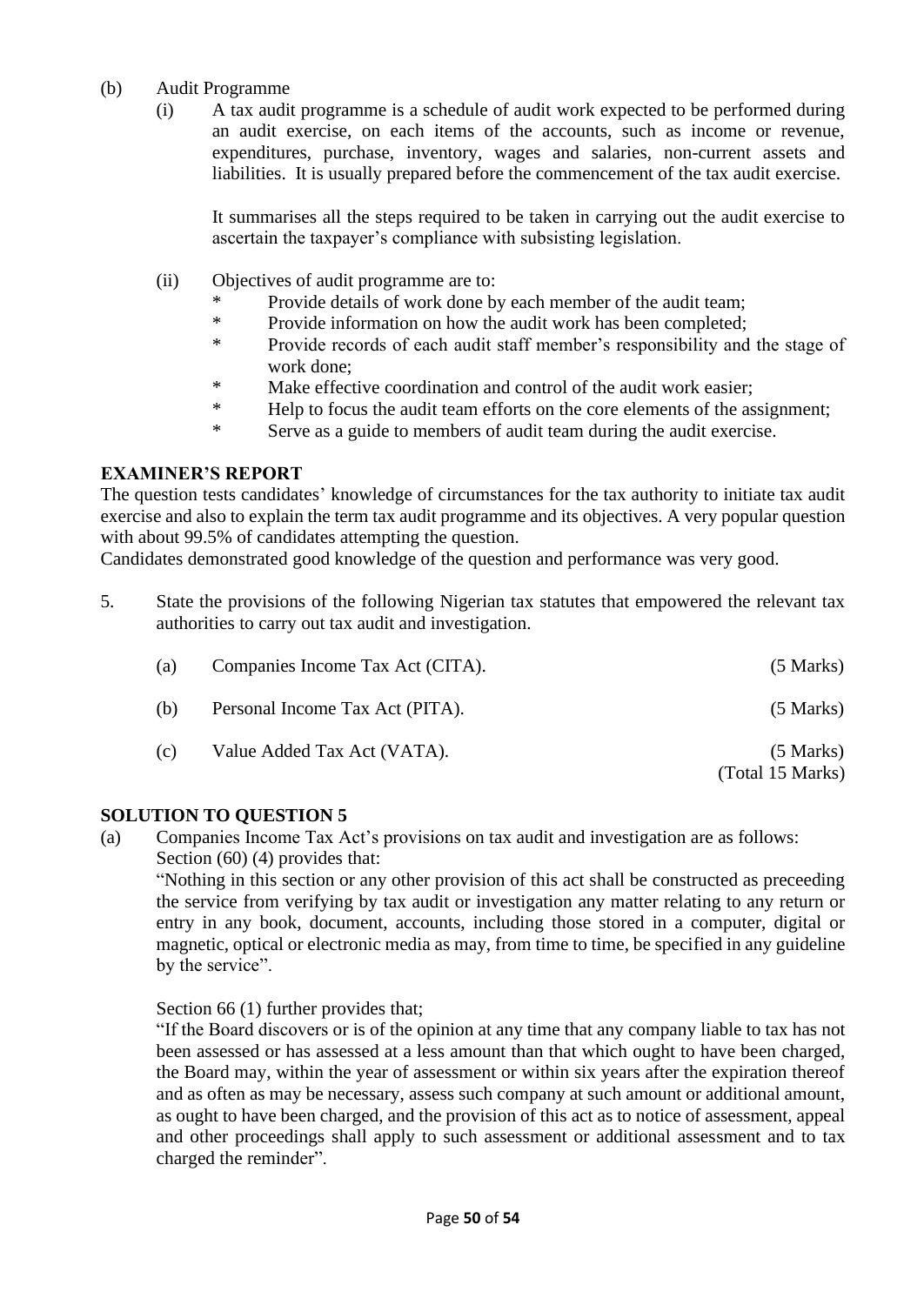Provided that where any form of fraud, willful or neglect has been committed by or on behalf of any company in connection with any tax imposed under this act or under the Companies Income Tax Act, the Board may at any time and as often as may be necessary, assess such company at such amount or additional amount as may be necessary for the purpose of making good any loss of tax attributable to the board.

- (b) The provision of the Personal Income Tax Act on tax audit and investigation are as follows: Section 55 stipulates that:
	- (i) "If the relevant tax authority discovers or is of the opinion at any time that a taxable person liable to income tax has not been assessed or has been assessed at a less amount than that which ought to have been charged, the relevant tax authority may, within the year of assessment or within six years after the expiration thereof and as often as may be necessary assess the taxable person at such amount or additional amount as ought to have been charged, and the provision of this act as to notice of assessment, appeal and other proceedings shall apply to that assessment or additional assessment and to the tax there under".
	- (ii) For the purpose of computing under subsection (1) of this section the amount or the additional amount which ought to have been charged, all relevant facts consistent with paragraph (b) of the provision to section 66 (2) of this act shall be taken into account whether or not known when a previous assessment on the same taxable person for the year was being made or could have been made; provided that where any form of fraud, willful default or neglect has been committed by or on behalf of a taxable person in connection with any tax imposed under this act, the relevant tax authority may at any time and as often as may be necessary assess that taxable person at such amount or additional amount as may be necessary for the purpose of making good any loss of tax attributable to the fraud, wilful default or neglect.

(c) The provisions of the Value Added Tax Act on audit and investigation are: Section 39 stipulates that:

"An authorised officer may at any time enter without warrant any premises upon which he has reasonable grounds to believe that a person is carrying on business in order to ascertain whether this act is being complied with (whether on the part of the occupier of the premises or any other person) and on entry may carry out such inspections and make such requirements as may be specified by the Board.

Where an authorised officer enters any premises in exercise of the power conferred on him by subsection (1) of this section he may take with him such persons as he considers necessary for carrying out this functions under this act".

# **EXAMINER'S REPORT**

This question requires the candidates to state the provisions of some Nigerian tax statutes that empowered the relevant tax authorities to carry out tax audit and investigation. Few of the candidates attempted the question and performance was poor.

The commonest pitfalls in answering the question is that, majority of the candidates misunderstood the question because of failure to distinguish between the enabling provisions from powers and duties of relevant tax authorities.

Candidates are advised to familarise themselves with the provisions of the various tax statutes when preparing for future examinations.

6. You have been assigned by your Tax Controller to lead a team of tax auditors to carry out a tax audit of Bellema Nigeria Limited, a manufacturing company.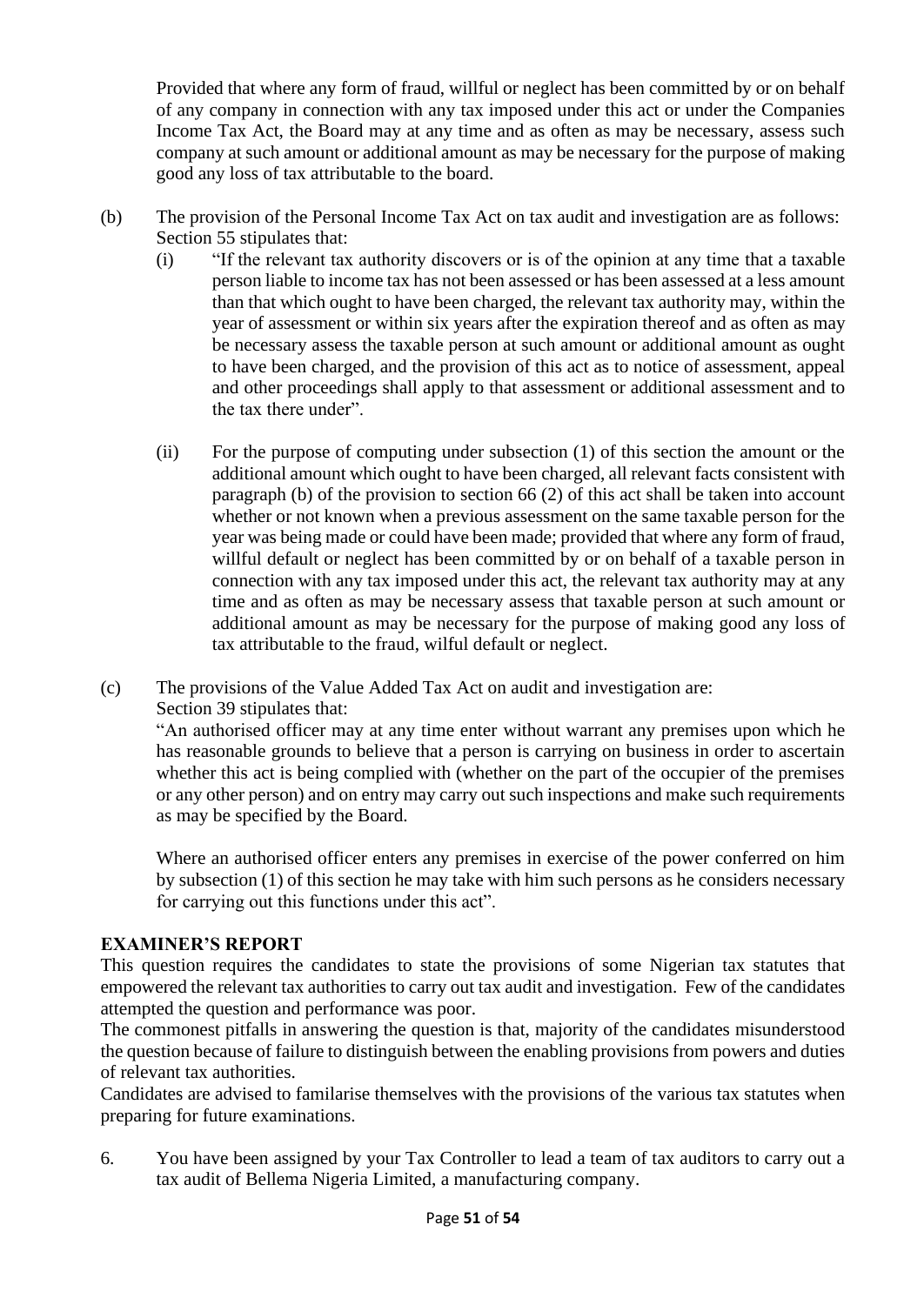## **Required:**

- (a) State the steps you will follow in carrying out the tax audit and submit your final report to the office. (10 Marks) (10 Marks)
- (b) Itemise Five (5) essential documents you will request the company to produce, which will assist in carrying out an effective audit exercise. (5 Marks)

(Total 15 Marks)

#### **SOLUTION TO QUESTION 6**

- (a) The steps to follow in carrying out tax audit of Bellema Nigeria Limited are:
	- (i) Preliminary review of Bellema Nigeria Limited's tax file, e.g. assessments, collections, value added tax etc;
	- (ii) Drawing up of the audit plan;
	- (iii) Send notification letter to Bellema Nigeria Limited;
	- (iv) Hold a pre-audit meeting on the premises of Bellema Nigeria Limited on the commencement of the audit;
	- (v) Conduct the actual audit;
	- (vi) Hold post-audit or exit meeting before leaving the premises of Bellema Nigeria Limited at the completion of the audit;
	- (vii) Prepare interim report and submit to management;
	- (viii) Hold reconciliation meeting;
	- (ix) Send letter of intent and raise assessment notice; and
	- (x) Write final audit report.
- (b) Essential documents to request for from the management of Bellema Nigeria Limited for the audit are:
	- (i) Audited accounts of the relevant years;
	- (ii) Management accounts of the relevant years;
	- (iii) Year end final trial balance of the relevant years;
	- (iv) General ledger/ledger print out;
	- (v) Sales invoice file;
	- (vi) Purchases invoice file;
	- (vii) Import documents, if any;
	- (viii) Value added tax files;
	- (ix) Withholding tax file;
	- (x) Capital gains tax records;
	- (xi) Cash books and payment vouchers;
	- (xii) Audit adjustment journals;
	- (xiii) Minutes of board of directors meetings;
	- (xiv) Bank statements; and
	- (xv) Previous tax audit/investigation reports.

#### **EXAMINER'S REPORT**

The question tests the candidates' knowledge of the steps to follow in carrying out tax audit of an organisation and to itemise essential documents to be collected in carrying out an effective audit exercise. Most of the candidates attempted the question and performance was very good.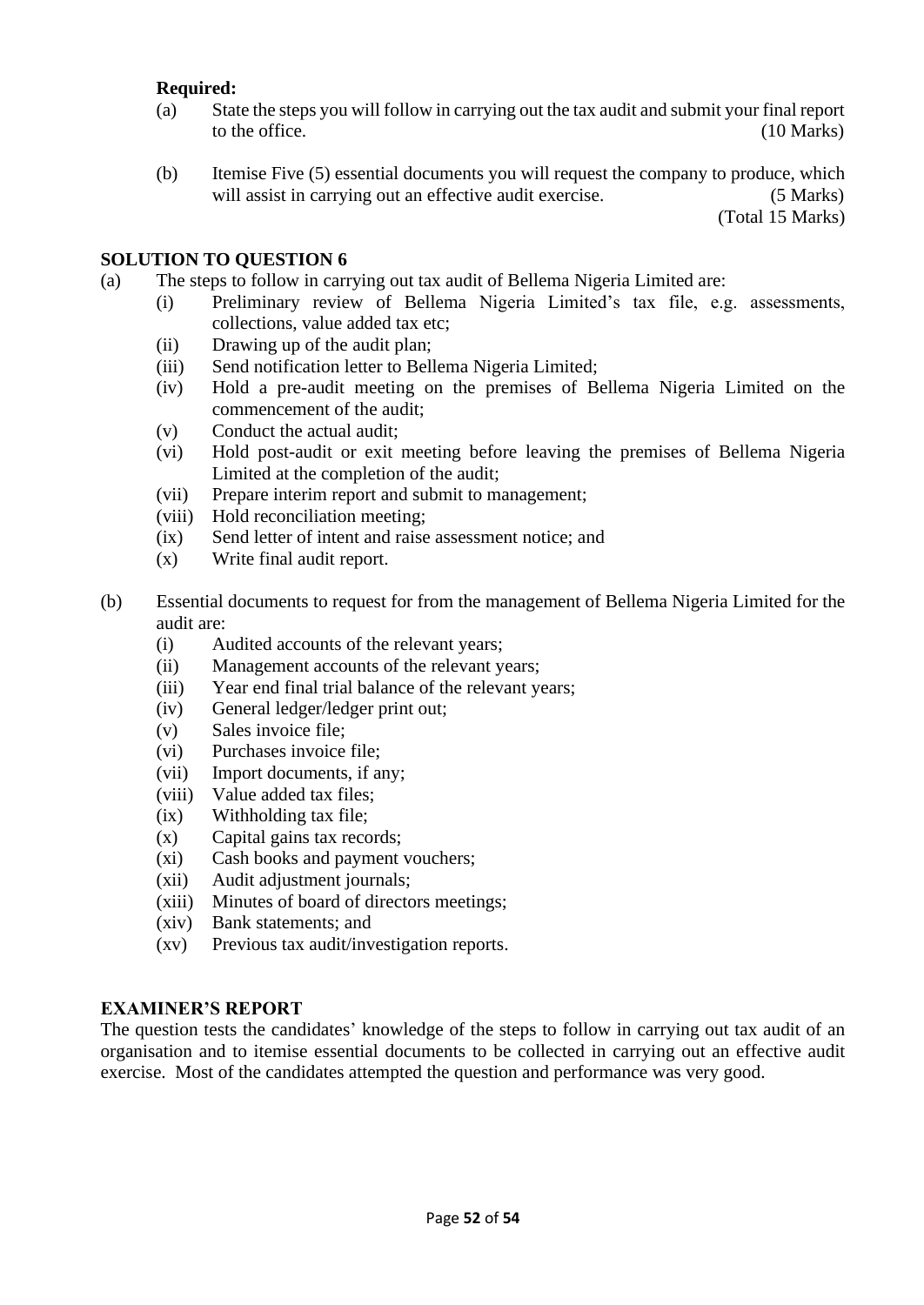7. Explain indepth, the concept of taxpayer's and Industry's Risk Profiling in a tax audit exercise. (15 Marks)

# **SOLUTION TO QUESTION 7**

Taxpayer and industry profiling are risk assessment techniques in risk-based tax audit. It involves an understanding of the taxpayer and its industry environment. Taxpayer profiling is defined as "the development of a thorough understanding of the taxpayer's compliance behaviour and their business. It involves carrying out of the following tasks by the tax auditor:

- (a) Review of basic tax information which includes determination whether:
	- (i) The return was filed on due date;
	- (ii) Required schedules are completed;
	- (iii) Taxes are not overdue; and
	- (iv) Financial statements have been filed with other statutory authorities.
- (b) Review the taxable income and tax payable calculated by the taxpayer, which include determination of whether:
	- (i) Carry over loss, exempted income and deducted income were properly applied;
	- (ii) Accumulated income tax is properly calculated; and
	- (iii) The tax payable and tax credit are properly calculated;
- (c) Review financial statements, which include:
	- (i) Trend analysis on major accounts; and
	- (ii) Calculation of ratios.
- (d) Review changes in paid-up capital and major shareholders;
- (e) Review inventories movements between affiliated companies;
- (f) Review of transfer pricing issues if the taxpayer is a member of a multinational, which involves:
	- (i) Review transfer pricing policy;
	- (ii) Review the flow of limit to or through tax havens;
	- (iii) Examine arm's length; and
	- (iv) Research any advance pricing arrangements.
- (g) Review the taxpayer, which includes examination of the taxpayer's;
	- (i) Organisation chart;
	- (ii) Major products;
	- (iii) Functions of each department;
	- (iv) Documentation relating to tax planning strategies; and
	- (v) Taxpayer's use of e-commerce.
- (h) Review of third party information, which includes, quarterly returns from banks, returns from customers etc.
- (i) Review of the current industry environment of the taxpayer, which includes:
	- (i) The current market trend of the products;
	- (ii) The position of the taxpayer in the market place; and
	- (iii) The average industry indices;